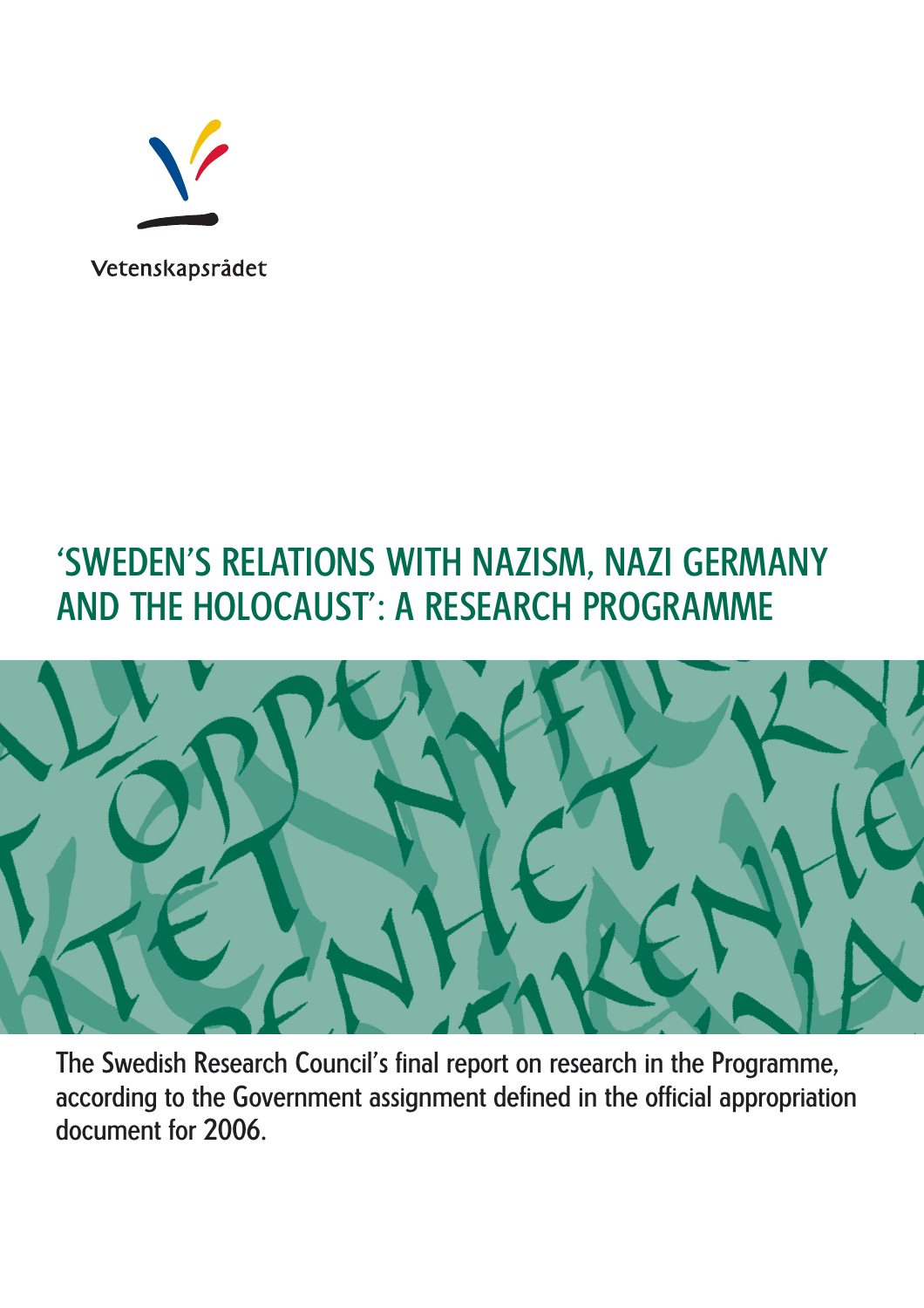# **'SWEDEN'S RELATIONS WITH NAZISM, NAZI GERMANY AND THE HOLOCAUST': A RESEARCH PROGRAMME**

The Swedish Research Council's final report on research in the Programme, according to the Government assignment defined in the official appropriation document for 2006.

### **Foreword**

In the year 2000, the Swedish Research Council embarked on its Government assignment of developing a research programme concerning '*Sweden's Relations with Nazism, Nazi Germany and the Holocaust*'. The Programme was intended to satisfy both the Government's interest in knowledge and the research community's requirements of academic relevance and wish for a broader basis for research on this theme. Research in this Programme is still under way but, at the Government's request, we now present activities in and findings from the various projects included in the Programme. In a report of this kind, there may also be reason to consider other research in progress that is linked to this Programme in various ways but is still unfinished. The task of compiling and describing this material was carried out by Associate Processor Jan Larsson at the Swedish Research Council.

In the Council's view, implementation of this research programme has been unexpectedly successful. It has induced researchers from a variety of fields to jointly tackle common issues and problems that are not only highly relevant in historical terms. Their findings also strikingly increase the depth and breadth of current knowledge of Sweden's relations with and view of Nazism and its victims. Publication of monographs and articles in anthologies is taking place on a substantial scale and may be expected to increase further over the next two years. The research findings, as we have been able to overview them to date, have considerable news value: they reveal parts of a Swedish past in terms of this country's relations with Nazism, Nazi Germany and the Holocaust that has received no attention in the public sphere to date.

It is also a key task for us, in cooperation with public agencies, organisations and other actors in our society, to disseminate to a broader public the new knowledge gained within the scope of the Programme. Both research and research information can help to promote democratic practice based on openness and tolerance, and to defend the institutions of civil society and citizens' control over the state. It is the Swedish Research Council's hope that research in this Programme, '*Sweden's Relations with Nazism, Nazi Germany and the Holocaust*', will contribute to this task.

Stockholm, March 2006

Bengt Hansson Secretary General for Humanities and Social Sciences at the Swedish Research Council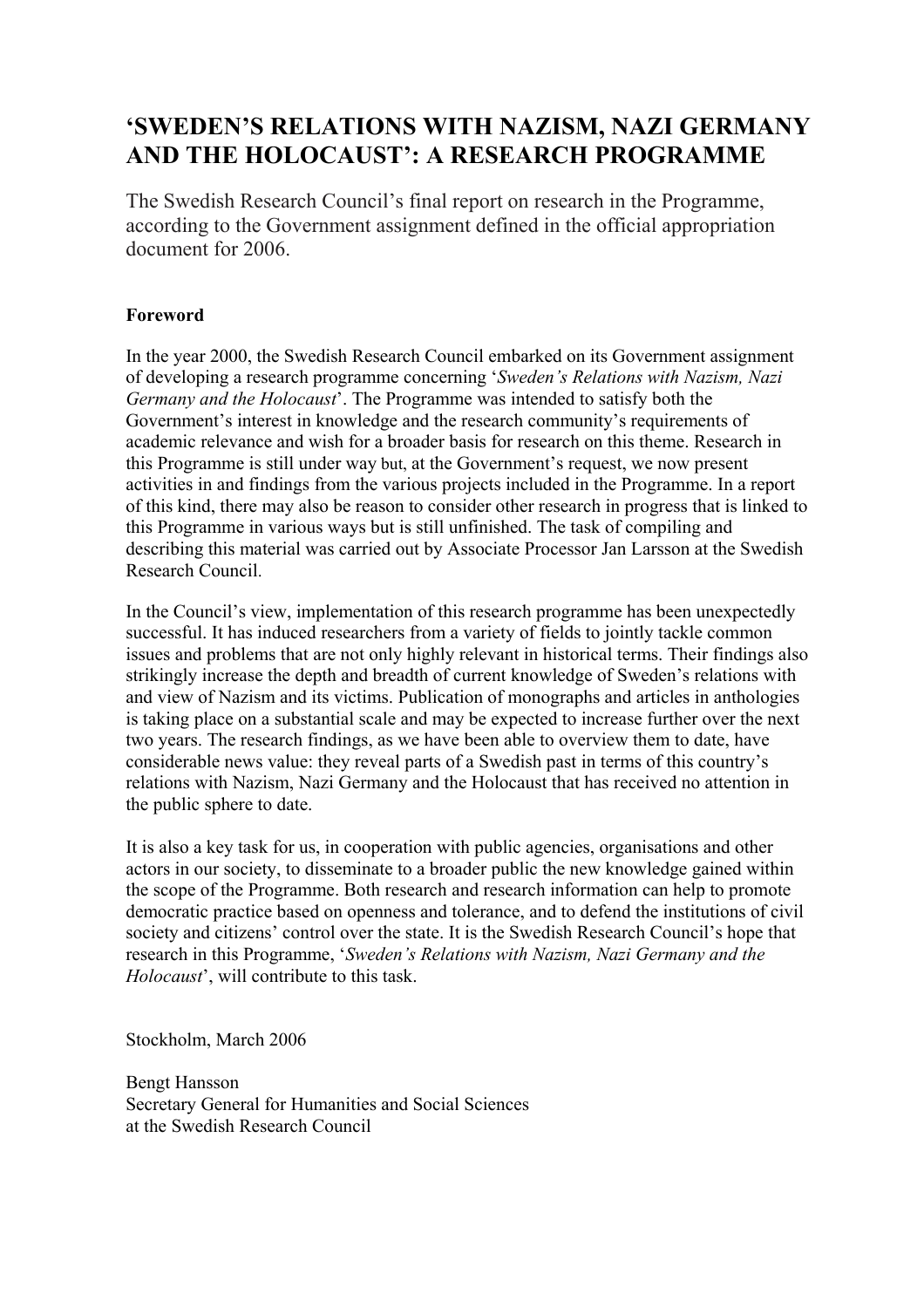### **Contents**

|     |                                                                                                                            | Page           |
|-----|----------------------------------------------------------------------------------------------------------------------------|----------------|
| 1.  | Introduction                                                                                                               | 3              |
| 2.  | The Government assignment                                                                                                  | $\overline{4}$ |
| 3.  | Work in the Programme Group appointed by HSFR                                                                              | 6              |
| 4.  | 'Sweden's Relations with Nazism, Nazi Germany and the<br>Holocaust': a research programme                                  | 8              |
| 5.  | The Programme Group's handling of applications and the<br>Swedish Research Council's grant decisions                       | 9              |
| 6.  | Accessibility of secret documents for research                                                                             | 11             |
| 7.  | Scientific coordination of the Programme                                                                                   | 12             |
| 8.  | Major conferences held in the Programme                                                                                    | 13             |
| 9.  | Working conferences and work in progress                                                                                   | 14             |
| 10. | Doctoral students' conference                                                                                              | 15             |
| 11. | Cooperation with the Bank of Sweden Tercentenary Foundation                                                                | 15             |
| 12. | The Swedish Research Council's experience and assessment of<br>work in the Programme                                       | 15             |
|     | APPENDIX 1. Research findings and reports from the projects included in<br>the Programme                                   | 18             |
|     | EXCURSUS. Account of current Swedish research connected with the<br>Programme                                              | 37             |
|     | APPENDIX 2. Financial Report on the Programme entitled 'Sweden's<br>Relations with Nazism, Nazi Germany and the Holocaust' | 44             |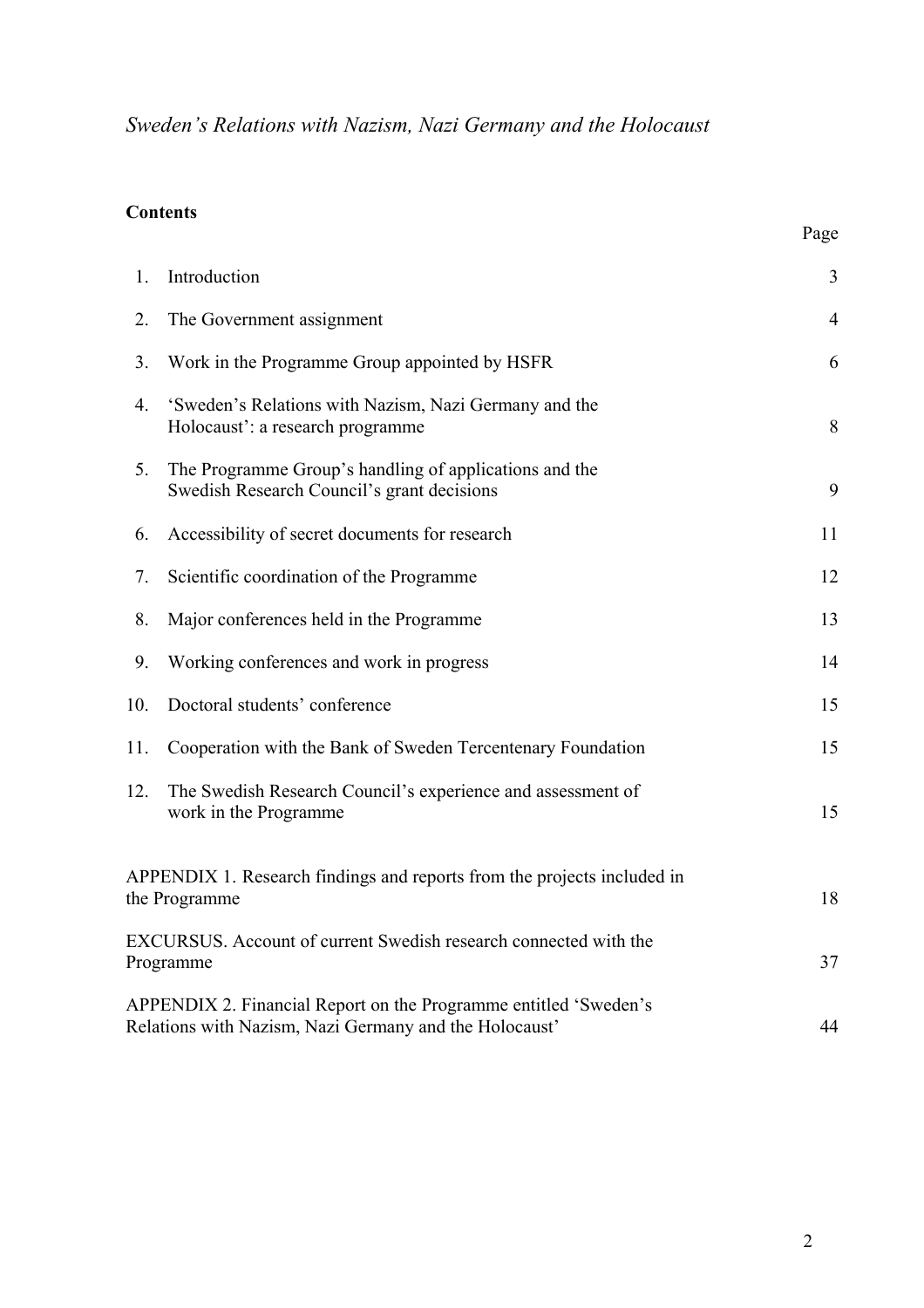# 'Sweden's Relations with Nazism, Nazi Germany and the Holocaust': a research programme

### *1. Introduction*

On 27 April 2000, the Swedish Government decided to instruct the Swedish Council for Humanities and Social Sciences<sup>1</sup> (HSFR) to 'prepare and implement a special research programme concerning Sweden's relations with Nazism, Nazi Germany and the Holocaust'.

This Government decision also prescribed that the research programme 'should be preceded by an overview of knowledge and an international research conference. The assignment must in other respects be implemented in accordance with the instructions in the Appendix'. The Government also prescribed that funds for the research programme 'should be announced during the spring of 2001'.

A further stipulation was that the Programme 'should continue for a maximum of five years and be implemented within a maximum total cost limit of SEK 20 million'. In 2000, the Government contributed SEK 10m. The remaining SEK 10m would, under the decision, be allocated within the 'D 3' government grant (for the year 2000) to HSFR for research.

HSFR decided, on 21 June 2000, to appoint a 'Programme Group' for the Programme with Professor Stig Ekman as chairman and three members: Professor Svante Nordin, Associate Professor Mats Rolén (Bank of Sweden Tercentenary Foundation) and Professor Klas Åmark.<sup>2</sup> HSFR's review work was thus transferred to, and thereafter performed by, the Programme Group.

In 2001 the Swedish Research Council took over the assignment from HSFR following HSFR's abolition  $3$ 

The Programme Group appointed by HSFR was re-formed under a decision of the Scientific Council for Humanities and Social Sciences at the Swedish Research Council on 31 May 2001. The new Group comprised Mats Svegfors (chairman), Lena Berggren (History of Ideas, Umeå), Lena Einhorn (Scientific Council for Humanities and Social Sciences), Stig Ekman (History, Stockholm), Rolf Nygren (Legal History, Uppsala), Mats Rolén (Bank of Sweden Tercentenary Foundation, Stockholm) and Klas Åmark (History, Stockholm).<sup>4</sup>

 $\overline{a}$ <sup>1</sup> *Translator's note.* A Swedish government body under the authority of the Ministry of Education and Science, now superseded by the Swedish Research Council.

<sup>&</sup>lt;sup>2</sup> Minutes of HSFR meeting and Secretariat decision No. 2000:192, Ref. A 80/00.

<sup>&</sup>lt;sup>3</sup> Official appropriation document for the Swedish Research Council, 2001.<br><sup>4</sup> Scientific Council for Humanities and Social Sciences, Minutes 2001. 4, di

<sup>&</sup>lt;sup>4</sup> Scientific Council for Humanities and Social Sciences. Minutes 2001-4, drawn up at the meeting on 30 April 2001.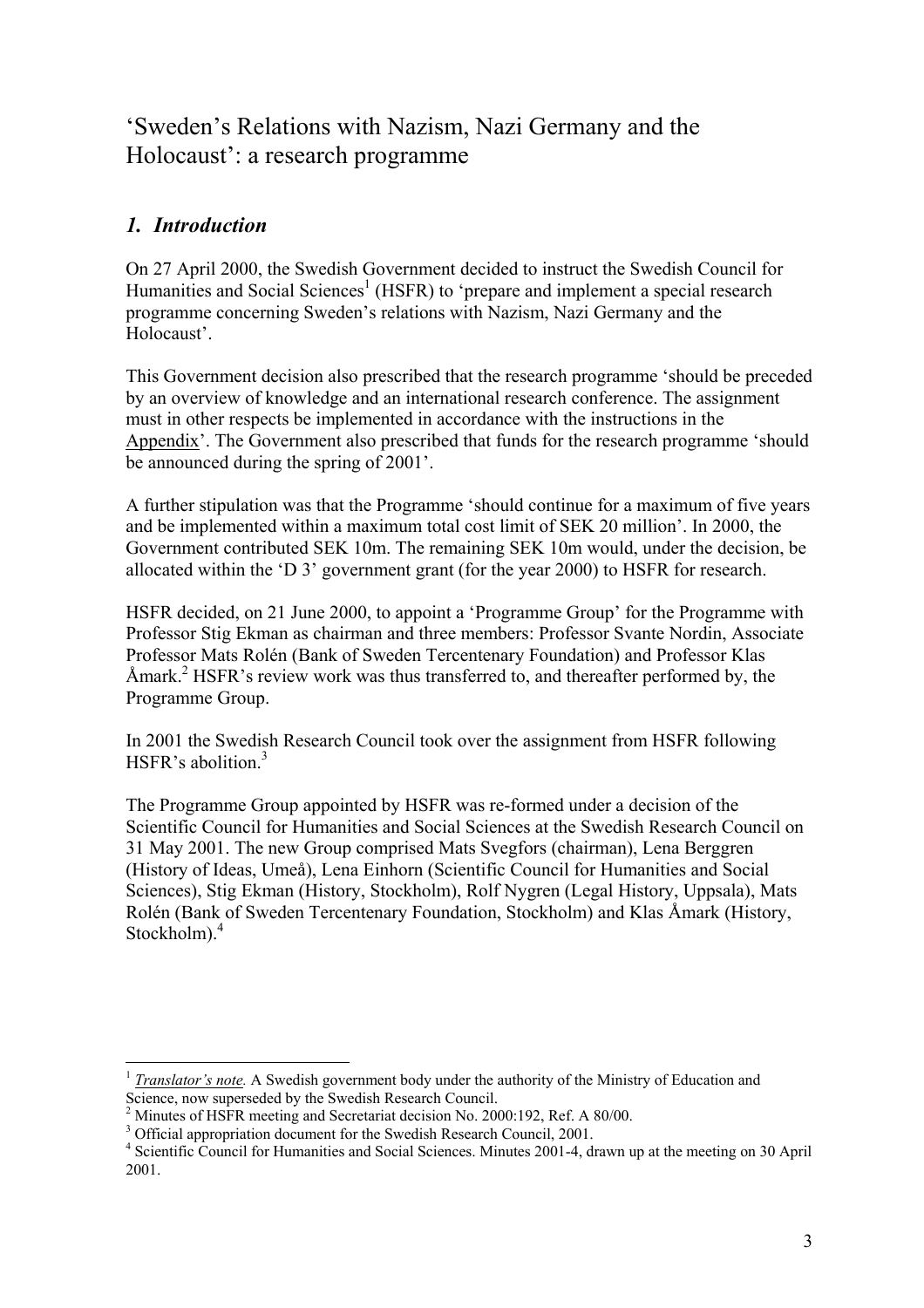### *2. The Government assignment*

HSFR's assignment from the Government was specified in guidelines issued as an Appendix to the government decision of 27 April 2000, No. 11 (Ref. U2000/1687/F). In brief, the Council was instructed as follows.

- 1. A summary knowledge overview of the current status of research in the field should be produced.
- 2. This overview should, at least partially, be worded in popular terms and form the basis for an international conference on the subject before 15 January 2001, which would in turn provide the basis for HSFR's further Programme work.
- 3. The conference should be documented and this documentation disseminated outside, as well as within, the world of research.
- 4. The content of the Programme should reflect the knowledge interest expressed in the background text of the Government assignment.
- 5. The Programme should be broadly defined and concern several fields and disciplines.
- 6. The Programme should relate to additional historical periods, besides that of 1939– 45.
- 7. It is essential to clarify Sweden's and the Swedes' relations with Nazism during the 1930s as well.
- 8. Certain aspects of the period before 1930 may be of interest to study within the Programme.
- 9. The Programme should provide broad scope for research on postwar conditions up to the present day.
- 10. There should be scope for research that monitors development over a long period or that compares development in different periods.
- 11. The Programme should accommodate a comparative study of development in Sweden in the Nordic and European context.
- 12. The Programme should be organised in such a way that the themes and issues addressed can be presented in a synthesising report.
- 13. This report must constitute an important step forward in the accumulation of knowledge in the field concerned.
- 14. The report must also contribute to knowledge accumulation and debate in society at large.
- 15. The Programme must be prepared in such a way that funds can be announced and grant applications called for in the spring of 2001.

Under the guidelines, the Programme was also intended to be associated with research needs cited in the final report (SOU 1999:20) of the Commission on Jewish Assets in Sweden at the Time of the Second World War. This Commission emphasised various urgent research requirements, including the following:

*The issue of the 'Baltic refugees' is an extremely complex one that, to be clarified, requires large-scale research inputs. It is imperative for further research to be initiated to elucidate the complex of issues relating to collaborators who fled to Sweden from the nearby areas that were occupied by the Germans during the war* (p. 33). [Unofficial translation of the original Swedish text.]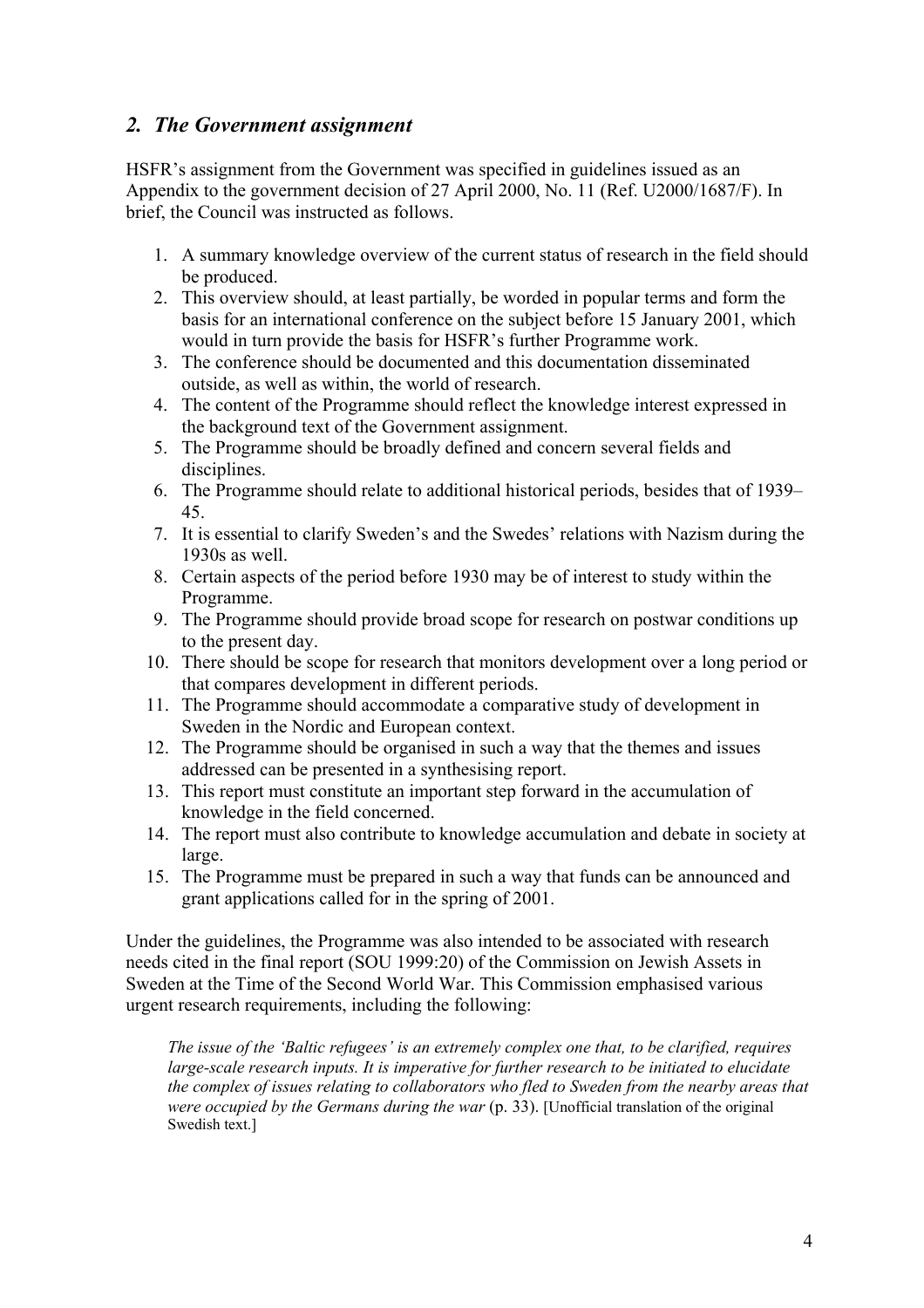The Commission was, moreover, unable to rule out the possibility that Jewish property was transferred to Sweden in conjunction with the refugees' arrival. Further research may therefore show whether '*it is possible that jewellery and other assets from Jews came to Sweden via the influx of Baltic refugees'.* 

Regarding trade between Swedish and Germany in such commodities as iron ore, the Commission considered that '*the interaction between traders and the Government during the various phases of the Second World War is an urgent research task.'*

Additional areas where research is deemed to be urgent (p. 39) are:

- The importance of Sweden's trade with Nazi Germany in terms of the latter's capacity to implement the persecution of the Jews and others until 1945. This research field has come to the fore, in particular, owing to the recent debate about whether Sweden's trade with Germany prolonged the war and thereby the suffering of the Jewish people (p. 39).
- The Swedish business sector's relations with Jews and Jewish companies at the time of the Nazi persecution.
- The contemporary persecution of Roma, homosexuals, Jehovah's Witnesses, etc in Europe.

Finally, the Commission issued the following reminder:

*The grave, profound question that remains unanswered — one that cannot be resolved by Swedish research alone, but requires international inputs — is how the Holocaust could have taken place. What prompted a substantial proportion of the European population to take part in murder, torture and plunder? Many researchers indicate that anti-Semitism was the primary motive, but this conclusion (which is generally hard to substantiate) is not accepted by all Holocaust researchers. Only now, when in-depth research on the scale and execution of the 'Final Solution' has become established, has it become natural to expand research on the material aspect of this genocide as well. Nonetheless, the crucial issue is not one of financial compensation for stolen assets. Instead, it is a matter of justice and moral redress'*  (p. 39 *et seq.*)*.* [Unofficial translation of the original Swedish text.]

The guidelines for the Government assignment also emphasised cooperation with the Bank of Sweden Tercentenary Foundation. This was to involve the knowledge overview, the conference and the Programme itself. The 'synthesising report' requested, based on the research findings from the Programme, '*should as far as possible also include projects in the research field that are funded by the Bank of Sweden Tercentenary Foundation*'.

Moreover, cooperation with the Swedish Foundation for International Cooperation in Research and Higher Education (the STINT Foundation) should be another objective, the Government considered. This cooperation would enable the Foundation, in conjunction with the Programme, to help promote internationalisation of Swedish research in the field.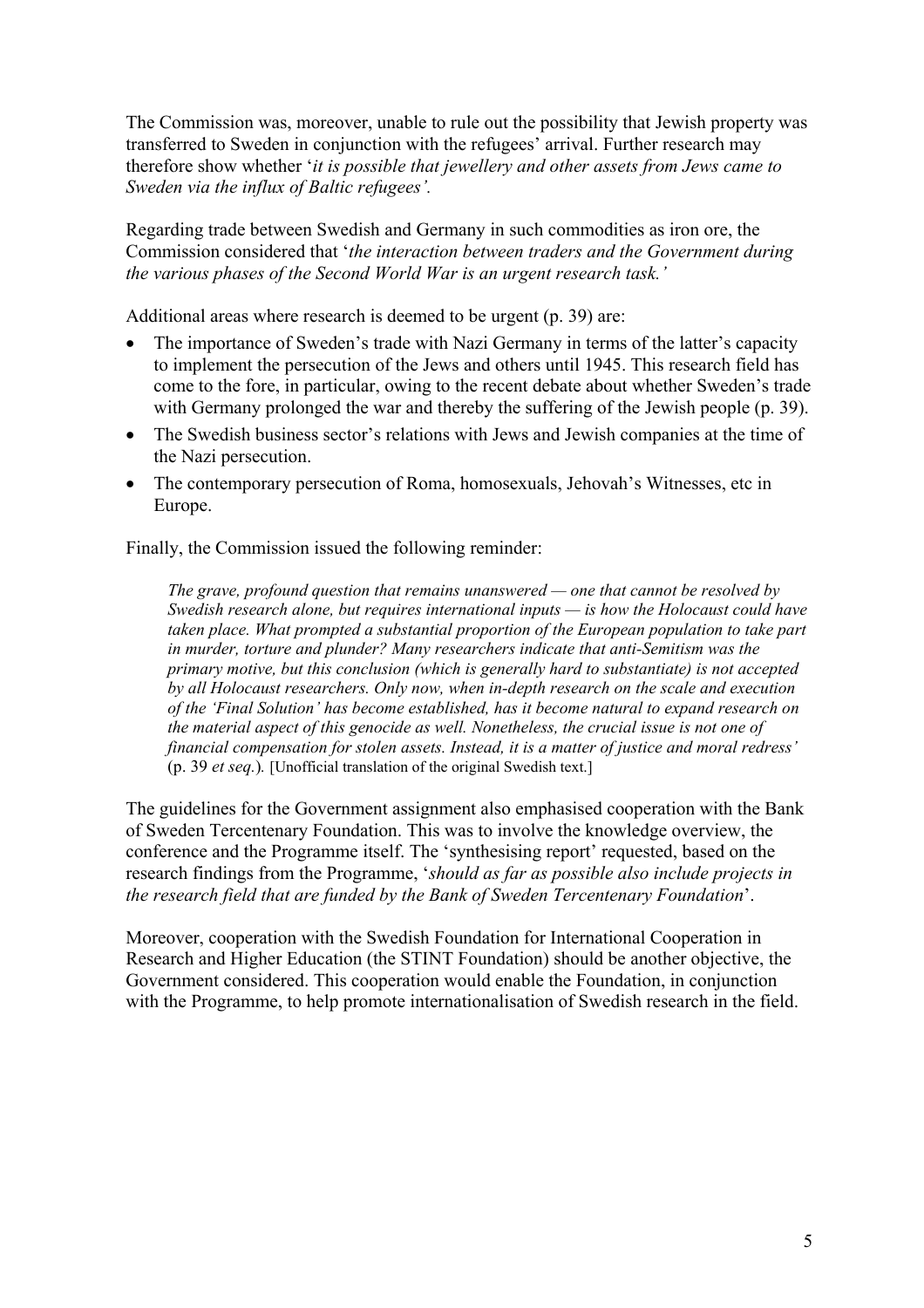### *3. Work in the Programme Group appointed by HSFR*

In August 2000 the Programme Group embarked on its work, with Bo Öhngren as its secretary. The task in hand was both to compile an overview of current knowledge as documentation for a conference and to organise an extensive network of eminent researchers, from Sweden and abroad, in the various fields covered by the assignment that, in diverse ways, would be able to contribute to the forthcoming work.

The working group also carried out the groundwork for an introductory research conference in Sigtuna on 10–11 January 2001. The documentation consisted of preliminary knowledge overviews in various fields, initiated under Stig Ekman's leadership. Under the Swedish Research Council's auspices and with a foreword by Bengt Hansson, the Secretary-General, these overviews were published on www.vr.se, since the Council gave priority to a rapid and simple form of publication to enable the overviews to 'serve as guidance to prospective applicants for research funds' within the framework of the Programme.<sup>5</sup> Several outstanding Swedish researchers made ample contributions, in four specific chapters, and there were two commentaries on the status of research by Programme Group members Nordin and Åmark, as follows:

Jonas Hansson, PhD, *Sverige och nazismen* ('Sweden and Nazism') Professor Martin Fritz and Birgit Karlsson, PhD, *Ekonomisk-historiska aspekter på Sveriges förhållande till Nazityskland* ('Economic-History Aspects of Sweden's Relations with Nazi Germany') Professor Harald Runblom, *Sverige och förintelsen i ett internationellt perspektiv* ('Sweden and the Holocaust in an International Perspective') Gunnar Åselius, PhD, *Sverige och Nazityskland* ('Sweden and Nazi Germany') Professor Svante Nordin, *Litteratur kring Sverige och Nazityskland* ('The Literature on Sweden and Nazi Germany') Professor Klas Åmark, *Demokratier i kamp mot diktaturer* ('Democracies' Struggle against Dictatorships').

In his introductory chapter the group chairman, Stig Ekman, presented a detailed account of the background to Swedish social debate and historical research. He also indicated the contours of the Programme Group's attitude towards its assignment.

An exchange of knowledge and experience was also arranged through Professor Bernd Henningsen of Humboldt University, Berlin. This took place in February 2001, at the University's Department for Northern European Studies. The intention was to discuss with eminent German researchers, on the spot, the scope for a forthcoming, wide-ranging research programme under the aegis of the Swedish Research Council, focusing on the relations between Sweden and Nazi Germany.

In an introductory letter, Klas Åmark introduced the Programme Group's knowledge focus and the reason for the Swedish visit to the Department. He compared the diverging paths (*Sonderweg*) taken by German and Swedish social development, which had long been discussed among German historians, in particular, but also in Sweden. Other questions were

 $^5$  Swedish Research Council, 2001, *Sweden's Relations with Nazism, Nazi Germany and the Holocaust* — a *Research Overview*. This report, 221 pages long, was available as a PDF file on the Council's website during the application period. The same material was later published in English for international readers: see Ekman, S. & Åmark, K. (eds.), 2003, *Sweden's Relations with Nazism, Nazi Germany and the Holocaust. A Survey of Research*. Edsbruk.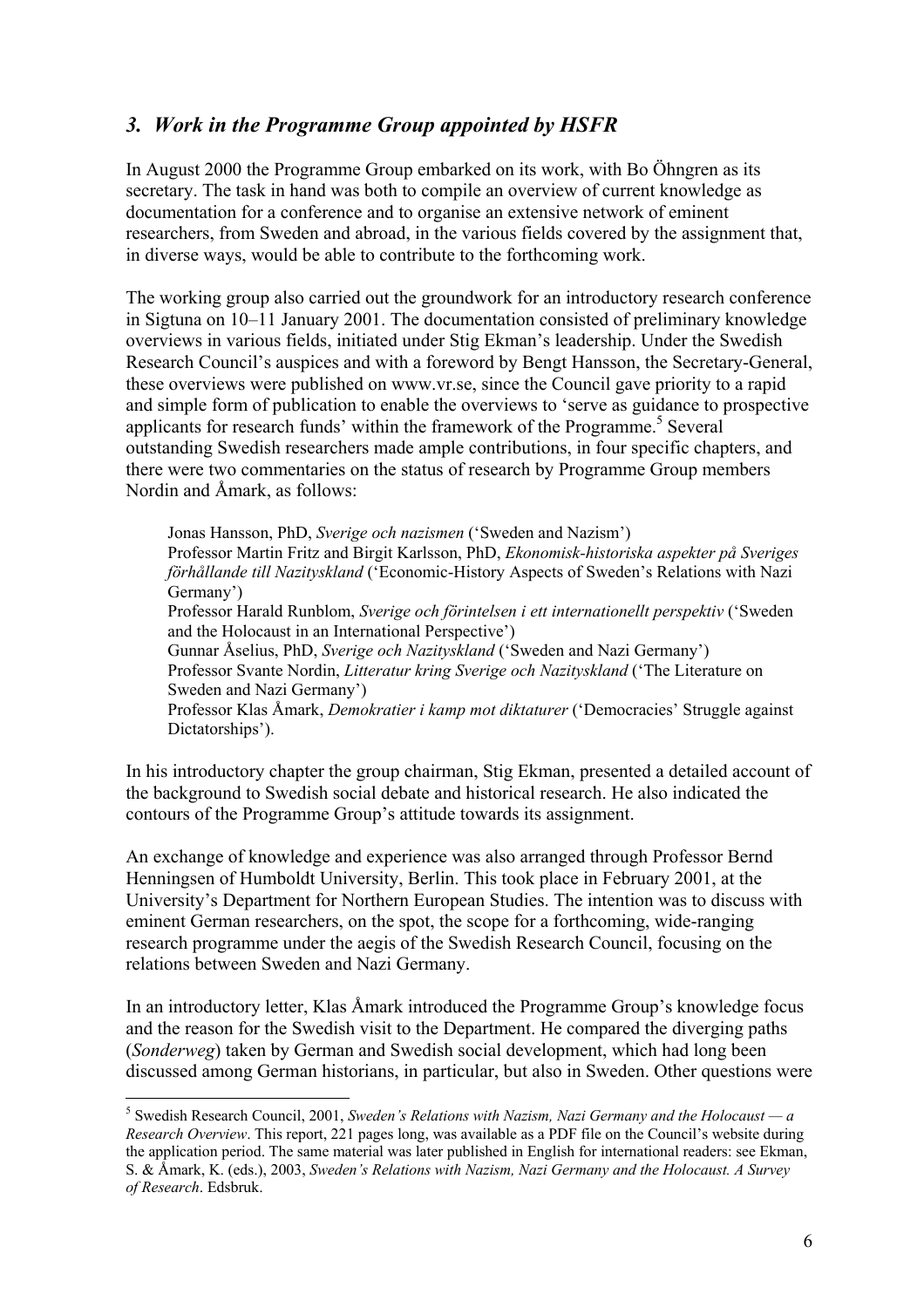posed. Why was there no overt Nazism in Sweden at this time? Was Swedish society more resistant to the ideology and popular attraction of Nazism, thanks to the capacity of Social Democracy to mobilise the citizens' support for the welfare-state policy introduced in the 1930s?

Or were there authoritarian ideas, racism, anti-Semitism and xenophobia in Sweden as well, albeit in different forms and contexts than those in Germany? Can the presence of such ideas, attitudes and mindsets help to explain Swedish policy towards Germany before and during the war — for example, Sweden's appeasement policy and its voluntary adaptation to the new situation in the Nazis' New European order (*Neuordnung Europas*)?

Swedish and German researchers also discussed comparative gender aspects, since these had seldom been touched on in the research field in terms, for example, of contemporary ideas about mothers' status and 'motherhood' as a category in the two countries. Other themes, too, were dealt with. How should we perceive and interpret Sweden's relations with Nazi Germany in the light of the Swedish wartime policy of neutrality? The Swedish Government's stance and actual policy have periodically been subjected, in historical research and in public debate, to intensive debate, in terms both of their moral aspects and of accusations of amorality. The debate should be seen in the light of a long prevalent silence on issues of responsibility and culpability in Sweden. How has German research perceived the matter, and what would German historians put forward as urgent perspectives and research issues on which to cooperate within the framework of the Swedish Programme? The Swedish–German research seminar served to give a considerable boost to the Programme Group's work, and resulted in the publication of a few academic overview articles on salient research issues in the Department's 'Northern Europe Forum' monograph series (*Nordeuropaforum* No. 2, 2001).

Another step forward for the Programme Group's part was its decision to embark on an extensive endeavour to collect, summarise and present to the Swedish public relevant bibliographic information about German research literature, in an overview by Patrick Vonderau<sup>6</sup>

Moreover, the Group — which had previously also held a research conference in Sigtuna, on

10–11 January 2001 — had advanced far in the planning of an international conference in Stockholm on 14–15 March 2002. This was to be concerned with the 'state of the art' in the field, focusing on new perspectives in three planned theme areas, with the participation of several eminent researchers<sup>7</sup>

<sup>6</sup> Vonderau, P., 2003, *Schweden und das nationalsozialistische Deutschland. Eine annotierte Bibliographie der deutschsprachigen Forschungsliteratur. 825 Eintrage – 439 Annotationen* ('Sweden and Nazi Germany. An Annotated Bibliography of Research Literature in German. 825 Entries, 439 Annotations'). *Acta Universitatis Stockholmiensis*. *Stockholm Studies in History* 65. Edsbruk. 7

 $\frac{7}{1}$  Memoranda from the Programme Group meeting of 17 August 2001, p. 5.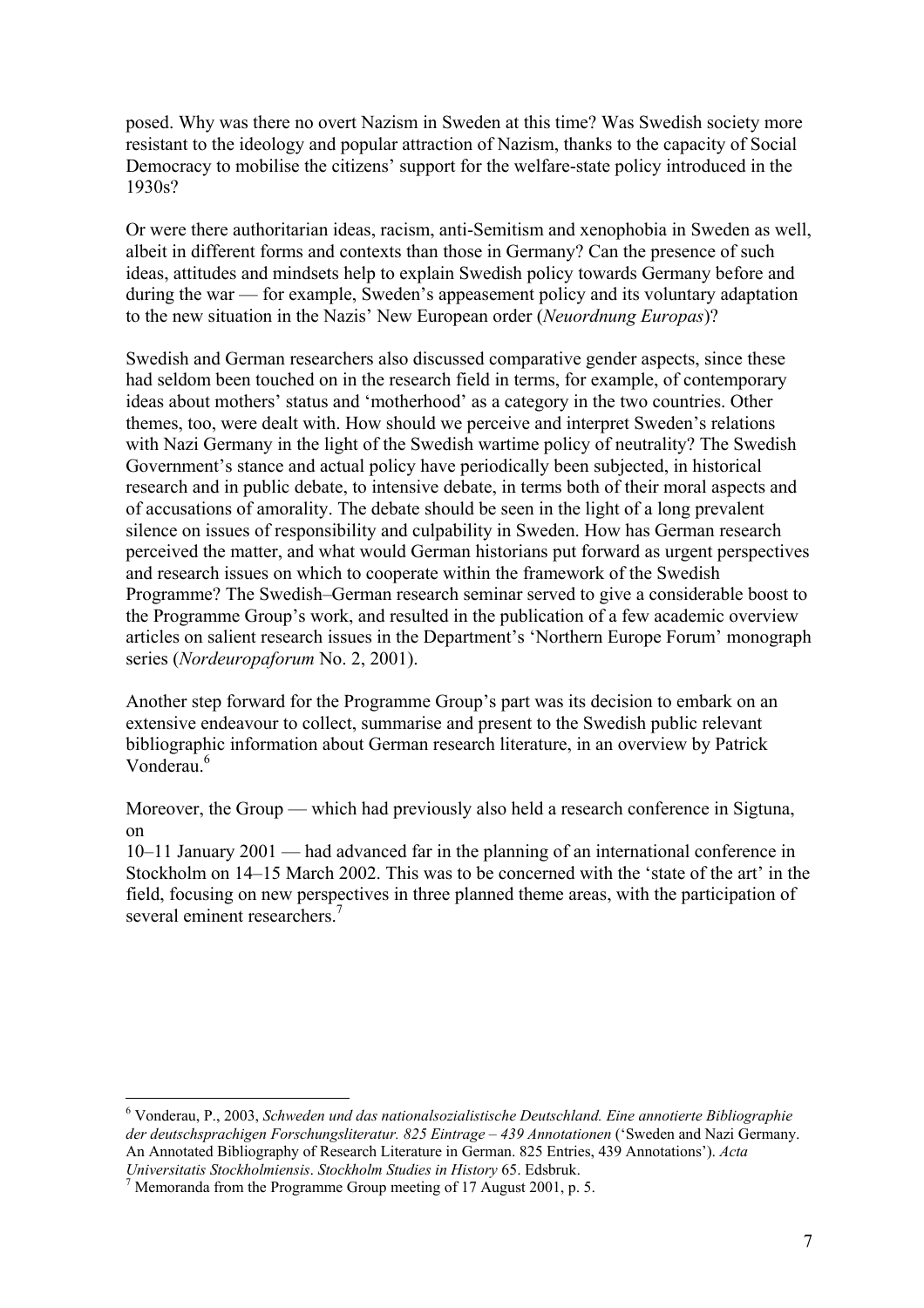### *4. 'Sweden's Relations with Nazism, Nazi Germany and the Holocaust': a research programme*

The HSFR-appointed Programme Group thus came to devote considerable efforts to surveying research fronts; identifying and defining new needs and scope for research; and linking this research with international researchers. The Group convened in February and April 2001, to agree on and give a more specific shape to both the ambitiously planned knowledge overview and the definition of the Programme itself. It was vital to take into consideration both the Government's underlying knowledge interest in the actual research initiative and the requirement of the research world's confidence in the ability of the newly formed Swedish Research Council to assert its integrity in the further performance of its assignment.

The Programme Group devised a wide-ranging programme that spanned several academic fields and disciplines. Here, broadly planned projects with a cross-disciplinary organisation were welcomed — projects that 'place Swedish conditions in a general international perspective, with diverse starting points in terms of the various disciplines' concepts, terms and methods', as the wording went. The scope of different historical periods was not restricted to the years 1939–45 alone.

The description given to the Programme implied three thematic areas in particular. The first was *Sweden's relations with Nazism (and Fascism) as an ideology, value system and social movement*. The knowledge interest of the Programme concerned both Nazism and fascism as such — in Germany, Sweden and other countries or in general — and to the various forces of resistance they encountered. The focus can thus range from the earliest social, political, economic or ideological factors that paved the way for Nazism and fascism to our own day.

The second area was identified as *Sweden's relations with Nazi Germany as a state*. Here, the focus was on political, economic, social relations between the nations or organisations, companies and citizens in the two countries, and especially how Swedes reacted to the explicit or implicit requirements entailed by Germany's position of power.

The third thematic area was *Sweden's relation to the Nazi regime's oppression and persecution of various demographic groups*. The Swedes' information about and reactions to the Holocaust and treatment of the Jews were given pride of place. But the area also included the treatment meted out to the Roma, political opponents, religious groups, people with disabilities and homosexuals, for example, as well as Swedish refugee policy and reception of refugees.

In May 2001, in conjunction with its application period, the Swedish Research Council made available funds for relevant research projects, in conjunction with its call for researchers' applications for grants. The application period lasted until 3 September.<sup>8</sup>

### *5. The Programme Group's handling of applications and the Swedish Research Council's grant decisions*

<sup>&</sup>lt;sup>8</sup> The Programme Group's proposal for the wording of its call for applications was approved by the board of the Research Council's Scientific Council for Humanities and Social Sciences on 10 April 2001. See the Minutes of this Scientific Council, 2001–03, section 9a.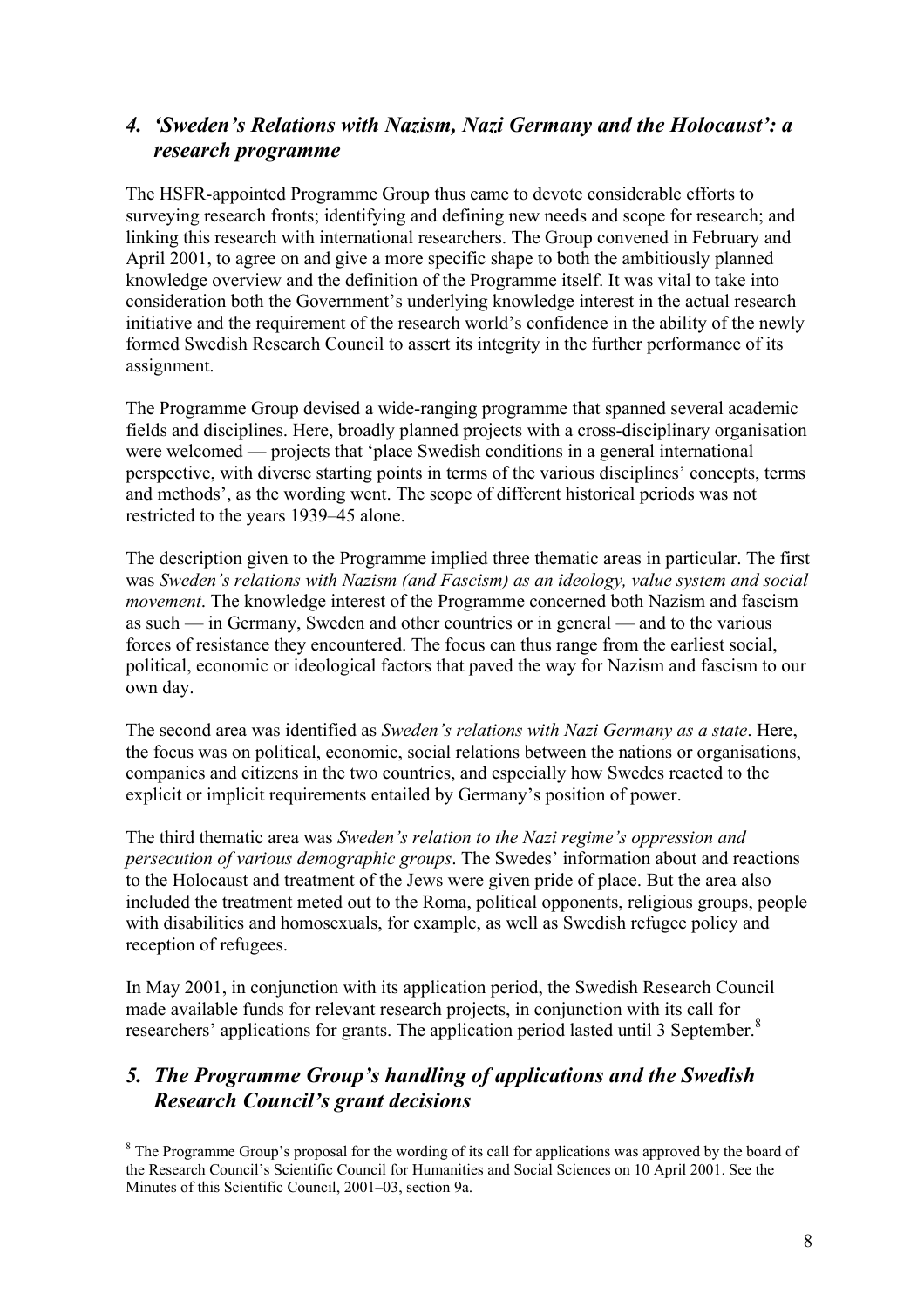The Programme Group appointed by the Swedish Research Council (on 31 May 2001) was constituted on 17 August, with County Governor Mats Svegfors as its chairman. He was also a member of the board of the Scientific Council for Humanities and Social Sciences, along with Lena Einhorn. Mats Rolén was responsible for liaising with the Bank of Sweden Tercentenary Foundation, while the other members of the group were historians in the field concerned. Ekman and Åmark also provided continuity for further efforts.

The Programme Group made a connection with what had been done before, and in particular the ongoing call for grant applications. The following handling procedure was agreed upon:

*All the members read all the applications and consider the matter of some kind of priority. The applications are also sorted by content and allocated to the researchers in the Programme Group, who each write a brief assessment… If the applications prove to touch on fields for which the researchers in the Programme Group lack competence, or if they wish to extend their skills for other reasons, the Programme Group's activities may [in accordance with the Scientific Council's previous decision] be supplemented by a decision of the Secretary General.* 

Furthermore, the Group agreed to allocate from the budgeted funds, without delay, the sum of SEK 17.5 million for project research grants. It was also essential to 'be aware of the need to cover high-priority research fields,' as the Group expressed it. If necessary, funds would be withheld and, instead, allocated through a 'directed' call for applications. The scientific criteria recommended stressed high scientific quality and originality, and laid great emphasis on renewal, in terms of theory and perspective, and also relevance in relation to the Programme. The criteria for handling applications were identical to those applied in the Programme Group for research on communist regimes. $9$  To the Group, Svegfors simultaneously emphasised the importance of being able to overview the various activities under way, and to distinguish projects with 'more of a political or opinionmoulding focus'.<sup>10</sup>

By the beginning of the application period 34 applications had been received, and these were sorted by means of the agreed handling procedure. Of the applicants, eight were women and 26 men. Their geographical locations were distributed evenly among Swedish higher education institutions (HEIs), and their projects reflected great breadth in terms of disciplines, with a leaning towards representation of the Humanities. Younger researchers were in a minority.

With reference to the limited funds, the need to take scientific aspects into account and the fact that, in the content of the Programme, an attempt had been made to attain the high level of ambition imposed in the Government assignment, the Group were obliged to admit that it would nonetheless be impossible to approve grants for many high-quality projects. The Programme Group then submitted its priority proposal to the Research Council's Scientific

 $9$  The working documents left behind by the two documents are identical, with the same criteria reported. Moreover, the secretariat was the same for both groups at the time.<br><sup>10</sup> Memoranda, 17 August 2001, p. 7.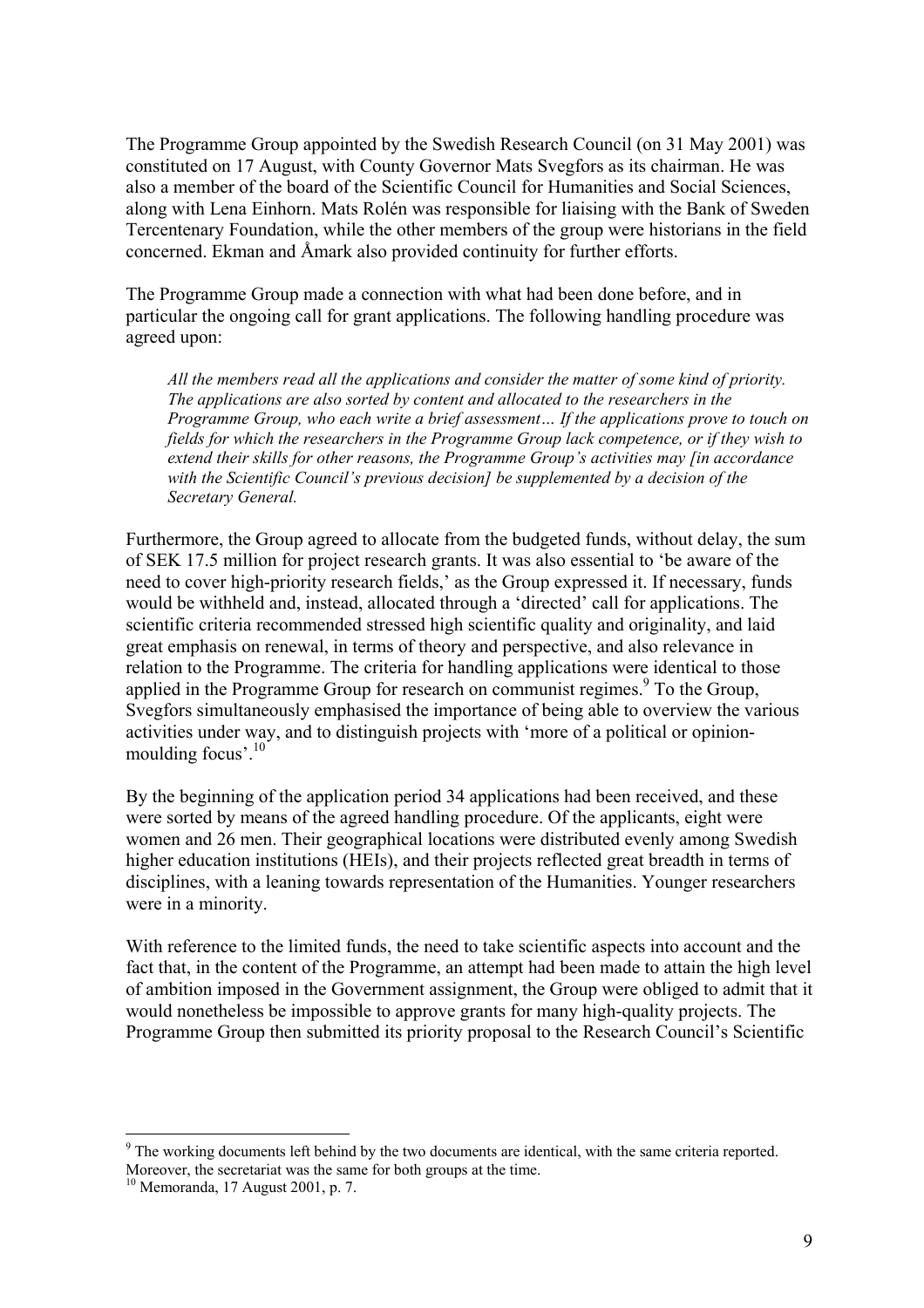Council for Humanities and Social Sciences.<sup>11</sup> The latter Council then decided, on 15 November 2001, to approve the following project research grants:

- Mattias Tydén, PhD, Department of History, Stockholm University, ref. 421-2001- 5241: *Rashygien i omvandling. Det eugeniska projektet i Sverige under inre och yttre tryck, ca 1930-1950* ('Eugenics in Flux: Sweden's "Racial Hygiene" Project under Internal and External Pressure, circa 1930–50'). A total of SEK 1,300,000 was granted for 2002–04.<sup>12</sup>
- Professor Anders Jarlert, Centre for Theology and Religious Studies (subdepartment: Church History), Lund University, *Nationalsocialistiska raslagar genom statliga anvisningar vid tillämpning inom Svenska kyrkan* ('The Application of the Nuremberg Laws in the Church of Sweden, 1935–1945'), ref. 421-2001- 6026. A total of SEK 400,000 in grants was approved for  $2002-04$ .<sup>13</sup>
- Ester Pollack, PhD, Department of Journalism, Media and Communication (JMK), Stockholm University (SU), *Pressfriheten och förintelsen. Svenska medier i skuggan av andra världskriget och rapporteringen om Europas judar* ('Press Freedom and the Holocaust. Swedish Media in the Shadow of the Second World War and Reporting about Europe's Jews')*,* ref. 421-2001-5229. The joint applicant was Göran Leth, PhD (JMK, SU), and a total of SEK 3,000,000 was granted for 2002–04.
- Professor Charles Westin of the Centre for Research in International Migration and Ethnic Relations (CEIFO), Stockholm University, *Nationalsocialism i förändring. Ett omvärldsanalytiskt perspektiv* ('National Socialism in Flux. An Analytical World View'), ref. 421-2001-5237. The joint applicants were Associate Professor Mattias Gardell (SU), Helene Lööw, PhD (National Council for Crime Prevention, BRÅ) and Mats Deland, PhD (SU). A total of SEK 5m in grants was approved for 2002–05.
- Associate Professor Birgit Karlsson, Economic History Department, Göteborg University (GU), *Handel och moral. Ett ekonomisk-historiskt perspektiv på relationerna mellan Sverige och Tyskland 1933–1950* ('Trade and Morality. A View of Relations between Sweden and Germany, 1933–50, in Terms of Economic History'), ref. 421-2001-5471. The joint applicants were Professor Emeritus Martin Fritz (GU), Ingela Karlsson, BA (GU) and Associate Professor Sven Nordlund (Umeå University). A total of SEK 3m was granted for 2002–04.

Another project was included in the Group's proposals but rejected by the Scientific Council. Instead, it delegated responsibility for deciding on the matter to the Secretary General, after the project had been reported in a 'revised form and within the framework of a total budget of  $SEK$  4.6 million'.<sup>14</sup> This, moreover, accorded with a decision by the

 $\overline{a}$  $11$  Minutes of the meeting, on 24 October 2001, of the Programme Group for research on 'Sweden's Relations with Nazism, Nazi Germany and the Holocaust'. The document is attached, as Appendix 4, to the minutes of the Scientific Council for Humanities and Social Sciences, 2001:6.

<sup>&</sup>lt;sup>12</sup> Originally, there was another applicant at the time, Professor Anders Berge, because Mattias Tydén had not yet obtained his PhD. On doing so, he assumed sole responsibility for the project and, by the same token, the contract.

<sup>&</sup>lt;sup>13</sup> Jarlert's application related to a subproject in a joint application with Professor Ruth Franzén of the Department of Theology at Uppsala University as the primary applicant (ref. 421-2001-5228). However, the Scientific Council's decision relates to a grant for this subproject only.

<sup>&</sup>lt;sup>14</sup> Minutes No. 2001:6 of the meeting of the Scientific Council for Humanities and Social Sciences on 15–16 November, Section 8, including Appendix 4.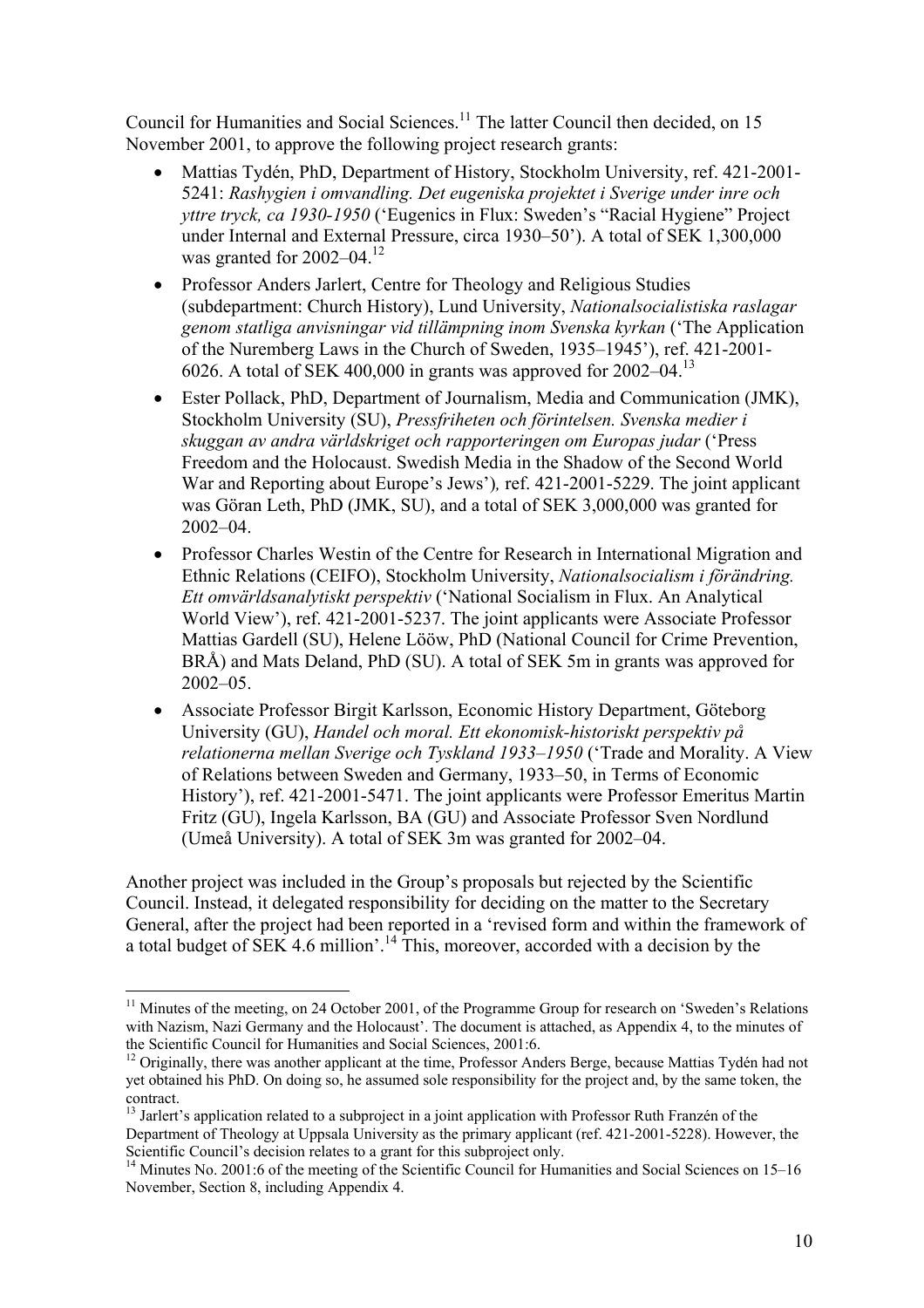Secretary-General on 6 February 2002 to grant a total of SEK 4,548,000 to this project for 2002–05, as follows:

Professor Greger Andersson, Department of Art History and Musicology, Lund University, *Fruktan, Fascination och Frändskap. Det svenska kulturlivets och vetenskapssamhällets relation till Nazism och Fascism 1930-1950* ('Fear, Fascination and Affinity. Relations of Swedish Cultural Life and the Swedish Scientific Community with Nazism and Fascism, 1930–50', ref. 421-2002-444. Joint applicants were Professor Gunnar Broberg, History of Ideas (Lund University, LU), Lars M. Andersson, PhD, History (LU) and Professor Emeritus Sverker Oredsson, History (LU).

Summing up, the Swedish Research Council thus approved grants of *SEK 17,248,000*  altogether for the years 2002–05.

The Secretary General also decided (on 3 December 2001) to appoint Professor Klas Åmark as coordinator for the Programme during the period 2002–05. This meant that SEK 1,072,000 became available during these years for remuneration in the event of a 25% reduction in his working time, plus expenses. For three years, Åmark received 15% remuneration and in the following year the equivalent of 50%. In the last year, most of Åmark's work was devoted to the final report of the Programme. In 2005, moreover, the decision was taken to disburse an additional SEK 455,000 on Åmark's behalf. This was to be paid in the form of a fee for the work of publishing a synthesising final report from the Programme in 2007, in accordance with the requirements of the Government assignment, and to defray the costs of its publication.<sup>15</sup> Previously, the Programme Group had already spent SEK 1,128,000 in its first two years.The outcome was that of the funds (SEK 20m) allocated for the Programme, a total of *SEK 19,448,000* had already been spent by the beginning of 2002. Operating costs, including expenses for conferences connected with the research in the Programme, accounted for the remainder.

A financial report on the Programme as a whole is presented below, in a special Appendix.

### *6. Accessibility of secret documents for research*

 $\overline{a}$ 

One of the projects, *Nationalsocialism i förändring* ('National Socialism in Flux') that is still in progress at Stockholm University (at the Centre for Research in International Migration and Ethnic Relations, CEIFO) includes research by Mats Deland, PhD, on *Svenska myndigheters* 

*hanterande av andra världskrigets krigsförbrytare* ('Swedish Public Agencies' Treatment of War Criminals of the Second World War')*.* In spring 2003, Deland drew the Programme Group's attention to what he considered to be difficulties and obstacles to obtaining, for research purposes, classified documents concerning the Armed Forces that were stored in the Swedish National Archives. The Group dealt with this matter on two occasions, and charged its chairman Mats Svegfors, the County Governor, and Professor Klas Åmark to

<sup>15</sup> See cases ref. 2001-6104 and 2005-8430. See also *Riktlinjer för uppdrag som koordinator…* ('Guidelines for Working as a Coordinator'), a written communication from K. Åmark to the Swedish Research Council on 26 November 2001. For the decision on additional funds, see the minutes of the Scientific Council for Humanities and Social Sciences meeting on 23 May 2005 (No. 2005:3).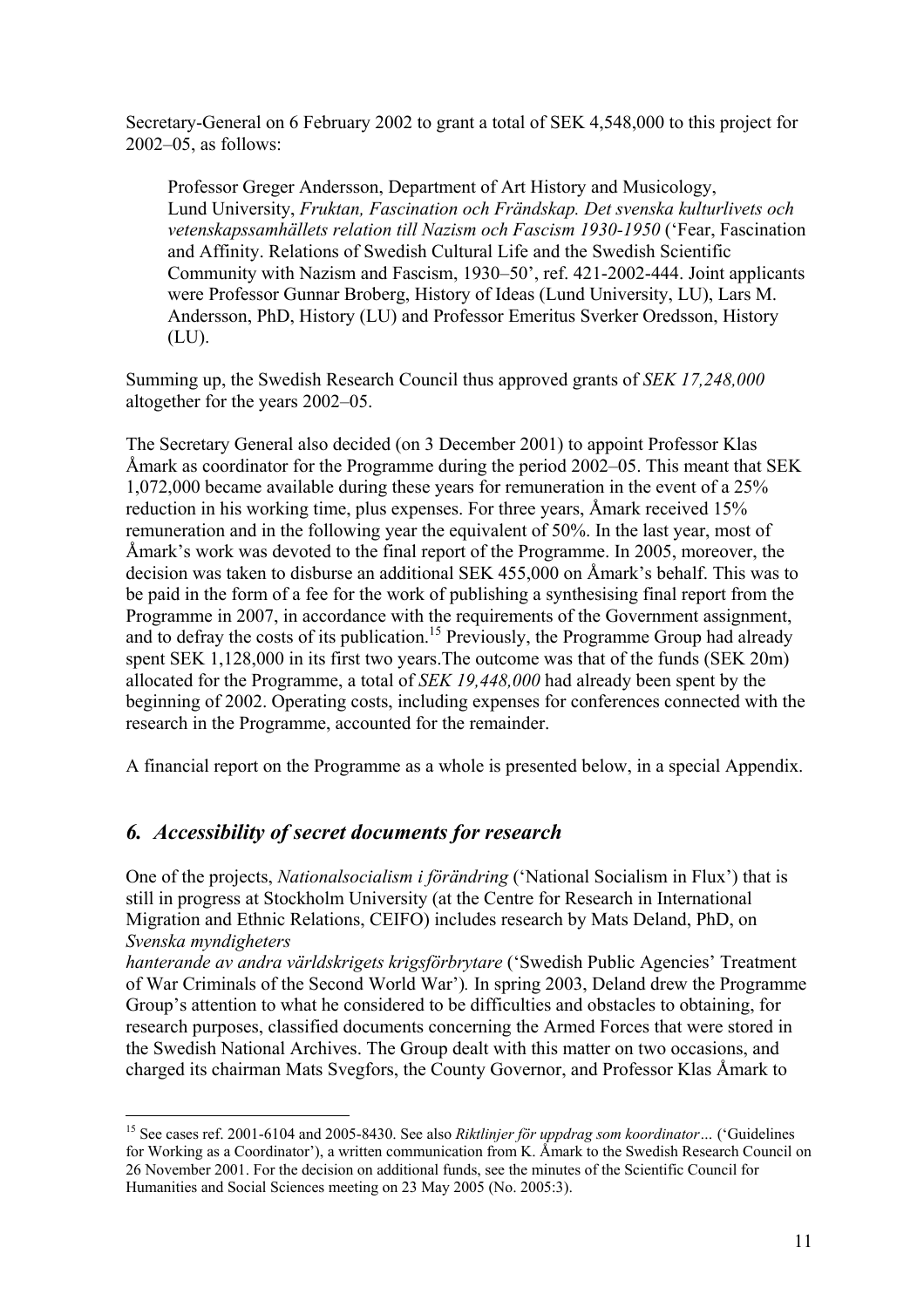cooperate in bringing the matter to the Government's attention. This was done in a written communication addressed to the Prime Minister on 23 November 2003.<sup>16</sup>

In this communication, Svegfors and Åmark pointed out that the difficulty applied not only to war criminals granted Swedish citizenship but also to other research in the Programme: on Swedish Nazism after 1945 and on Nazism in the Swedish officer corps, and desirable research on the police corps as well. Moreover, the communication stated that material from the National Defence Radio Centre (*Försvarets Radioanstalt*, FRA), too, 'should be made available for research'. The legislation, as Åmark and Svegfors went on to write, 'places severe obstacles in the way of this type of research, which is absolutely crucial to our knowledge of Sweden's attitudes towards the Holocaust. This has applied to research to date in the archives of both the security police and the military intelligence and secret service.' Long waiting times of six to 12 months were said to threaten the scope for 'implementing the Programme within the time limits laid down by the Government'.

On behalf of Programme Group, it was also emphasised that a legal amendment was necessary, to make documents from the military intelligence service subject to the same rules that applied to the archives of the Swedish Security Service (Säpo). Accompanying the communication was, moreover, a request that the FRA archives should become accessible to research and that the time limit for the archives of the Swedish Security Service Commission should be reduced. In the Programme Group's view its request has not been met by the Government, and this view was also cited by Deland in a written communication addressed to the Swedish Research Council on 8 March 2006.<sup>17</sup>

### *7. Scientific coordination of the Programme*

Since July 2002, the Programme has had a scientific coordinator: Professor Klas Åmark of the Department of History, Stockholm University. Åmark has not only been a driving force in the scientific production and the holding of conferences and seminars in the Programme; he has also contributed his experience and broad network of contacts in the relevant research community, both in Sweden and abroad. What is more, he has succeeded in bringing together researchers of different backgrounds, to collaborate and respect one another's divergent knowledge cultures. Åmark has also devoted extensive work to research on *refugee policy*, both through his own specific pieces of archive research and by supervising the writing of numerous dissertations at advanced Bachelor's (Level C, thirdyear) and Master's (Level D, fourth-year) level; and, through and outside the Programme, he has worked to establish contacts with current refugee research (see the 'Digression', below). Åmark is also currently working on a summary report that will serve as a synthesis of research in the Programme, entitled *Bo granne med ondskan. Slutrapport från forskningsprogrammet Sveriges förhållande till Nazism, Nazi-Tyskland och Förintelsen*  ('Living Next Door to Evil. Final Report from the Research Programme on Sweden's Relations with Nazism, Nazi Germany and the Holocaust'). This report is expected to be published in 2007.

 $\overline{a}$ <sup>16</sup> Memoranda from the Programme Group's meetings of 23 April 2003 and 10 October 2003; written communication to Prime Minister Göran Persson, Swedish Government Offices, 23 November 2003.

<sup>&</sup>lt;sup>17</sup> According to information received from Åmark on 9 February 2006, a reply addressed to Åmark at the Department of History, Stockholm University, was received on 1 December 2003. Lena Stymne at the Prime Minister's Office informed him in this reply that the matter had been passed on to the Ministry of Justice. See also Mats Deland's written communication to the Swedish Research Council of 8 March 2006.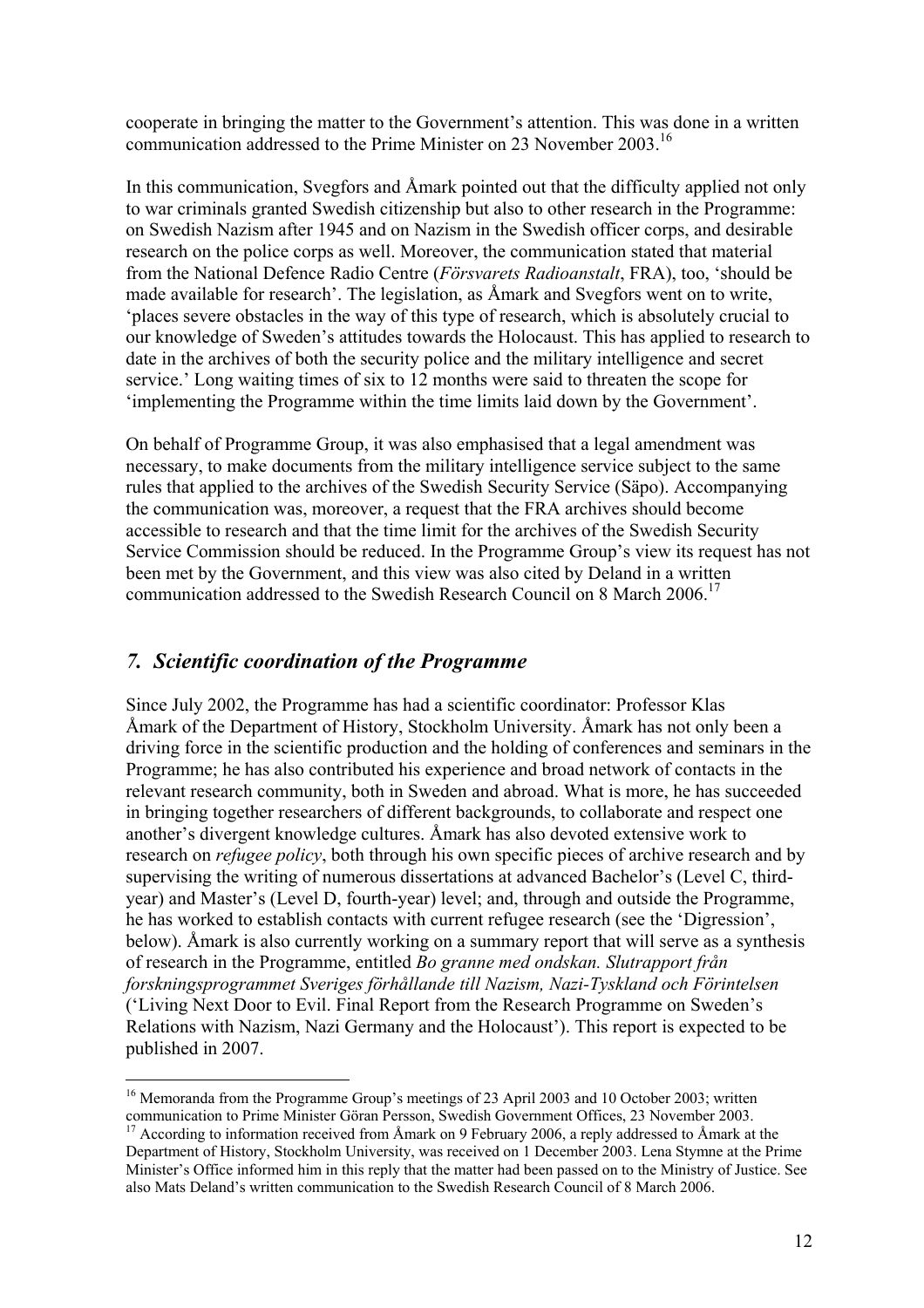Professor Åmark has also been a co-editor of the research overview, initiated by the Programme Group, which has been compiled and published in the first phase of the Programme. The article *Democracies in Struggle against Dictatorships* has, moreover, been published for German readers.<sup>18</sup> Further contributions by Åmark are in press.<sup>19</sup>

### *8. Major conferences held in the Programme*

In the work of devising the Programme, the Programme Group arranged an introductory research conference in Sigtuna on 10–11 January 2001. This dealt with the current status of research, and with possible research perspectives, conclusions, etc of an inventory of existing knowledge that had been developed in various fields under Stig Ekman's leadership.

The 2001 conference was followed up with an international research conference in Stockholm on 14–15 March 2002, on the theme of **European Research on Nazism, Nazi Germany and the Holocaust — State of Research and New Perspectives**. The arrangers were the Swedish Research Council and the Bank of Sweden Tercentenary Foundation, which also contributed SEK 150,000.

The purpose was to let current Swedish research in the Programme be enriched through confrontation with researchers working internationally and by commentaries and criticism from leading experts in these thematic areas. The conference brought some 50 researchers together. The main speakers at the conference were Professor *Yehuda Bauer*, Jerusalem, who gave an overview of the research field. Eminent researchers in and outside the Nordic region headed the various sessions of the conference. A number of high-level researchers attended. German research, in particular, was well represented and all the researchers in the Programme attended. The focus was strictly intra-disciplinary, but there was a concluding, outreach part that attracted some 50 interested members of the public. The conference was the only one of its kind to take place.

In the documents issued before the conference, *documentation* was enclosed that comprised summaries of the Swedish projects and copies of the speeches made, with the exception of Professor Bauer's. The documentation proper consisted of an anthology edited by Stig Ekman and Klas Åmark, entitled *Sweden's relations with Nazism, Nazi Germany and the Holocaust. A Survey of Research*.

## *9. Working conferences and work in progress*

<sup>18</sup> See Åmark's article in *Sweden's Relations with Nazism, Nazi Germany and the Holocaust. A Survey of Research*, edited by Stig Ekman and Klas Åmark. Stockholm Studies in History No. 66, Almqvist & Wiksell International, Edsbruk 2003. Article in German: see Åmark, K., 2001, *Demokratien in Kampf gegen* 

<sup>&</sup>lt;sup>19</sup> 1) 'Demokratin, neutraliteten och moralen. Sverige under andra världskriget' ('Democracy, Neutrality and Morality. Sweden during the Second World War'), in: Tydén, M. & Andersson, L.M. (eds.), *Rätt eller fel? Om att i efterhand bedöma den svenska neutralitetspolitiken, flyktingpolitiken och relationen till Nazism 1933-1945* ('Right or Wrong? A Retrospective Assessment of the Swedish Neutrality, Refugee Policy and Relations with Nazism, 1933–45', to be published during 2006); 2) the article 'Flyktingforskningens problematik' ('Problems in Refugee Research'), forthcoming, in *Arbetarhistoria* ('Workers' History'), issued by the Swedish Labour Movement Archives and Library (ARAB).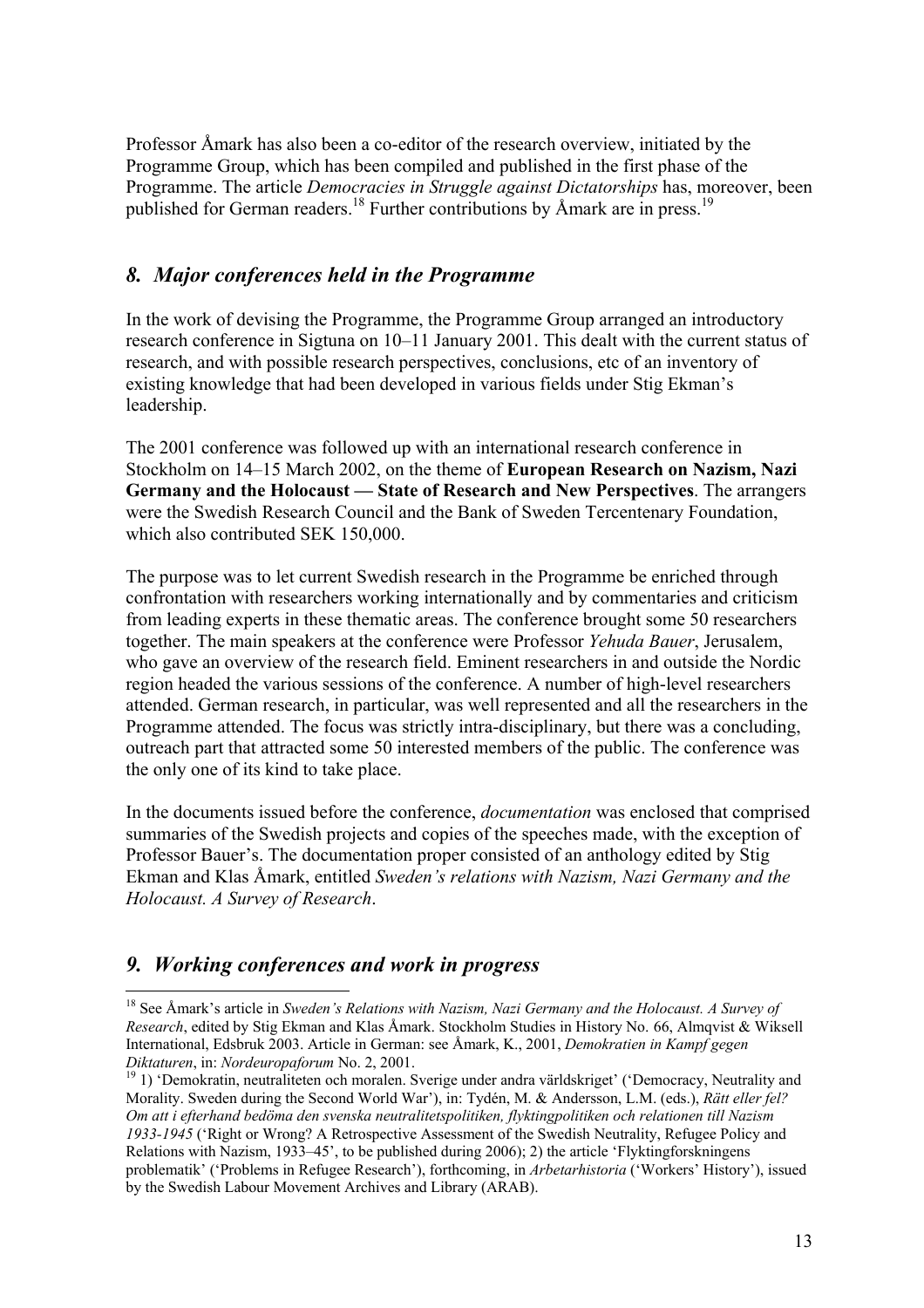The Programme Group has deemed it important to lay the foundations for convening, in creative contexts, the various researchers in the projects. The aim is that, in these gettogethers, they should exchange ideas, criticism and viewpoints concerning one another's papers, on problems relating to theories and methods relevant to the research, and also discuss the handling of practical and ethical research issues.

A working conference of this kind was arranged in Lund on 10–11 April 2003. The 35 delegates included a few Danish researchers, who presented Danish research on Nazism. In addition, there were discussions concerning the contents of four papers that were presented.

Another conference was arranged in Gothenburg on 4–5 March 2004 with 26 delegates. This time, some of them were Norwegian researchers working in the field, who had been invited to contribute papers and lectures. The conference reflected the current state of activities in the Programme, the research findings to date and the Norwegian research. Another five papers focused on such topics as war criminals in Sweden, cultural life and the 'Aryanisation' policy that Nazi Germany attempted to foist on neutral countries like Sweden and Switzerland as well, for the purpose of eliminating Jews from the employment sector and thereby depriving them of their livelihood and social rights.

Yet another working conference was arranged in Sigtuna on 27–28 May 2004. This was common to the two Swedish Research Council programmes, 'Sweden's Relations with Nazism, Nazi Germany and the Holocaust' and 'Communist Regimes'. Here, the common theme was *Stalinism and Nazism*. Stephen Kotkin of Princeton University, USA, made a comparative analysis of Nazism and Stalinism. The British historian Richard Overy also took part and discussed the limitations of comparisons, while Nicolas Werth from Paris, the author of *The Black Book of Communism*, cited the latest research results from the Great Terror of the 1930s in the Soviet Union. Here, among themselves, participants were able to directly compare and criticise one another's research results. The occasion also gave other Swedish researchers an opportunity to take part and present their own research. The organisers wished, in this way, to provide scope for interactive learning and cross-fertilising exchange of ideas between researchers in the two programmes.

On 24–25 October 2005, in Stockholm, a last working conference was held for the researchers in the Programme. A number of doctoral students associated with the work also took part. The main matters presented and discussed were the new findings and research results from the various research projects. The publication plans of the various projects were also announced. Finally, on 15 November 2005, another conference was arranged by the Programme Group (through the agency of Åmark and Pär Frohnert) and the Swedish Labour Movement Archives and Library (ARAB) jointly. This conference, about refugee research, was aimed at exploring the scope of current research.

### *10. Doctoral students' conference*

Within the framework of the Programme, the Programme Group has also defrayed the costs of a conference aimed at inducing young researchers engaged in doctoral studies to carry out research in the various thematic areas of the Programme.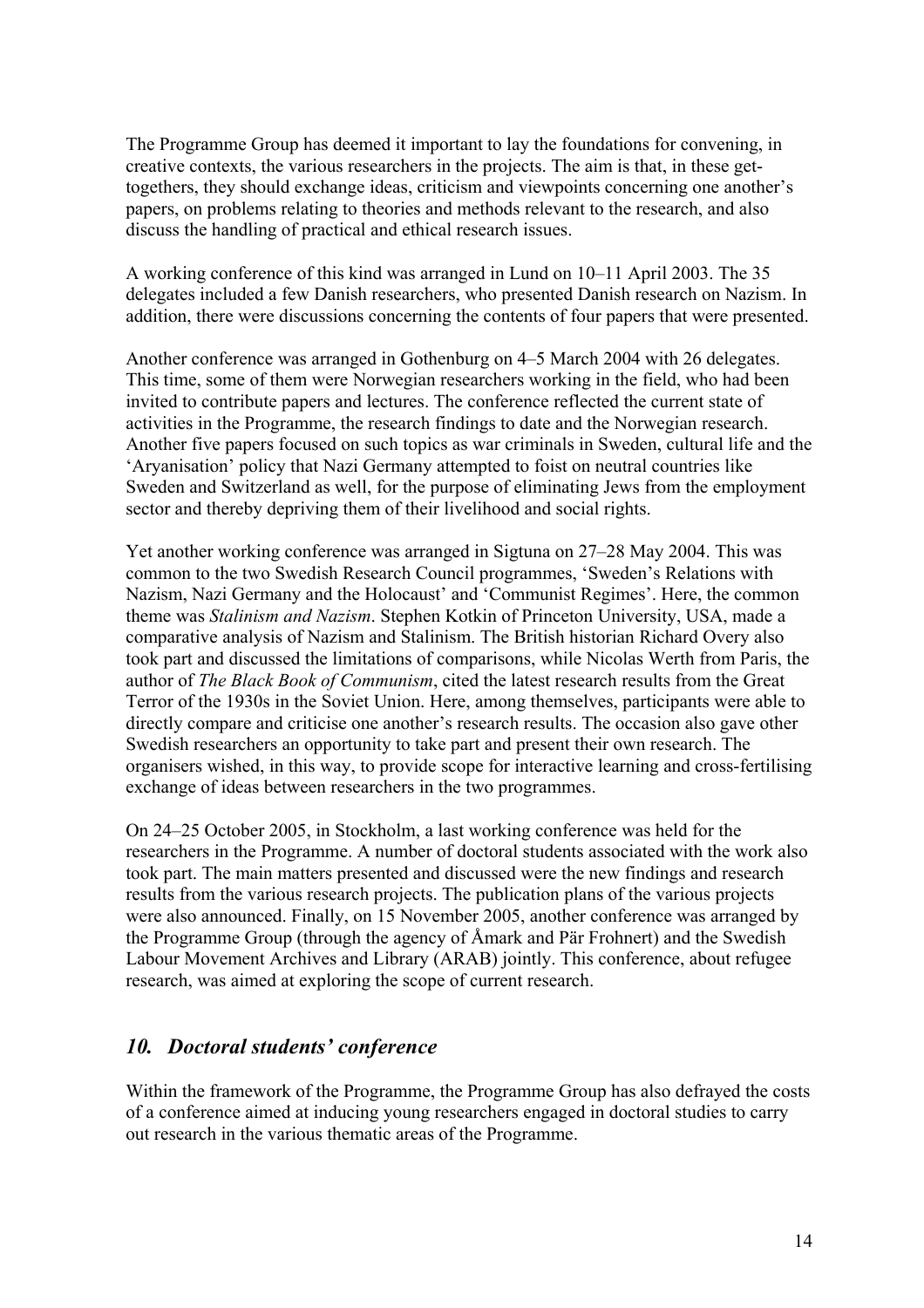On 23–24 January 2004, a doctoral students' course was held with the assistance of a number of active researchers. Seventeen doctoral students took part. This also strengthened the interface within a broad group of researchers who had close ties with research in the Programme, and this has subsequently been followed up in various ways.

### *11. Cooperation with the Bank of Sweden Tercentenary Foundation*

The Bank of Sweden Tercentenary Foundation's Research Director, Associate Professor Mats Rolén, has been a self-evident member of the Programme Group right from the start. Through his assistance, the work of the Programme Group has been enriched with overviews and research networks within the relevant research that has been under way, with the Foundation's support, both in and outside Sweden. The Foundation has also generously contributed financial support for publication, and also for conferences and other initiatives. Altogether, the funds made available by the Foundation for the Programme during the years of its existence amount to SEK 350,000.

### *12. The Swedish Research Council's experience and assessment of work in the Programme*

The Government assignment to HSFR and the Swedish Research Council was specified with what was, for a research context, a striking degree of detail. The Programme Group appointed — well aware of the degree of difficulty of the assignment, and in view of the short time available — chose to adopt a selective attitude towards this specification. The research programme on Sweden's relations with Nazism, Nazi Germany and the Holocaust was developed with great success by the Programme Group, which afforded a perspective and an interpretation that were academically relevant to the Government's knowledge interest in the formulation of the assignment.

The Programme Group's work shows that research initiatives of this type require thorough preparation. One distinct problem, when it comes to taking special initiatives at short notice to elicit new research, is the difficulty of adapting such initiatives to reasonable expectations that the research system will contains, at the time, spare capacity that is ready for use in delivering high-quality academic research. Moreover, research is time-consuming and must be allowed to take time. Accordingly, several of the projects begun in 2002 are still in progress.

There is also reason to point out that researchers who, in their research, have been dependent on access to classified documents have encountered major obstacles and difficulties in obtaining access to documents relating to the archives of the military intelligence and security service, and also documents derived from the activities of Säpo and FRA. In its written communication to the Prime Minister, on 23 November 2003, the Programme Group therefore pointed out this difficulty and requested a legal amendment. The Swedish Research Council's implementation of its assignment has thus, in this respect, been counteracted and delayed by administrative routines for the public agencies' processing of the handling of secret documents. It is therefore the Council's opinion that these routines, like the relevant sections of the law, must be made more research-friendly in the future.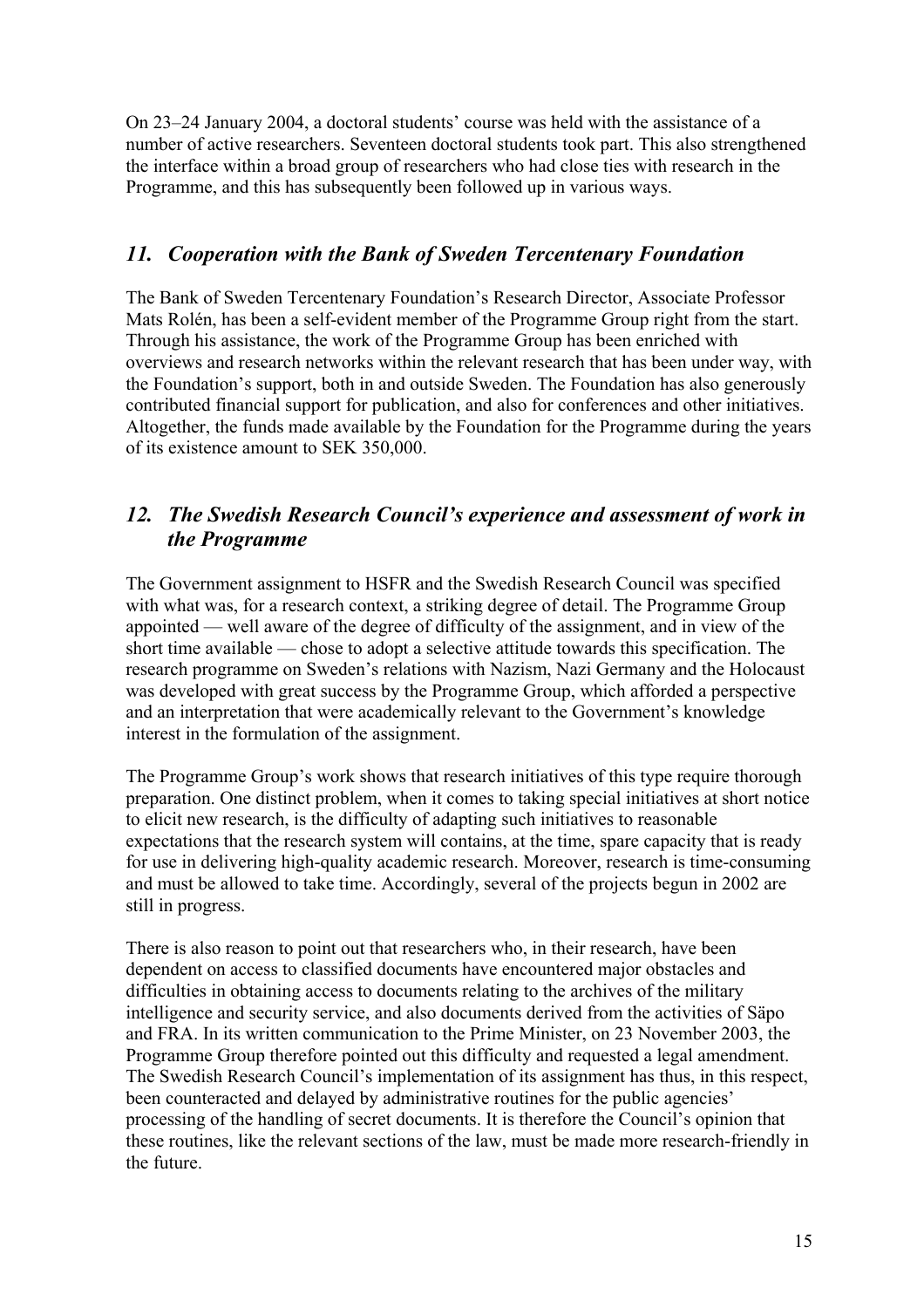The Swedish Research Council also considers that the Programme has opened up an urgent research field that has encouraged not only renewal, but also rejuvenation, of Swedish research in Humanities and Social Sciences. The initiative has also helped to attract largescale interest in this field, in a broad sense, in the Swedish research community. Several researchers in the Programme have come forward and presented papers, at international as well as Nordic conferences and elsewhere. In many cases, an international presence is combined with visibility through publication in journals outside Sweden. Several researchers, such as Klas Åmark and Martin Fritz, also figure prominently in the international research community.

In the Research Council's estimation, too, the Programme has proved unexpectedly successful. It has attracted researchers from various subject areas, inducing them to cooperate on joint problems and issues of great relevance, and not only in scientific terms. Their findings deviate markedly from the conventional wisdom about relations with and views of Nazism and its victims in various social spheres. The *Appendix* below contains a more substantial account of research findings from the projects included in the Programme. Moreover, a *Digression* is included: this covers current research that has more or less come to the fore thanks to the Programme inputs to date.

Knowledge production in the form of monographs and articles in anthologies is considerable, and extensive publication is planned and expected to become available over the next two years. The research findings that it has been possible to overview to date suggest that the news value of this material is substantial. The research has paid attention to parts of a Swedish past relating to Sweden's relations with Nazism, Nazi Germany and the Holocaust that, in the public sphere, have hitherto been characterised by concealment, silence or mendacity.

The Council also considers that adequate preparations, and scientific coordination and supervision of projects included in Programme initiatives of this kind, are also needed. This is shown by experience of a previous initiative, a programme of research on the Swedish military intelligence and security service (MUST). It was thus felicitous foresight on the part of the Programme Group to engage a highly qualified scientific coordinator who, with his experience, has been able to ensure cohesion of the diverse projects in the Programme, and also move the research work forward. Accordingly, the prospects of producing a work of synthesis, comprising the research conducted within the Programme and also the research previously funded by the Bank of Sweden Tercentenary Foundation, have been favourable.

There are, however, some aspects that remain to be clarified by further research. Areas that may be pinpointed include *the information that reached Swedish society* about the situation in Nazi Germany — with its terror, persecution of the Jews and Holocaust — and what was going on in the regions occupied by Nazi Germany. This applies to information collected by the military intelligence service and facts that reached the Swedish Ministry for Foreign Affairs through diplomats' and attachés' dispatches; and it also applies to facts that became public knowledge through the media, as well as those that reached companies through their business contacts. Despite the vigorous inputs made within the framework of the Programme, and by other researchers in the field, more research is also needed on *the workings of Swedish democracy* and on *refugee policy* and the full extent of *Swedish relief work* in other countries.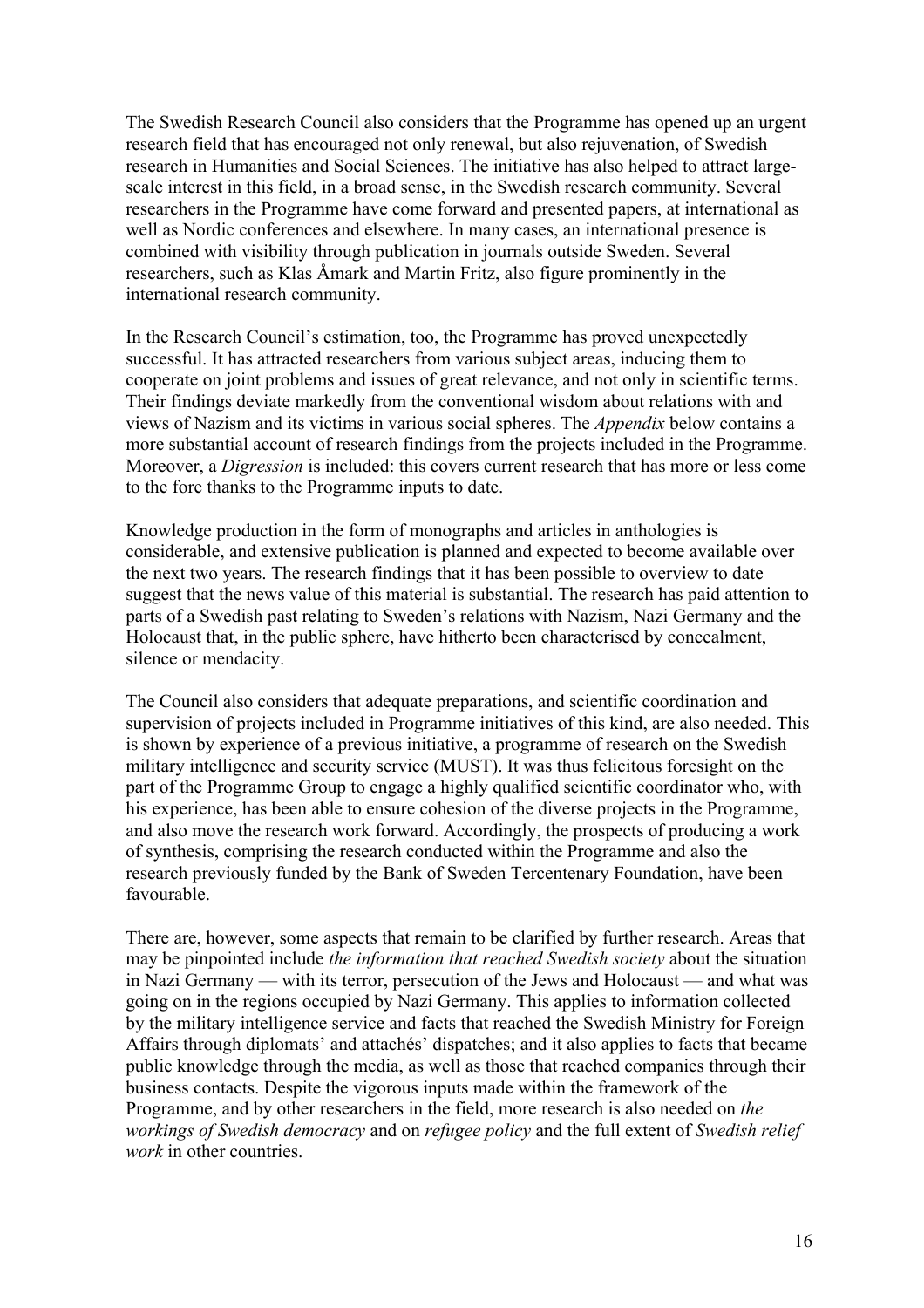Certain general issues can, with advantage, form the basis for a broad discussion in terms of democratic theory, with empirical illustrations. This may be a matter of clarifying questions of the following type in the light of the constitution, international law or citizens' values. What responsibility does, in fact, a neutral state bear in relation to warring states and to dictatorships in the outside world? Does the neutral state have special obligations in humanitarian or refugee-policy terms? Here, there are several central problems and issues for research to focus further on. They not only concern the situation in the Second World War: their relevance reaches far into the Sweden of the present day and its relations with the rest of the world. New, special initiatives are therefore needed to establish strong research environments with a capacity for long-term accumulation of competence.

Moreover, disseminating to a broader public the new knowledge attained, in cooperation with public agencies, organisations and other actors in society, is a major task. It is vital that both research and research information entail and strengthen democratic practice based on openness and tolerance, defence of the institutions of civil society, and citizens' control of the state. Swedish research in the humanities, along with the social sciences, has a key social function in terms of critically examining problems and risks in the development of society and predicting outcomes of measures that have a bearing on the prevailing social order.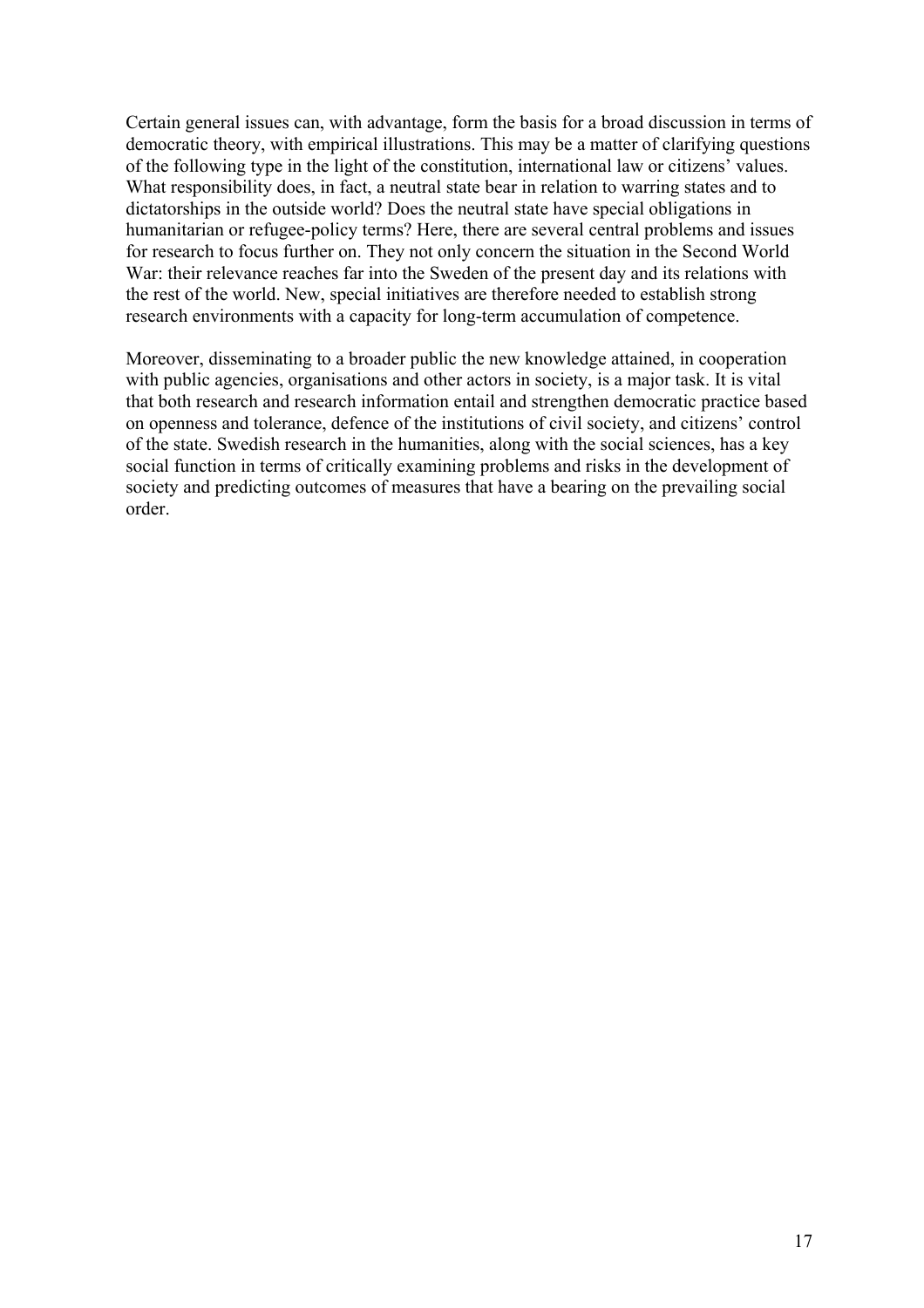# **Appendix 1**

### *Research findings and reports from the projects included in the Programme*

Research in the 'Sweden's Relations with Nazism, Nazi Germany and the Holocaust' Programme is very extensive, and it is at a stage in which the results are being published in the form of either monographs or articles in anthologies or scientific journals in Sweden or abroad, or in other contexts. Much of the planned production is in press. In many cases, further publication is expected to take place over the next two years. This is entirely normal in the research context, since research takes time, from the application for a project grant to completion of the research and publication of the findings. This is the research system's way of autonomously safeguarding the quality inspection and assessment of results. The participating researchers have also presented their findings in a number of lectures at scientific conferences and in articles that are subsequently published. The research results, publications, etc of the projects are presented below.

*Nationalsocialistiska raslagar genom statliga anvisningar vid tillämpning inom Svenska kyrkan* **('National Socialist Race Laws through State Instructions on Application in the Church of Sweden')**, *Professor Anders Jarlert,* Centre for Theology and Religious Studies, Lund University.

The welfare policy that was introduced in Sweden in the 1930s did not intend to leave anyone in the cold. Helpfulness, consideration and equality of opportunity were meant to characterise the construction of the good welfare state for the whole population — 'the people's home' (*folkhemmet*), as it was called. Anders Jarlert's research shows that exclusion of citizens nonetheless occurred in the Swedish welfare state.

From 1935 until the end of the Second World War, the 'Nuremberg Laws' were applied by the clergy of the Church of Sweden in their state function of announcing marriage banns and considering impediments to marriage. These laws prohibited marriage between Germans of 'Aryan' descent and Germans or foreigners of Jewish extraction. Sweden's application of the legislation took place in accordance with a Hague Convention of 1902. From September 1937, Swedes wishing to marry a German of 'Aryan' descent had to sign an assurance that none of their grandparents on either side had belonged to the Jewish race or religion. This was based on a strong recommendation from the legal department of the Swedish Ministry for Foreign Affairs, but lacked historical and democratic legitimacy and was, moreover, alien to the Swedish sense of justice.

In 1940, for example, Sweden recognised a judgment in the German *Landesgericht* court in Berlin annulling a current marriage between a German 'Aryan' and a Swedish citizen of Jewish descent, who was thus declared an unmarried mother, while the couple's son was retroactively classified as illegitimate. Although the Ministry for Foreign Affairs admitted that it lacked authority to interpret Swedish law, its instructions came in practice to have the effect that a German judgment was observed in Sweden. Another, similar case of annulment of marriage on the German legation's request affected a married couple who were summoned to appear before the Kolbäck district court, in the Snevringe rural court district, and describe the circumstances of their marriage in the United Kingdom. Thus, this court showed considerably greater alacrity in following the German legation's request than the Ministry's somewhat more sluggish legal department. However, the annulment decision was never recorded in Sweden, probably because of the clergy's refusal.

Neither members of the Riksdag (Swedish Parliament), the Minister of Justice nor the courts behaved in line with their counterparts in the Netherlands, where all mention of Dutch 'Aryans' or 'Jews' was rejected on the grounds that the country's inhabitants was classified only as Dutch citizens. Nor were the German forms rejected by the Swedes, as sometimes happened in the Netherlands since they were not based on the legislation concerning civil law that both countries had undertaken to comply with but, rather, had only been sanctioned by the application regulations of public law. Comparisons with the situation in Switzerland show that open discussion took place there, as in the Netherlands,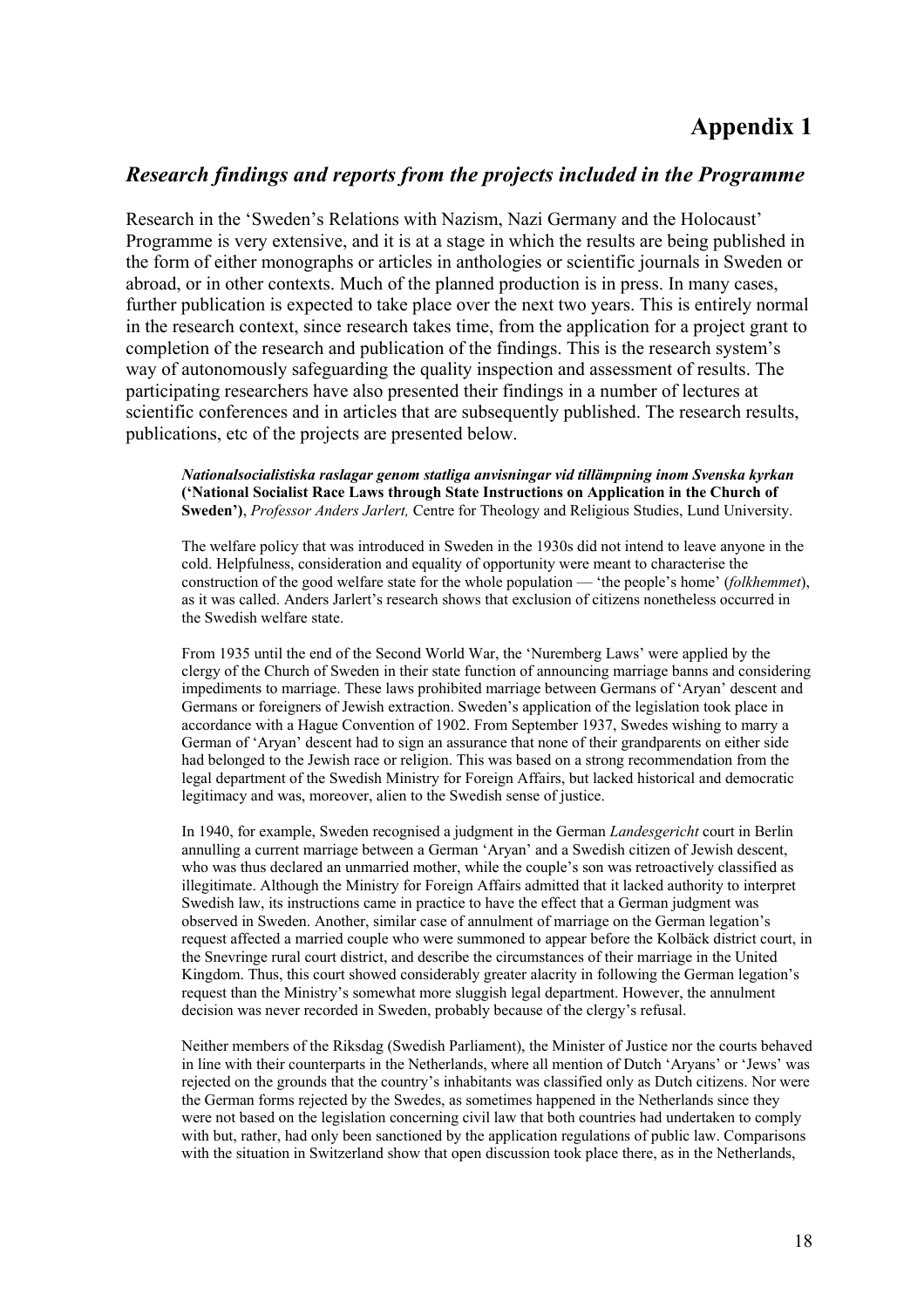but that the outcome varied — sometimes between the cantonal and national levels and sometimes also within a single level.

In November 1941, German legislation rendered stateless all Germans of Jewish descent who were residing abroad. This was a relief for Sweden, since impediments to their marriages could then be reviewed in the same way as for Swedish citizens. German 'Aryan' men, too, could become stateless under special decisions when they refused to enter military service. For German 'Aryan' women outside Germany, on the other hand, it was harder to become stateless. But those who were opponents of National Socialism and anti-Semitism might nonetheless concur with the racial paradigm based on the idea of connections between 'races' and behaviour — such 'truths' being also confirmed by the supposed scientific and moral nature of Swedish eugenic research.

The reluctance shown by officials at the Ministry for Foreign Affairs or clergy in the Church of Sweden may be interpreted either as 'bureaucratic resistance' or as 'bureaucratic refusal'. Resistance involved a higher degree of activity, but refusal might entail greater risks for the official concerned. However, there was also 'bureaucratic acceptance' and sometimes 'bureaucratic enthusiasm'.

#### **Publication of project results**

#### *Monographs and articles:*

- Jarlert, A., 2006, *Judisk "ras" som äktenskapshinder i Sverige. Effekten av Nürnberglagarna i Svenska kyrkans statliga funktion som lysningsförrättare 1935-1945* ('Jewish "Race" as an Impediment to Marriage in Sweden. The Effect of the Nuremberg Laws in the Church of Sweden's State Function of Announcing Bannsm 1935–45'). Malmö.
- Jarlert, A., 2001, 'Die Anwendung der Nürnberger Gesetze in der Schwedischen Kirche 1935– 1945' ('Use of the Nuremberg Laws in the Church of Sweden, 1935–45'), in: *Kirchliche Zeitgeschichte,* Heft 1/2001.
- Jarlert, A., 2005, 'Nygren, Aulén och nationalsocialismen omvärderingar av historiska positioner' ('Nygren, Aulén and National Socialism — Reassessments of Historical Positions'), in: Rubenson, S., Jarlert, A., *Kyrkohistoriska omvärderingar* ('Reassessments in Church History'). *Meddelanden från Kyrkohistoriska arkivet i Lund* ('Announcements from the Church History Archive in Lund'). NF 7). Lund.

#### *Other publications:*

- Paper presented at the conference on *Tysklandsrelaterad forskning vid Södertörns högskola*  ('Germany-related Research at Södertörn University College'), 22 November 2003.
- Participation with Sinikka Neuhaus at the *CTR-dagarna i Lund* (Centre for Theology and Religious Studies workshop, Lund University), 6 March 2004.
- Paper presented at *Historikerdagarna i Uppsala* (History workshop in Uppsala), 24 April 2005.
- Paper at joint research seminars on church history, migration research and legal history at *Lund University*.

#### **Guest lectures:**

- Guest lecture at the Faculty of Theology at Ruprecht-Karls-Universität Heidelberg (the University of Heidelberg), 24 July 2000.
- Guest lecture at the Finnish Society of Ecclesiastical History in Helsinki, 6 March 2001.
- Lecture at the 'Law, Religion and Politics' symposium, dedicated to Magnus Sjöberg of the Department of Legal History Research, Uppsala University, 24 October 2003 (in press, in a volume from Legal History Department).
- Lecture at the Royal Society of Letters at Lund (*Kungliga Humanistiska Vetenskapssamfundet*), 11 November 2003.
- Lecture at the 50th anniversary of Karlstads stiftshistoriska sällskap ('Karlstad Diocese Historical Society') on 22 November 2005 (in press, in a report from the Society).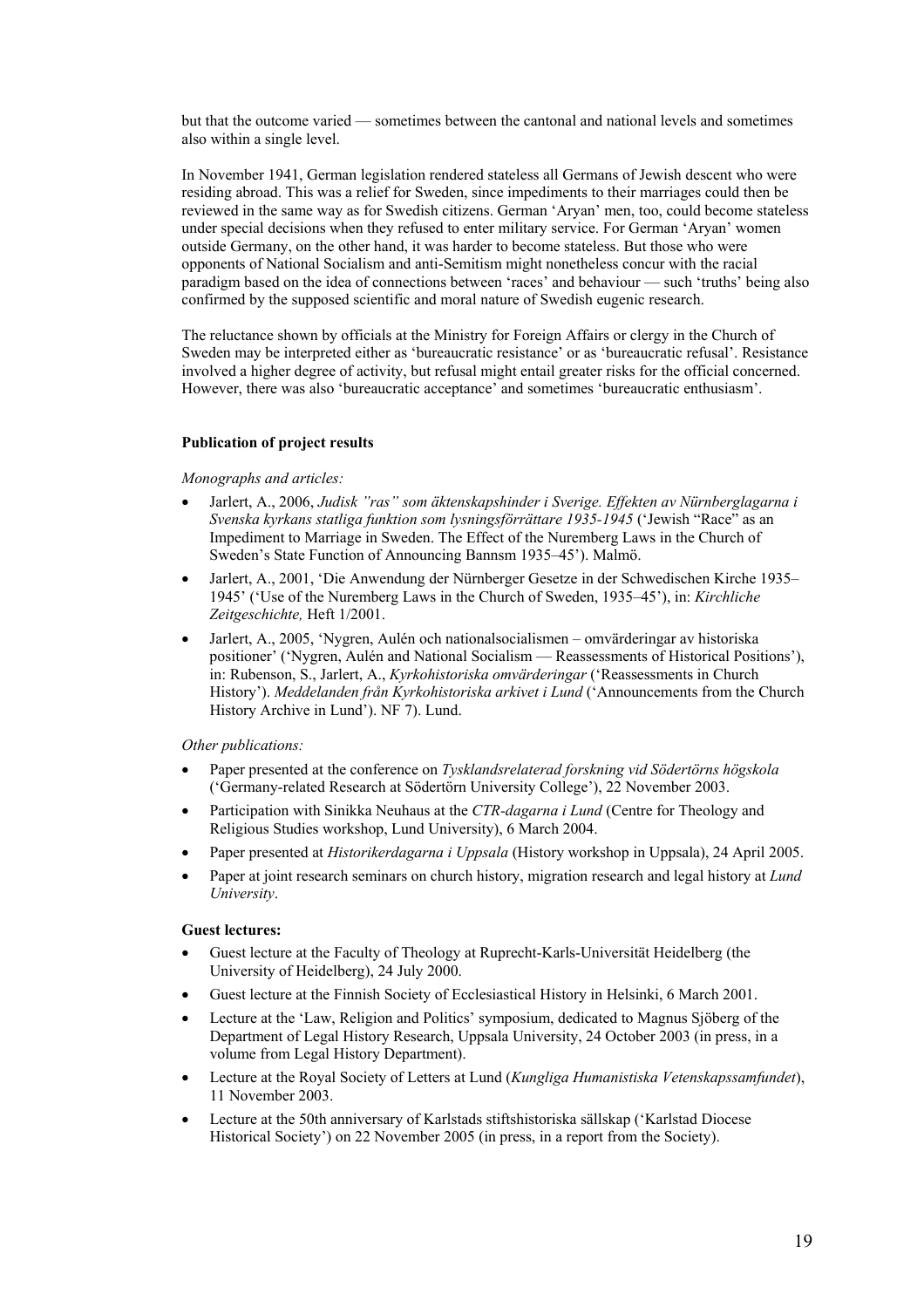*Pressfriheten och Förintelsen. Svenska medier i skuggan av andra världskriget och rapporteringen om Europas judar* **('Press Freedom and the Holocaust. Swedish Media in the Shadow of the Second World War and Reporting about Europe's Jews')**  Ester Pollack, PhD and Göran Leth, PhD, of the Department of Journalism, Media and Communication (JMK), Stockholm University.

This project is due to continue until 2007. The topics being studied within it are both press freedom in Sweden in the shadow of the Second World War and how the Holocaust was dealt with in the Swedish media. The overriding research issue concerns the repercussions of press policy on the mediation in Sweden of news about the Holocaust. The survey of press policy treats four main issues: control of the media; censorship, self-censorship and defiance; consideration of Germany; and press ideology before, during and after the war. The survey of the Holocaust raises the following two questions: what information did the Swedish public receive about the historical background, course, nature and scale of the Holocaust, and what can this information have meant to them in an interplay with other contemporary discourses?

Somewhat unexpectedly, the control of how information was mediated has proved *not* to be something the Government unilaterally imposed on the media. The idea of state control of information and propaganda in conjunction with a state of war arose back in the aftermath of the First World War, and in 1940 this control was transferred to a heavily centralised agency, *Statens informationsstyrelse* (SIS, the 'State Information Board'). Initially, the press was tied to SIS through an advisory press council, which later came to play a more active role as *Pressnämnden* (the 'Press Council'). A high proportion of German complaints against the Swedish press were mediated directly through the Press Section of the Ministry for Foreign Affairs. Central control was characterised by the fact that a restricted circle of leading representatives of public life in Sweden came to act in consensus. Influential journalists had themselves taken part in creating the forms of this control.

The Germans systematically monitored what was printed or otherwise made public in Sweden. From Berlin and Stockholm, the Swedish press — metropolitan and rural, including peripheral journals was monitored long before the war. The reporting was continuously accompanied by protests. The successful German conduct of the war created acquiescence in the Swedish response. This applied to public agencies and media representatives alike. As a rule, the complaints had two main reasons: first, deviations often occurred among Swedish journalists, and secondly Swedes found it difficult to foresee what might prompt German complaints. Adjustment therefore often took place retroactively. With the downturn in German fortunes in the war, however, no dramatic change in the Swedish attitude took place: the majority of newspapers, as well as the radio and the Swedish News Agency (*Tidningarnas Telegrambyrå*, TT) were long urged to show great caution and much tacit acceptance. The Swedish envoy in Berlin, Arvid Richert, was long the mouthpiece of German criticism of Swedish newspapers.

Contradictory, critical voices were, however, heard alongside the more malleable majority. Such exceptions to the rule included, for example, *Göteborgs Handels- och Sjöfartstidnin*g (*GHT*), *Eskilstuna-Kuriren*, *Arbetaren* and the Communist press. Direct censorship was a matter of transport unions and confiscation, but these state sanctions were seldom used. One possible interpretation of this is that the Government, and the state with it, sought to safeguard the principle of press freedom. During the war, moreover, the Swedish press developed a strong culture of consensus that came to change liberal press ideology, and large parts of the press increasingly identified themselves with a homogeneous state interest.

When it came to the persecution of the Jews and the Holocaust, information in the media was scanty before 1941. Leading representatives of the press, radio and TT may, to a varying extent, have received news of large-scale oppression but chose not to pass it on. Surely, then, such decisions required direct instructions concerning a ban on publication? It is likely that a consensus prevailed on what should and should not be published. When facts about oppression and violence were later reported, this was not always because of sympathy with the Jewish victims. With the reports of the terror, in fact, Swedish media very often assumed a Nazi, anti-Jewish discourse. When it comes to the fate of the Jews, *GHT* distinguished itself by publishing a great deal of material that did not appear in other publications.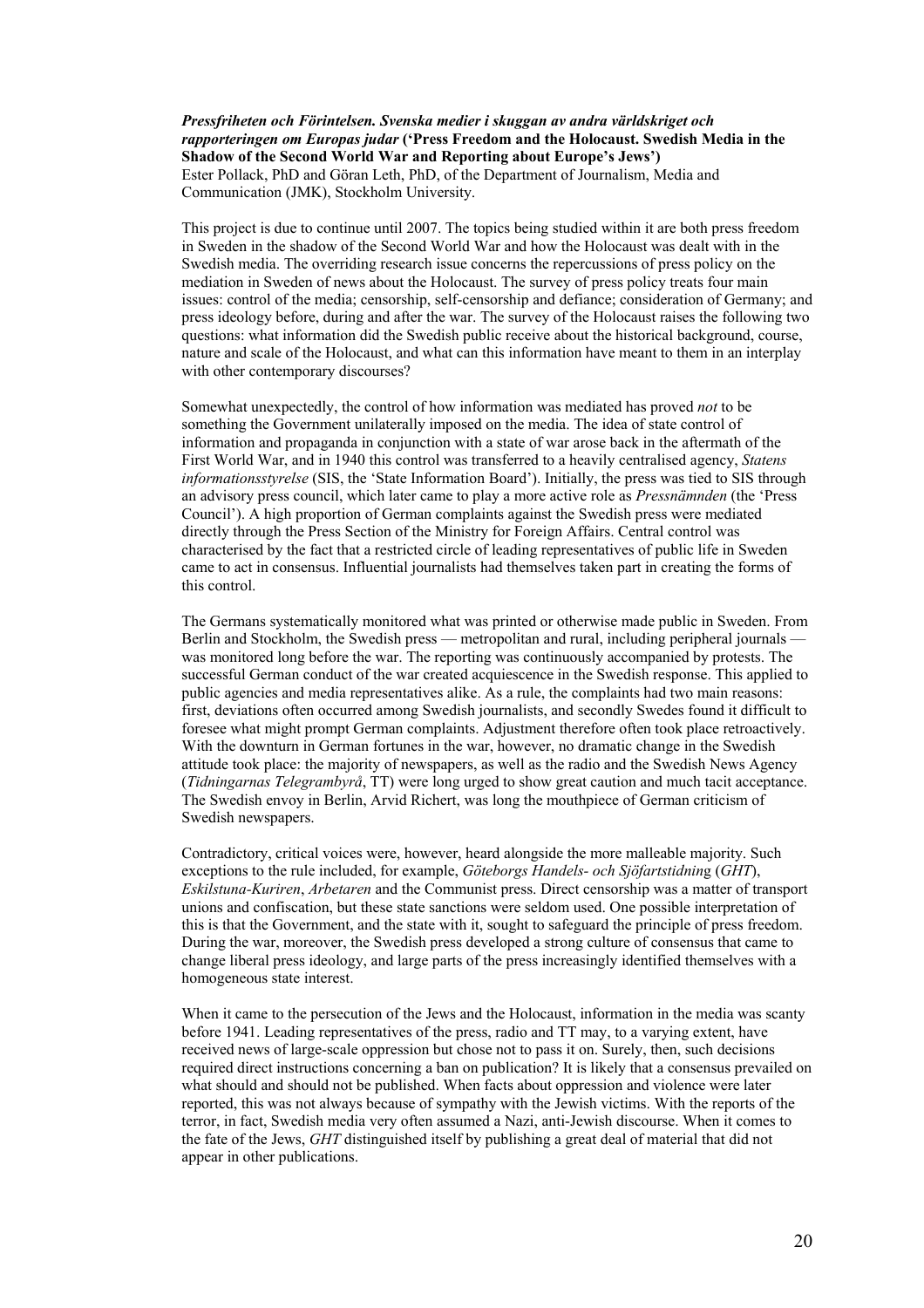#### **Publication of project results**

#### *Articles:*

- Leth, G., 2002,'Reporting the Night of Broken Glass. The Swedish Press and the Final Rehearsal before the Holocaust'. In: *Nordicom-Review.*
- Leth, G., 2005, 'Svensk pressfrihet i skuggan av andra världskriget' ('Swedish Press Freedom in the Shadow of the Second World War'), in: Charlotta Brylla et al. (eds.), *Bilder i kontrast. Interkulturella processer i Sverige/Tyskland i skuggan av Nazism 1933–1945* ('Contrasting Images. Intercultural processes in Sweden and Germany in the Shadow of Nazism, 1933–45'), *Schriften des Centers für deutsch-dänischen Kulturtransfer* No. 9. Aalborg.
- Leth, G., 2005, *Konstruktionen av en likgiltighet. 'Kristallnatten' i svenska dagstidningar* ('The Structure of Indifference. *Kristallnacht*, the Night of Broken Glass'). In: Living History Forum, Article series 1. Stockholm.

*Other publications:* 

- Leth, G., 'Svensk offentlighet inför Nazitysklands påtryckningar' ('Swedish Public Life under Pressure from Nazi Germany'). Paper at the final conference for the Swedish Research Council's *Sweden's Relations with Nazism, Nazi Germany and the Holocaust* Programme, Södergarn, Lidingö, 24–25 October 2005.
- Leth, G., 'The Construction of Indifference. The Swedish Press and the "*Reichskristallnacht*"'. Paper presented at *Communication: Questioning the Dialogue*, the 55th Annual Conference of the International Communication Association (ICA), 26–30 May 2005, Sheraton New York*.*
- Leth, G., 'Svensk pressfrihet i skuggan av andra världskriget' ('Swedish Press Freedom in the Shadow of the Second World War'). Presentation at the conference *Bilder i kontrast. Interkulturella processer i Sverige/Tyskland i skuggan av Nazism 1933–1945* ('Contrasting Images. Intercultural processes in Sweden and Germany in the Shadow of Nazism, 1933–45'). 3–5 February 2005. Foresta hotel and conference centre, Lidingö, Sweden.
- Leth, G., 'Bystanding media? The Swedish Press and Soviet and Nazi crimes against humanity'. Paper presented at the conference *Stalinism and Nazism,* Sigtuna, Sweden, 27–28 May 2004.
- Leth, G., 'Den svenska pressen och Kristallnatten' ('The Swedish Press and *Kristallnacht*'). *SVENAZ Programme Conference*, 4–5 March 2004, Ågrenska Villan, Gothenburg, Sweden.
- Leth, G., 'The Construction of Indifference to the Persecutions of Jews. The Swedish Press and the Radicalisation of Nazi Anti-Semitism'. *Den okände (?) grannen. Tysklandsrelaterad forskning i Sverige* ('The Unknown Neighbour. Germany-Related Research in Sweden'), 21–22 November 2003. Centre for German Studies. Södertörn University College.
- Leth, G., 'The Origins of Neutrality to the Holocaust? The Swedish Press and the Radicalisation of Nazi Anti-Semitism.' Paper presented at the *ESF Workshop, Team 6: The Gentiles' Attitudes towards the Persecution of Jews and Jewish Actions and Reactions.* Budapest, 21–24 November 2002.
- Leth, G., 'Reporting the Night of Broken Glass. The Swedish Press and the Prelude to the Holocaust.' Paper for the *15th Nordic Conference for Media and Communication Research*, Reykjavik, 11–13 August 2001.
- Leth, G., Pollack, E. et al., 'The Media and the Second World War. A Research Plan'. *Conference with the International Reference Group at JMK*, Stockholm University, 19–20 April 2001.

#### *Planned publications:*

- Within the project, publication of another couple of articles in 2006 is planned. Negotiations are also under way with publishers on an anthology with a final report on the project to be issued, according to the preliminary plan, during 2007. During 2006, Ester Pollack is drafting a monograph relating to Leth's research and to a study of Jewish publications, as well as to scholarly debate during the period.
- In addition, the scope for publishing articles in the *Journal of Language and Politics* and in the English-language journal of Nordic criminology, the *Journal of Scandinavian Studies in Criminology and Crime Prevention*, is being explored.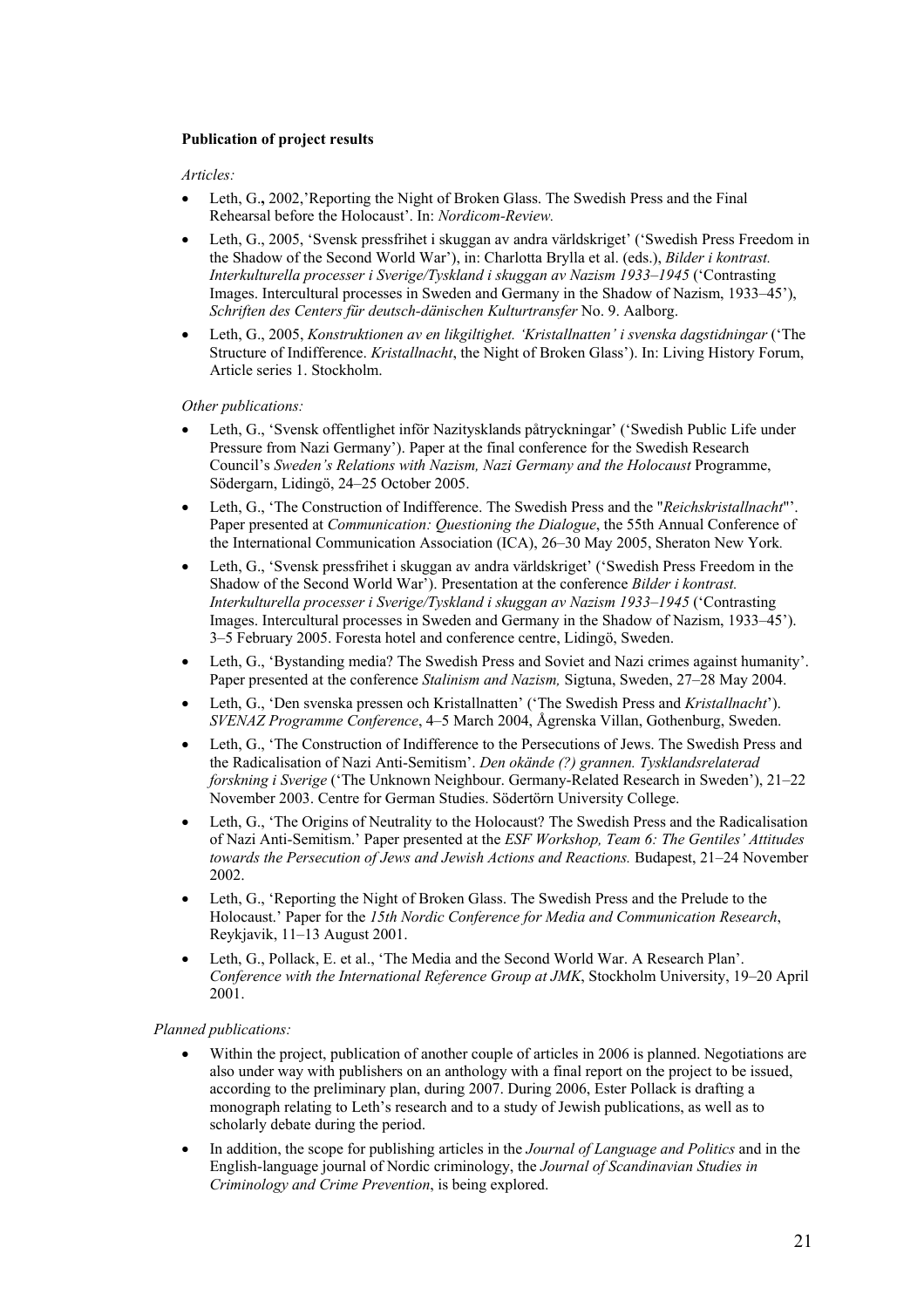#### **Popularisation of research**

Göran Leth:

- Lecture at and participation in the teachers' seminar on Sweden and the Holocaust, Malmö, 1 November 2005.
- Lecture about the Norwegian and Danish Jews in the Swedish Press, at the Jewish Museum, Stockholm, 8 November 2005.
- Participation in the reference group for the project 'Sweden and the Holocaust' for the Living History Forum, 2005.
- Three lectures about Swedish newspapers and *Kristallnacht*, at the Jewish Museum, Stockholm, September–October 2000.
- Presentation of the research project at JMK, Stockholm University, Researchers' Workshop (with E. Pollack) to all newly admitted students in February 2002, 2003, 2004 and 2005.

Ester Pollack:

• Presentation of the project (with the main focus on the theme of historical legal proceedings as drama) at the *International Conference in Theatre Studies*, Helsinki University, Finland, March 2004.

**'Nationalsocialism i förändring. Ett omvärldsanalytiskt perspektiv' ('Changing National Socialism. An Analytical World View'),** Professor Charles Westin, Centre for Research in International Migration and Ethnic Relations (CEIFO), Stockholm University.

During the 1990s, Sweden suffered from a political movement with neo-Nazi tendencies. This project seeks to identify its historical context, and its context in relation to the contemporary world. Based on various disciplines and theoretical perspectives, and using a variety of empirical materials and scientific methods, the project is aimed at clarifying processes and conditions that made possible the establishment of Nazi groups in Sweden. The focus is on the mediation of ideas from one generation to another; the climate of politics and ideas in Sweden; and the part played by historical and contemporary international trends. The project comprises four different, but mutual cooperating and complementary subprojects:

- *Swedish Public Agencies' Treatment of War Criminals in the Second World War*
- *Swedish National Socialism and Militant Racial Ideology Threat and Reality*
- *National Socialism in the Welfare State*
- *The Third Position and its Connection with the Left and Radical Islam*.

These four subprojects touch on many of the same points, and the whole project is aimed at achieving multidisciplinary and cross-disciplinary collaboration on common problems and issues. Synergic gains are thereby also expected to arise.

#### *Subproject 1: 'Swedish Public Agencies' Treatment of War Criminals in the Second World War'*

Mats Deland, PhD, Centre for Research in International Migration and Ethnic Relations (CEIFO), Stockholm University, is researching how Swedish agencies treated war criminals within the framework of the Programme. This project will continue until 2007. Preliminary results provide evidence that the Allies were well informed about the war crimes committed by the Germans and their allies, including the machinery of Nazi power as well as the police and the regular armed forces.

At an early stage, bringing the guilty to justice became a war aim. Although nearly 150,000 people arrived in Sweden as refugees in the final stage of the war, no organised cooperation with the international legal bodies that dealt with war criminals appears to have begun. Sweden's part in this process was, in all essentials, that of a spectator. Deland's research is a matter of investigating both how many former war criminals arrived in Sweden and how they came here, and also what treatment they received. It provides material for a balanced valuation of the Government's and Swedish public agencies' handling of the issue, with its links to the present day.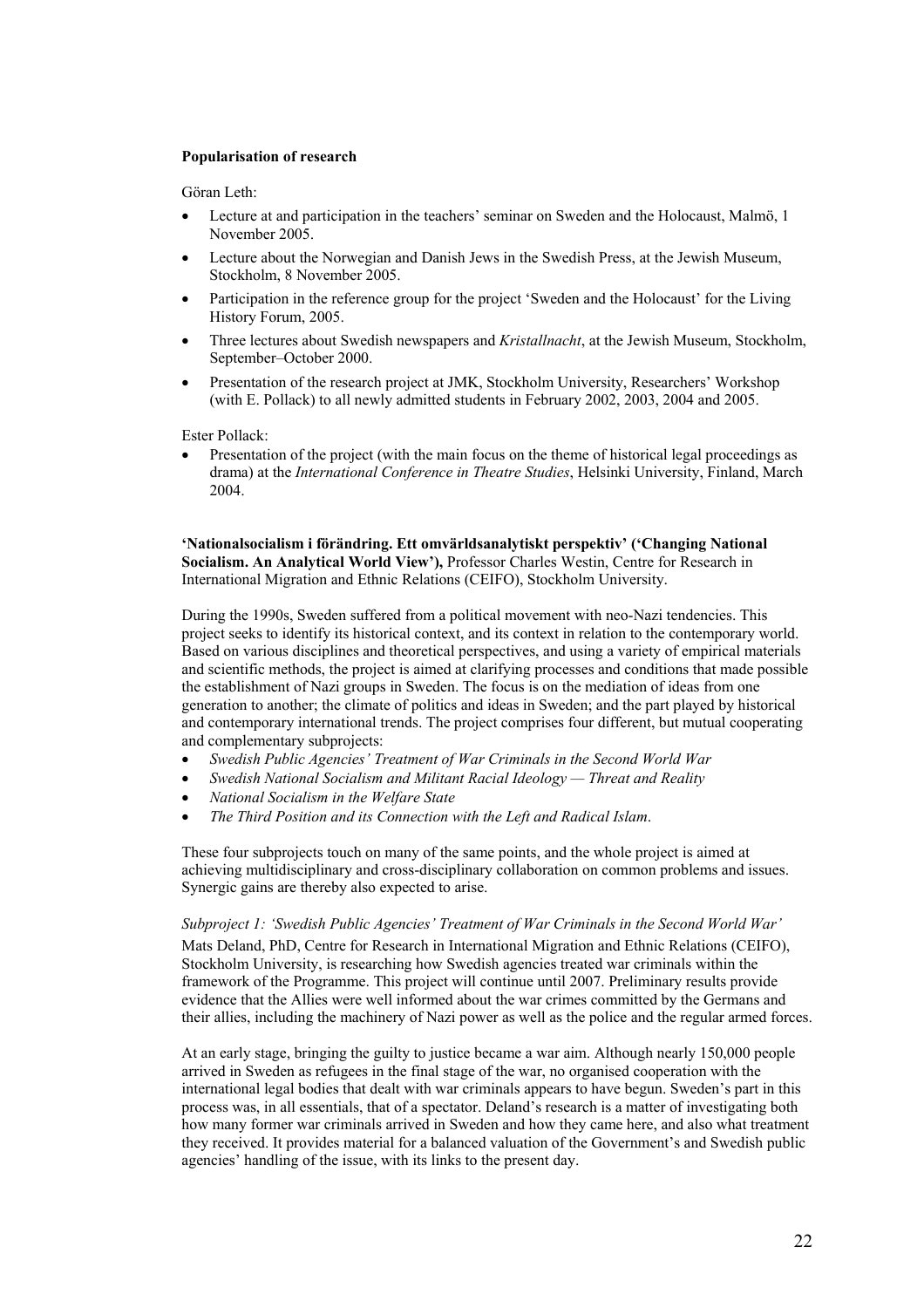In April 2003, Deland informed the Programme Group that, in his research, he incurred long waiting times and other difficulties when, as a researcher, he expressed the wish to study secret material in the following archives:

- the archives of the Swedish Security Service (Säpo), kept either at the National Police Board or the National Archives
- the Swedish military intelligence and security service (MUST) archive, kept by the Swedish Defence Staff
- the archive of the National Aliens Commission, which is mainly kept at the National Archives like the archives of the National Board of Health and Welfare and many ministries.
- the archive of the Ministry for Foreign Affairs, which is still largely kept in Arvfurstens palats, the building that houses the Ministry.

The difficulties that had arisen were thought to depend on the archive authorities' application of the Secrecy Act and other statutes.<sup>20</sup>

In a written communication to the Prime Minister on 23 November 2003, the Programme Group's chairman, County Governor Mats Svegfors, and Professor Klas Åmark referred to these difficulties and requested that the Government take measures aimed at amending the Secrecy Act to make Säpo's, MUST's, FRA's and the Security Service Commission's material subject to the same 40-year rule that applies to foreign and defence policy (Secrecy Act, Chapter 2). In addition, they asked for reduced inspection times and for special exemption from the provisions of the Secrecy Act to be granted to Mats Deland, PhD. The difficulties they described persist, and have severely delayed Deland's work, while the communication to the Prime Minister has remained unanswered. Mats Deland also points this out in a written communication to the Swedish Research Council and the Government on 8 March 2006.

*Subproject 2: 'Swedish National Socialism and Militant Racial Ideology — Threat and Reality'*  The person responsible for this project is Helène Lööw, PhD, at the Living History Forum, Stockholm.

Her research is about Nazism in Sweden in 1924–79, and is a basic survey of Swedish National Socialism describing the people and organisations involved and relevant events. Support for the far right was strongest in West Sweden and Skåne. While some adherents were from the upper class, most were members of the lower middle class, workers or farmers. Nazi Germany was often the model, but the movements also had to draw a tactical line depending on Germany's reputation in various phases. Some parties gained admittance to municipal councils, but none attained a parliamentary base.

The origin of these movements was to be found in the anti-Semitic organisations that were formed in Sweden at the end of the 19th century, on which the first Nazi party, the Swedish National Socialist Freedom League (*Svenska Nationalsocialistiska Frihetsförbundet*), founded by Birger Furugård in 1924, was based. Soon, however, the movement split up and the secessionists, led by Sven-Olov Lindholm, survived right up to 1950. Of these, the best-known for a long time was Per Engdahl, the leader of the New Swedish Movement (*Nysvenska rörelsen*), which was active right up to the 1990s, and Assar and Vera Oredsson who headed the neo-Nazi *Nordiska Rikspartiet* (variously referred to in English as the Nordic People's Party, the Nordic Reich Party and the Nordic National Party), which was founded in 1956 and has served as the link to present-day groups that espouse racial ideology. After the war and the collapse of Nazi Germany, most people expected Nazism to disappear. But against all odds, diverse small and fragmented Nazi and extreme rightwing groups nonetheless succeeded in surviving. Lööw clarifies the organisations and individuals involved and explains to the reader how, over the decades, the legacy of Nazi and extreme nationalism has been passed on.

*Subproject 3: 'National Socialism in the Welfare State'* 

 $20$  Corresponding problems are analysed and discussed by Christer Jönsson in his book about experience from the MUST research programme (*Sanning och konsekvens? Erfarenheter från forskningsprogrammet om militär underrättelse- och säkerhetstjänst*), in the *Brytpunkt* ('Breakpoint') series of publications from the Swedish Council for Humanities and Social Sciences (HSFR). Stockholm 2000.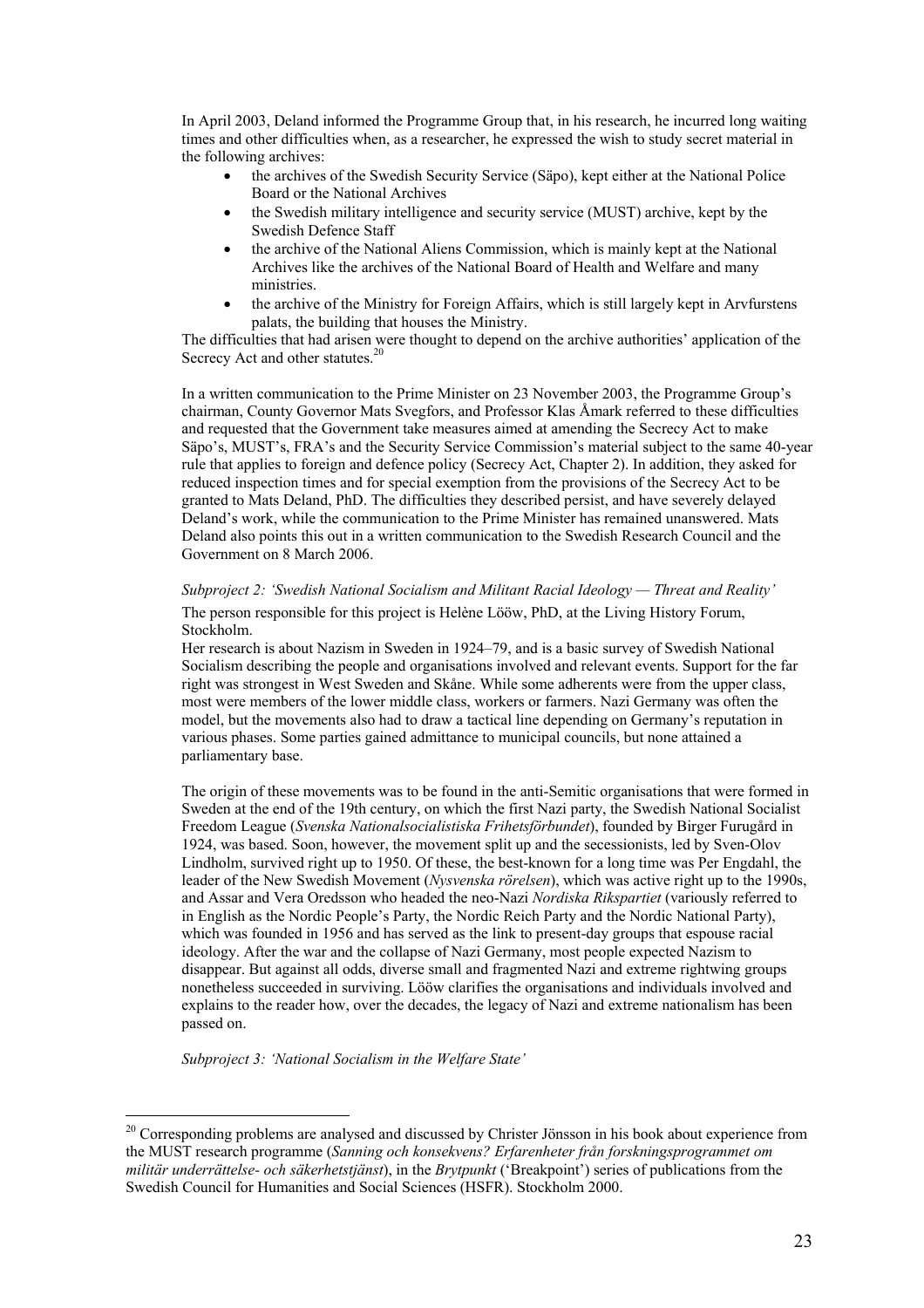Research in this project is being carried out by Professor Charles Westin at the Centre for Research in International Migration and Ethnic Relations (CEIFO), Stockholm University. Westin tackles the research questions of how the National Socialism in the Sweden of the 1990s was possible, and how it could attract so many supporters. His approach to the research is structural, rather than historical: he seeks to survey the structural conditions that shaped the development of Swedish National Socialism. The analysis focuses on unclear points in Sweden's immigration policy. Data collection and processing have taken place in a cross-sectional survey based on questionnaire responses concerning parameters that can answer questions about political values, knowledge of the Holocaust, attitudes to immigration and multiculturalism. The time series comprises the years 1969, 1981, 1993 och 2005.

Data have also been processed from two Eurobarometer surveys (1997 and 2000) that were carried out in what were then the 15 EU countries, on behalf of the European Monitoring Centre on Racism and Xenophobia (EUMC) in Vienna. The results have been reported in an article (2003). In the data analysis, clear differences emerge among the countries with respect to popular attitudes towards immigrant ethnic groups (especially those of non-European origin), integration policy and confidence in the political system.

Three distinct clusters of countries may be distinguished. One is the *Southern European and Catholic*  group (which includes Greece, Italy, Spain, Portugal and Ireland), with a low degree of racism and assimilation policy, where immigration is a relatively new phenomenon. Here, there is also marked distrust of political institutions. Secondly, there is a *Central European* cluster comprising Germany, France, Belgium, Luxembourg and Austria (Catholic countries) with a pronounced assimilation policy, high scores for racism, a previous 'guest-worker' policy, a history of extensive and prolonged immigration and, in three of the five countries, major election successes of populist parties critical of immigration. Thirdly, there is a *Northern European* and *Protestant* cluster (the United Kingdom, the Netherlands, Denmark, Finland and Sweden) where integration policy is pursued, immigration has long taken place (except to Finland) and there is also reasonable trust in the political system, but with simultaneously marked racism. In terms of the Eurobarometer findings, the countries in the Northern European cluster may seem to have less racist attitudes than those in Central Europe. However, the fact is that public opinion has been divided and it has long been politically incorrect to express negative opinions about immigrants in the countries of Northern Europe.

#### *Subproject 4: 'The Third Position and its Connection with the Left and Radical Islam'*

Mattias Gardell, PhD, is responsible for this project, which deals with anti-Semitic notions among Muslims and Arabs, since they can be a gateway to underground networks linking Nazis/Fascists and Islamists. Some Swedish research indicates that anti-Semitism among Muslims and Arabs in Sweden is growing rapidly. Using field studies and collected data, Gardell seeks to adopt a critical attitude to this assertion.

#### **Publication of project results**

#### *Monographs:*

- Gardell, M., 2003, *Rasrisk: rasister, separatister och amerikanska kulturkonflikter* ('Racial Risk: Racists, Separatists and American Cultural Conflicts'), Stockholm.
- Gardell, M., 2005, *Bin Ladin i våra hjärtan [elektronisk resurs]: globaliseringen och framväxten av politisk islam* ('Bin Ladin in our Hearts [electronic resource]: Globalisation and the Emergence of Political Islam'). Stockholm.
- Lööw, H., 2004, *Nazism i Sverige 1924–1979. Pionjärerna, partierna, propagandan* ('Nazism in Sweden, 1924–79. Pioneers, Parties and Propaganda'). Stockholm.

#### *Articles:*

• Deland, M., 2004, 'The Swedish–Latvian Relief Committee, German–Baltic and Swedish Intelligence and Impact on the Reception of War Criminals in Sweden'. Published in *Latvijas Vesturnieku Komisijas* Raksti 11. sejums, Riga. (The article had previously, in July 2003, been presented as a paper at the *Annual Conference of the Historians' Commission* in Riga.)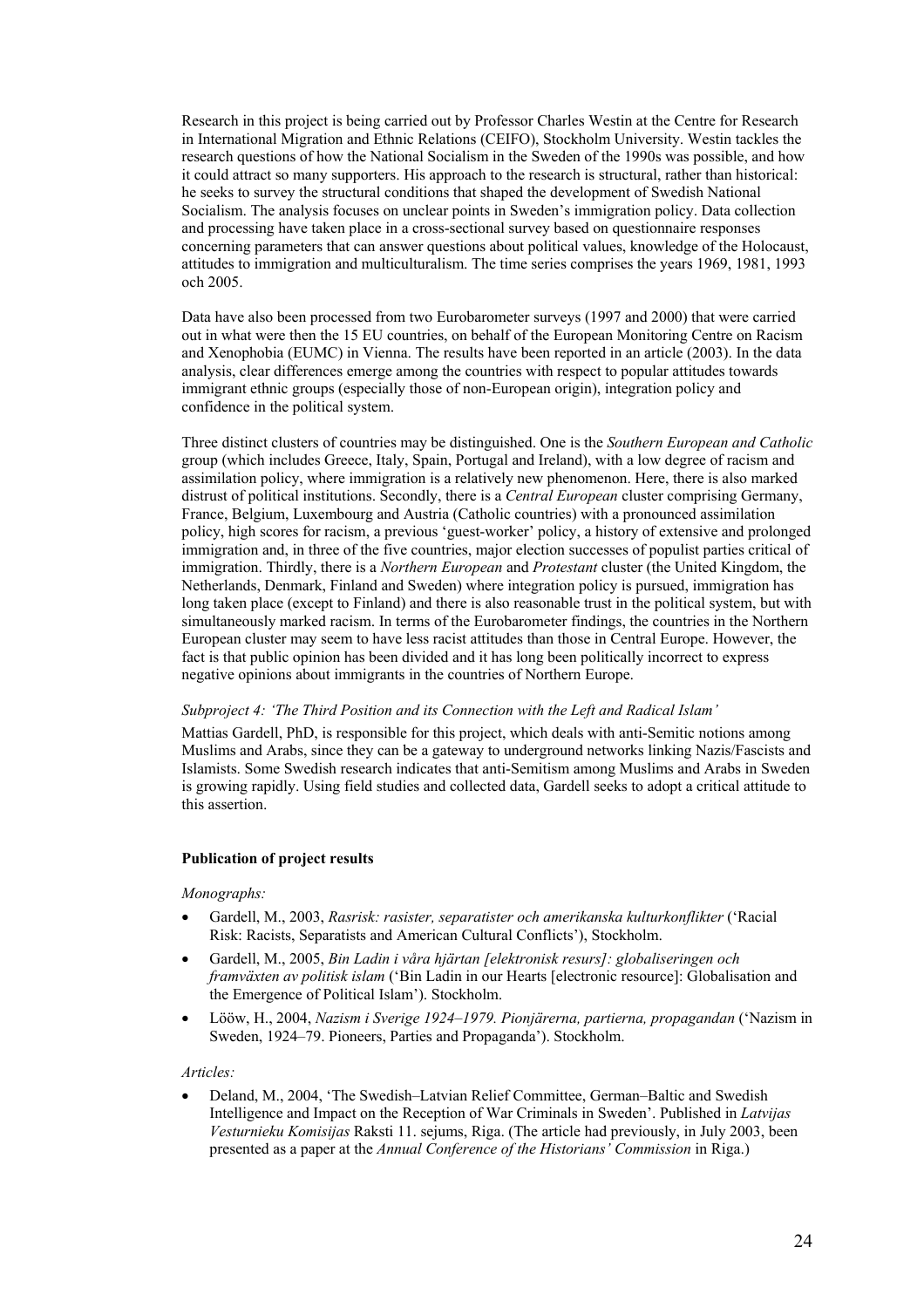- Gardell, M., 2005, 'White racist religions in the United States', in: Lewis, J. R., Aagard-Petersen, J., *Controversial New Religions*. New York.
- Westin, C., 2003, 'Racism and the Political Right', in: Merkl, P.H. & Weinberg, L. (ed.), *Right-Wing Extremism in the Twenty-first Century.* London.

#### *Other publications:*

- Deland, M., 'The Swedish-Latvian Relief Committee, German-Baltic and Swedish Intelligence and Impact on the Reception of War Criminals i Sweden'. Paper presented at *the Annual Conference of the Historians' Commission of Latvia* in Riga, July 2003.
- Deland, M., Essay on Giorgio Agamben's concept of a state of emergency and settling accounts with war criminals, at the *European Social Science History Conference* in Amsterdam, 24 March 2006.
- Westin, C., 2002, *Neo-nazism in a welfare state: the example of Sweden*. Centre for Research in International Migration and Ethnic Relations. (Occasional papers of the Centre for Research in International Migration and Ethnic Relations, Stockholm University.)

#### *Planned publications:*

- Deland, M., 'Undantagets undantag. Sverige och andra världskrigets förbrytare' ('Exception to the Exception. Sweden and the War Criminals of the Second World War'), in: Fredriksson, J. & Larsson, E. (eds.), *Vidgade perspektiv, 10 uppsatser om Foucault, makt och frihet* ('Broadened Perspectives. Ten Essays about Foucault, Power and Freedom'). Uppsala, 2006.
- Deland, M., 'Gjorde polisen rätt eller fel i jakten på krigsförbrytarna? ('Were the Police Right or Wrong in Hunting Down the War Criminals?', working title) in: Andersson, L.M. & Tydén, M. (eds.), *Rätt eller fel? Om att i efterhand bedöma den svenska neutralitetspolitiken, flyktingpolitiken och relationen till Nazism 1933-1945* ('Right or Wrong? A Retrospective Assessment of Swedish Neutrality, Refugee Policy and Relations with Nazism, 1933–45'). Stockholm, 2006.
- Gardell, M., *Blodets Gudar* ('The Gods of Blood'), Natur och Kultur. Stockholm, to be published in 2007.
- Westin, C.: report on a subproject, to be published within the framework of the Living History Forum publication series.
- Another subproject report is expected to be published as an article in the *Journal of Ethnic and Migration Studies* or the *Journal of Ethnic and Racial Studies*.
- Further publications will include an anthology edited by Mats Deland and Charles Westin and a monograph, along with several other articles, that are expected to be ready for publication by year-end 2007.
- A final report in Swedish is expected to be issued by a publisher or in the CEIFO report series.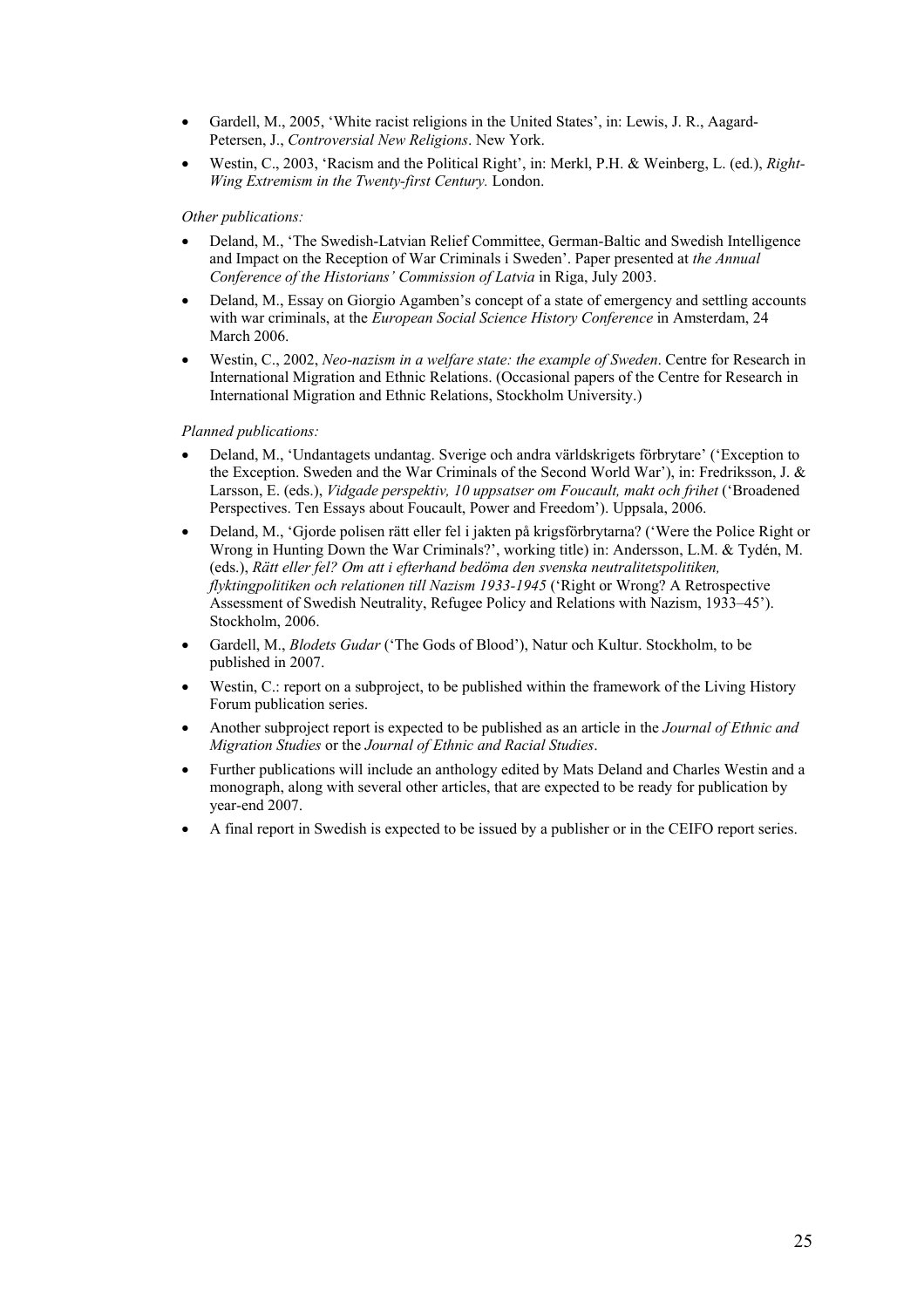#### **Popularisation of research**

On 1 December 2005 Deland took part in a public discussion about Nazism, Nazi Germany and the Holocaust, focusing on Baltic war criminals in Sweden, with the science journalist John Crispinsson, in connection with the Living History Forum's Holocaust exhibition. Deland was also an expert member of the reference group associated with the initiation of the exhibition.

*Fruktan, fascination och frändskap. Det svenska kulturlivets och vetenskapssamhällets relation till nazism och fascism 1930-1950* ('Fear, Fascination and Affinity. The Relations with Nazism and Fascism of Swedish Cultural Life and the Swedish Scientific Community, 1930–50'). Professor Greger Andersson, Department of Art History and Musicology, Lund University.

Greger Andersson has been responsible for the academic leadership of the project, which is an example of how many researchers from difference disciplines in the humanities have fruitfully collaborated on common problems and issues that are also connected with modern transnational research in the field.

'Fear', 'fascination' and 'affinity' are summarising labels for the reactions that arose in the world of music and the scientific community, as well as in the Church of Sweden and cultural life, in connection with the emergence of German National Socialism in the 1930s. These reactions, like the contacts that Swedish composers, musicians and music writers had with colleagues and institutions in Nazi Germany, are the main themes of the research results of this project recently presented. The results are a key contribution to knowledge about 'Sweden's Relations with Nazism, Nazi Germany and the Holocaust'.

Ever since the 19th century, Germany's reputation as a cultural nation has been based on its prominent position in music and musical life. Many of the foremost figures of the history of music, such as Johann Sebastian Bach, Ludwig van Beethoven, Johannes Brahms, Felix Mendelssohn-Bartholdy, Franz Schubert, Robert Schumann and Richard Wagner, belonged in the German– Austrian cultural sphere. In Germany, the world of music flourished: there were numerous operas and orchestras, world-famous conductors and soloists, and outstanding music conservatories that exerted an attraction far beyond the country's borders. Obviously, Sweden too was influenced by Germany as a musical nation: indeed, the majority of international contacts in Swedish musical life were with Germany.

With the 1930s and Nazism, a brutal reshaping of the arts took place. It encompassed everything from aesthetic ideas to who was allowed to play and listen. One of the cornerstones of this transformation was the doctrine of racial ideology. Aesthetics in a broad sense was central in Nazism, and played a key role in the shaping of society and individuals alike. Society was transformed into a theatre, with such events as minutely directed mass meetings at which music, in various guises, were an active concrete means of incarnating what was known as the *Volksgemeinschaft* ('people's community'). This also characterised indoctrination in the public education system, Music and politics belonged together to the utmost degree. Art, literature, music and other aesthetic expressions deemed not to fit into the 'new Germany' were condemned as degenerate and banned. Given Sweden's considerable and lasting musical connections with Germany in the early 1930s, there are pressing reasons for analysing the relations between Sweden's musical life and that of the 'new Germany' in the years 1933–45.

The notions of 'national socialism' and 'Nazism' are also analysed in a way that is relevant to a study in musicology by Lars M. Andersson,  $PhD<sup>21</sup>$  and Henrik Bachner, PhD in a joint article, *Nationalsocialismen – en begreppsdefinition* ('National Socialism — A Definition'). Greger Andersson provides a musicological overview of how the Nazi machinery of power took control of German musical life, and also clarifies the contexts in which, at on whose initiative, Swedish music came to be played in Germany and how it was intended to be perceived. The fact that music and politics belonged together outside Germany as well is convincingly shown in Petra Garberding's research on *Ständiger Rat für die internationale Zusammenarbeit der Komponisten*, an international

<sup>21</sup> See also Andersson, L.M., 2000, *En jude är en jude är en jude: representationer av "juden" i svensk skämtpress omkring 1900–1930* ('A Jew is a Jew is a Jew: Representations of "the Jew" in the Swedish Humorous Press, 1900–30'), Lund.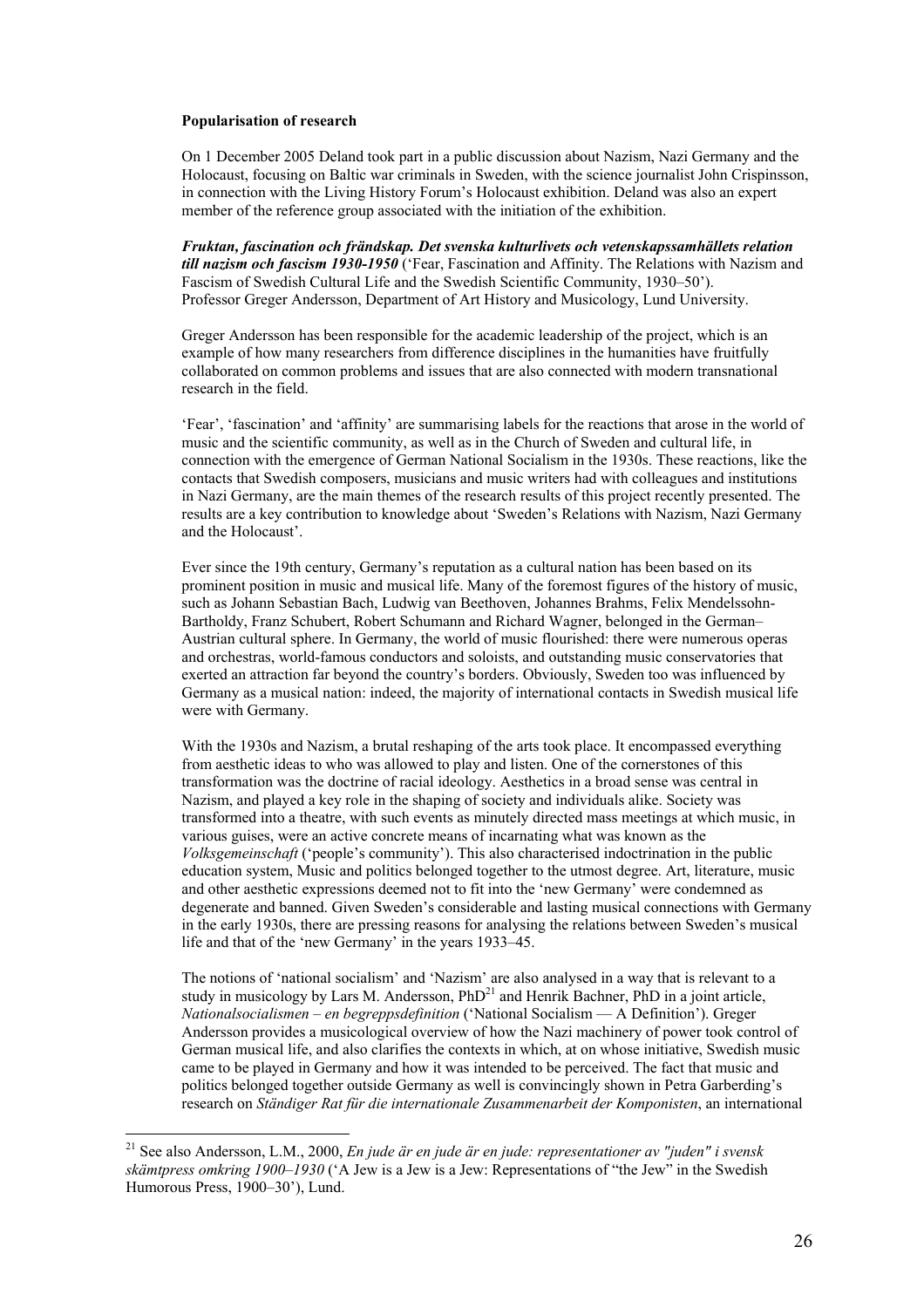composers' council initiated by the Nazi regime that existed between 1934 and 1944. The interplay between music and politics in the shadow of Nazism has now been uncovered by Garberding's analysis, focusing on the inputs in this council of the Swedish composer Kurt Atterberg at the time.

Ursula Geisler, PhD<sup>22</sup> also explores the similarities and differences in views of music in Sweden and Germany, in the light of the tours made by the Swedish–Austrian couple Karl and Julie Sporr in Nazi Germany and the work of the German music and singing teacher Fritz Jöde at Siljansgården in Dalarna, Central Sweden, after 1934. Henrik Rosengren, in turn, has investigated the dual Jewish– Swedish identification of the composer and music writer Moses Pergament, who was born in Finland. This has been done through an analysis of how he came to relate to Richard Wagner's anti-Semitism as expressed in the latter's 1850 article *Das Judentum in der Musik* ('Jewishness in Music'). Boel Lindberg has drawn attention to listeners' letters containing reactions to the music played on Swedish radio during the year years. These contain examples of how the music could elicit both pro-Nazi and anti-Nazi feelings.

Within the project, the composer and music critic Wilhelm Peterson-Berger (1867–1942) has also been studied. According to *Henrik Karlsson*, he was one of Sweden's most influential cultural commentators during the 35 years of his employment at *Dagens Nyheter*. The German arts circle headed by Goethe, Nietzsche and Wagner dominated his imaginative world. This influence was at its strongest around 1900, and — like the other Swedish adherents of 'pan-Germanism' — he was fond of speculating about the superiority and special mission of the Teutonic peoples. But when the Nazis seized power in 1933, Peterson-Berger was the first member of the musical community to distance himself explicitly from their policy; and in private, too, he was an outspoken anti-Nazi.

Henrik Bachner, a historian of ideas, is also engaged in a survey within the framework of this project. In a perspective of history and the history of ideas, he is analysing the Swedish public debate about anti-Semitism in the 1930s. In so doing, he is focusing especially on conservative, socialist and Christian opinion. The source material comprises journals of a political, cultural and Christian nature. These include journals associated with political parties, dealing with ideas, and also monographs in the nature of debate contributions and analytical and travel reports. The purpose is to add depth to, and discuss the issues concerned in, various Swedish attitudes towards anti-Semitism as a general phenomenon and a component of Nazi ideology, in politics and, accordingly, also towards Jews as a category. Primary questions addressed are 'How was anti-Semitism described, understood and explained as a general phenomenon, and one in Nazi Germany and Sweden in particular?' 'Who were "the Jews" in the Swedish debate, and how were they described and characterised?' 'To what extent and in what manner does the anti-Semitic mindset colour Swedish debate about Nazism, anti-Semitism and the Jews?'

The study shows that such notions as 'pro-Nazism' and 'anti-Nazism' are too blunt and imprecise to be fully applicable to the attitudes shown in the conservative debate of the 1930s. This was characterised by ambivalence to a high degree: it was a wavering and ambiguous stance vis-à-vis both Nazism and Nazi Germany, on the one hand, and anti-Semitism and the Jews as a group on the other. In substantial conservative circles and among some Christian ones, but also in some of the socialist debate, the image of the Jews was influenced by traditional anti-Jewish stereotypes and myths. This had striking repercussions on how anti-Semitism, as a general phenomenon and in the ideology, propaganda and politics of Nazi Germany, was perceived and interpreted. Publication of the research is planned to take place successively over the next two years.

Within the project framework. Bachner is also presenting a separate study of the conservative debate, reflected in the attitude of Gunnar Heckscher<sup>23</sup> towards 'the Jewish question' and the reactions he encountered.<sup>24</sup>

<sup>22</sup> See also Geisler, U., 2001, *Gesang und nationale Gemeinschaft : zur kulturellen Konstruktion von* 

*schwedischem "folksång" und deutscher "Nationalhymne"*. Nomos.<br><sup>23</sup> *Translator's note*. Gunnar Heckscher (1909–87) was a Swedish political scientist and leader of the Right-<br>Wing Party (*Högerpartiet*). which later becam

<sup>&</sup>lt;sup>24</sup> Bachner's research has been noted in a recent editorial in *Dagens Nyheter* (10 February 2006) and in the television programme *Wolodarski* on TV8 (21 February 2006). His doctoral thesis was entitled *Återkomsten. Antisemitism i Sverige efter 1945* ('Resurgence: anti-Semitism in Sweden after 1945'). Lund, 1999 (paperback edition, 2004).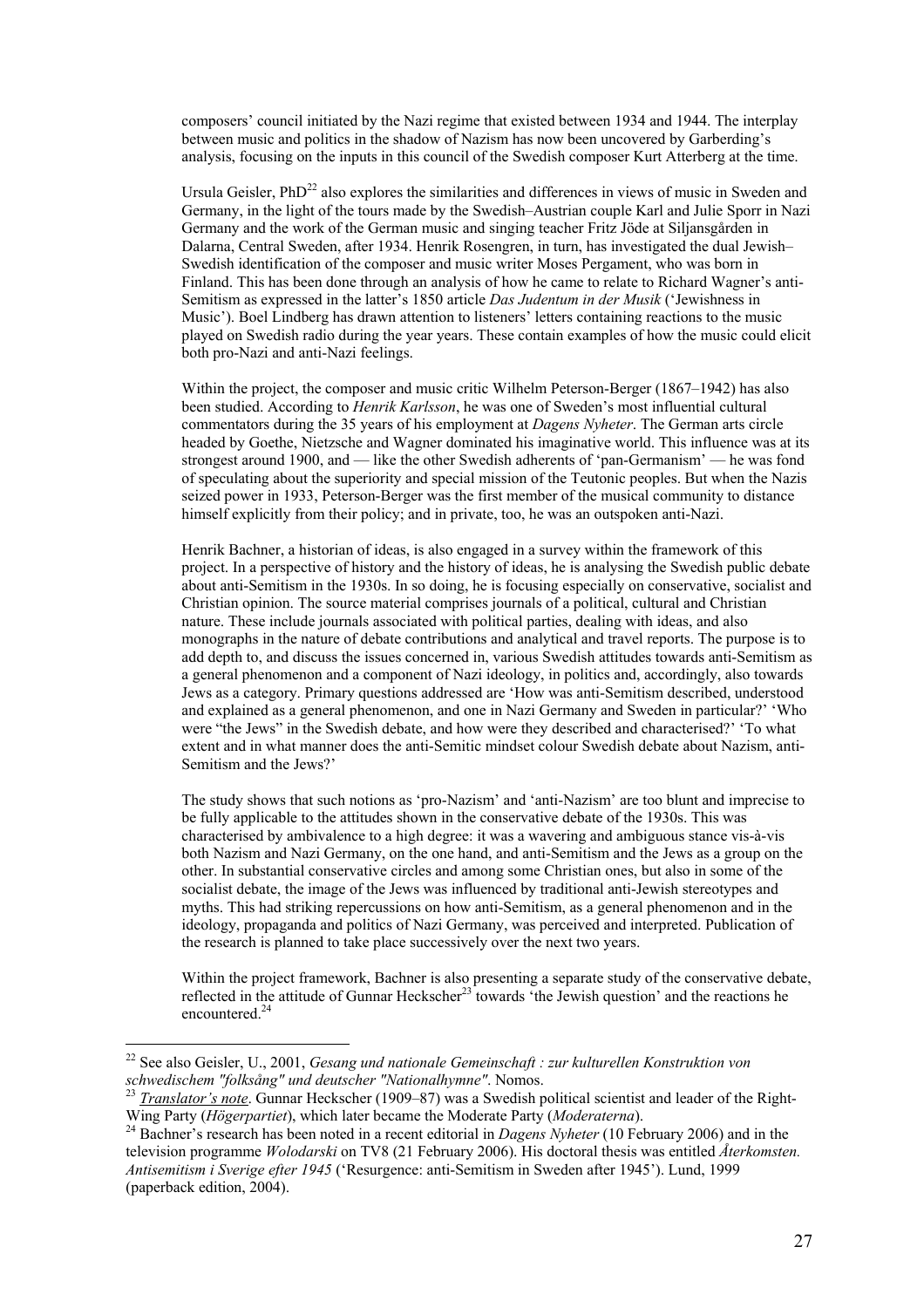The thesis written by Henrik Johansson, a historian of ideas, in the project deals with a group in Swedish academic and scientific organisations during the period 1918–50 and their contacts with Germany, as well as the UK and USA, in terms of ideology, finances and organisation. This perspective also includes the advent of the state research councils. Accordingly, it paves the way for revealing what may be classified as elements of continuity and what may be seen as new departures.

In the same genre, Professor Gunnar Broberg and Jan-Eric Olsén, PhD are working on a study of the situation in the Royal Swedish Academy of Engineering Sciences in the years 1933–50. This research focus is connected with a general, larger problem area: the silence about world political events that characterised this group.

The project also includes a study by *Lars I. Andersson*, PhD, of Sweden's 'Russian Mission' (*Rysslandsmissionen*) in the interwar years. When the organisation was formed in 1903, its purpose was to assist Russian Evangelist congregations in their endeavour of setting up an Evangelist Church in Russia in the long term; but the Communist Revolution changed their scope for working there. One distinct phenomenon was the organisation's closeness to, and dependence on, German views. It maintained a strict anti-Bolshevik stance, which brought it close to National Socialism during the Second World War. Its members also, perhaps, held partially anti-Semitic values, which were generally present in Swedish Christianity, but these came to be bolstered by contemporary talk of 'Jewish Bolshevism'.

Associate Professor Jesper Svartvik is also engaged in the project. His research takes as its starting point theologically motivated anti-Jewish teaching. This has been a necessary condition for the inception and development of anti-Semitism in the West. Svartvik reveals and categorises Christian anti-Jewish discourse and tackles the question of how Jewishness and Judaism were presented in various Christian contexts during the period in question. Which theological traditions in Sweden showed relatively more and less strength of resistance to anti-Semitism and, by the same token, to Nazi ideology and policy regarding the Jews? Svartvik's work has included showing the attitudes taken by the Swedish daily press towards the Church passion plays staged in Bavaria in 1930 and 1934 (i.e. before and after Hitler's 'takeover', *die Machtübernahme*). How, then, did Swedish arts writers comment on the obvious Nazification of the Passion story and its unconstrained anti-Semitism? The survey will be included in a planned monograph, *Bibeltolkningens bakgator* ('The Back Streets of Bible Interpretation', 2007). A closely related subproject deals with how Shakespeare's *The Merchant of Venice*, in the 1930s and '40s, gave expression to theological stereotypes of Judaism and Jewishness. This investigation is reported in article form in an anthology issued by Stockholm University.

Svartvik also explores the circumstances surrounding the publication of what was the single most influential book about Judaism at the time of Jesus to appear in Sweden during the 20th century: *Fariséism och kristendom* ('Pharisaism and Christianity'). Its author Hugo Odeberg, a Professor of Exegetic Theology in Lund from 1933 to 1963, was particularly known for his interest in Jewish texts. This research sheds new light on Odeberg's relations with Nazism and also to the sources used by Odeberg in writing the book. The research findings are reported both in a forthcoming article in *Opuscula Historica Upsaliensia* and in the above-mentioned forthcoming monograph (2007).<sup>25</sup>

It should also be mentioned that, over the next four years, the Swedish Research Council will be funding Svartvik's research in a new project, entitled *Kristologi ansikte mot ansikte med ett korsfäst och uppståndet folk* ('Christology Face to Face with a Crucified and Resurrected People'). The central research questions addressed here are inn what way Christians' notions of Jesus of Nazareth have helped to foment Christians' distrust of and contempt for the Jewish people, and what supplementary 'Christological' models are available?

Art historian Ludwig Qvarnström's very interesting inventory work on the currents of opinion in the Royal Academy of Fine Arts is another part of the project. He has applied a perspective of conflict and continuity to activities in the Academy, and his work comprises both a bibliographical inventory

<sup>&</sup>lt;sup>25</sup> Jesper Svartvik has published interim results concerning Hugo Odeberg in an article, 'Odebergs fariseiska falsarium' ('Odeberg's Pharisauc Falsification') in a Church of Sweden magazine, *Kyrkans Tidning* (No. 38, 2005). He replied to criticism in the same publication (No. 41, 2005).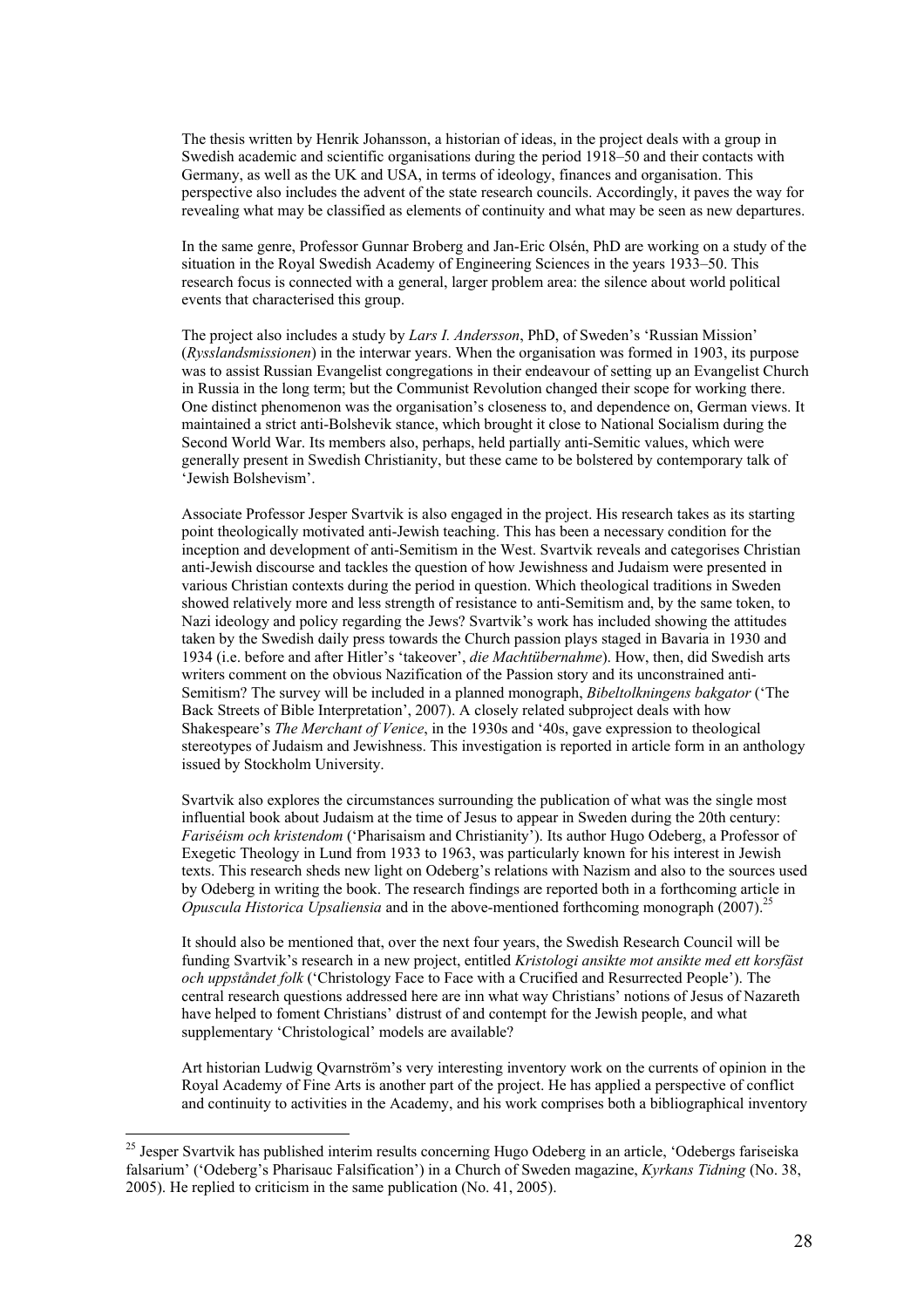and archive studies. The former has entailed a review of how Nazism and anti-Semitism have been treated in Swedish manuals and overviews of art history. Some monographs and memoirs have been added to the sources, and the archive studies have culminated in an overview inventory of the type of material found in the Academy's archives, and its extent. However, an in-depth study of specific points remains to be completed after Qvarnström takes up a doctoral student position in Uppsala.

The project has also engaged two doctoral students: *Petra Garberding* of Södertörn University College and *Henrik Rosengren* of the National Research School in History, Lund University, who are receiving funding from other sources. In addition, there are two researchers who already have their doctorates: *Tomas Block*, PhD, of the Department of Musicology, Uppsala University, and Associate Professor *Henrik Karlsson*.

#### **Publication of project results**

*Monographs:* 

- Karlsson, H., 2005, *Det fruktade märket. Wilhelm Peterson-Berger, antisemitismen och antiNazism* ('The Dreaded Label. Wilhelm Peterson-Berger, Anti-Semitism and Anti-Nazism'). Malmö.
- Andersson, L. I, 2005, *Mellan Katyn och Auschwitz. Rysslandsmissionen och reaktionerna på bolsjevismen och nationalsocialismen 1919–1945* ('Between Katyn and Auschwitz. Sweden's Russian Mission and Swedish Reactions to Bolshevism and National Socialism, 1919–45'). Malmö.

#### *Articles:*

- Andersson, G. & Geisler U., (eds.), 2006, *Fruktan, Fascination och frändskap. Det svenska musiklivet och Nazism* ('Fear, Fascination and Affinity. The Relations with Nazism and Fascism of Swedish Cultural Life and the Swedish Scientific Community, 1930–50'). Malmö.
- Garberding, P., 2005, 'Kurt Atterberg och den förvånade propagandaministern' ('Kurt Atterberg and the Astonished Minister of Propaganda'), in: Brylla, C., Almgren, B. & Kirsch, F-M. (eds.), *Bilder i kontrast. Interkulturella processer Sverige/Tyskland i skuggan av Nazism 1933-1945*  ('Contrasting Images. Intercultural processes in Sweden and Germany in the Shadow of Nazism, 1933–45'). Schriften des Centers für deutsch-dänischen Kulturtransfer: 9, pp. 295–318. Aalborg.
- Garberding, P., 2003, 'Musik und Politik. Die Diskursanalyse in der Erforschung von Musik als kulturpolitische Komponente', in: Almgren, B. & Kirsch, F-M. (eds.), *Sprache und Politik im skandinavischen und deutschen Kontext 1933–1945*. Schriften des Centers für deutsch-dänischen Kulturtransfer: 5 pp. 239–262. Aalborg.
- Geisler, U., 2003 '"…was an Musik des Nordens nur nordisch maskiert ist." Konstruktion und Rezeption "nordischer" Musik im deutschsprachigen Musikdiskurs', in: Almgren, B. & Kirsch, F-M., (eds.), *Sprache und Politik im skandinavischen und deutschen Kontext 1933–1945.*  Schriften des Centers für deutschdänischen Kulturtransfer: 5. Aalborg, pp. 223–238.
- Rosengren, H., 'Moses Pergament och den judiska identifikationens ambivalens' ('Moses Pergament and the Ambivalence of Jewish Identification'), in *Finsk tidskrift* 7/2003.
- Rosengren, H., 2005, 'Musikreception som historisk källa eller "Din Beethoven är inte min Beethoven"' ('Musical Reception as a Historical Source, or "Your Beethoven is not my Beethoven"'), in: *Scandia* 1/2005.
- Svartvik, J., 2004, 'Teologi på andra sidan Hippos stadsmur' ('Theology on the other side of Hippo's city wall'). *Svensk exegetisk årsbok* 69, pp. 51–70.
- Svartvik, J., 2003, 'Denmark During the Second World War: *Exceptio Probat Regulam?*'. *Kirchliche Zeitgeschichte* 16, pp. 169–184.

#### *Other publications:*

• Geisler, U., *Nationalsozialismus und Musik*. Eine Bibliographie hauptsächlich deutschsprachiger Forschungsliteratur und Quellen der 1930/40er Jahre. Enthält die wissenschaftlichen Prüfungsarbeiten der Staatlichen Akademischen Hochschule für Musik in Berlin-Charlottenburg ~*1932–1945*. Unpublished Programme paper, 2002.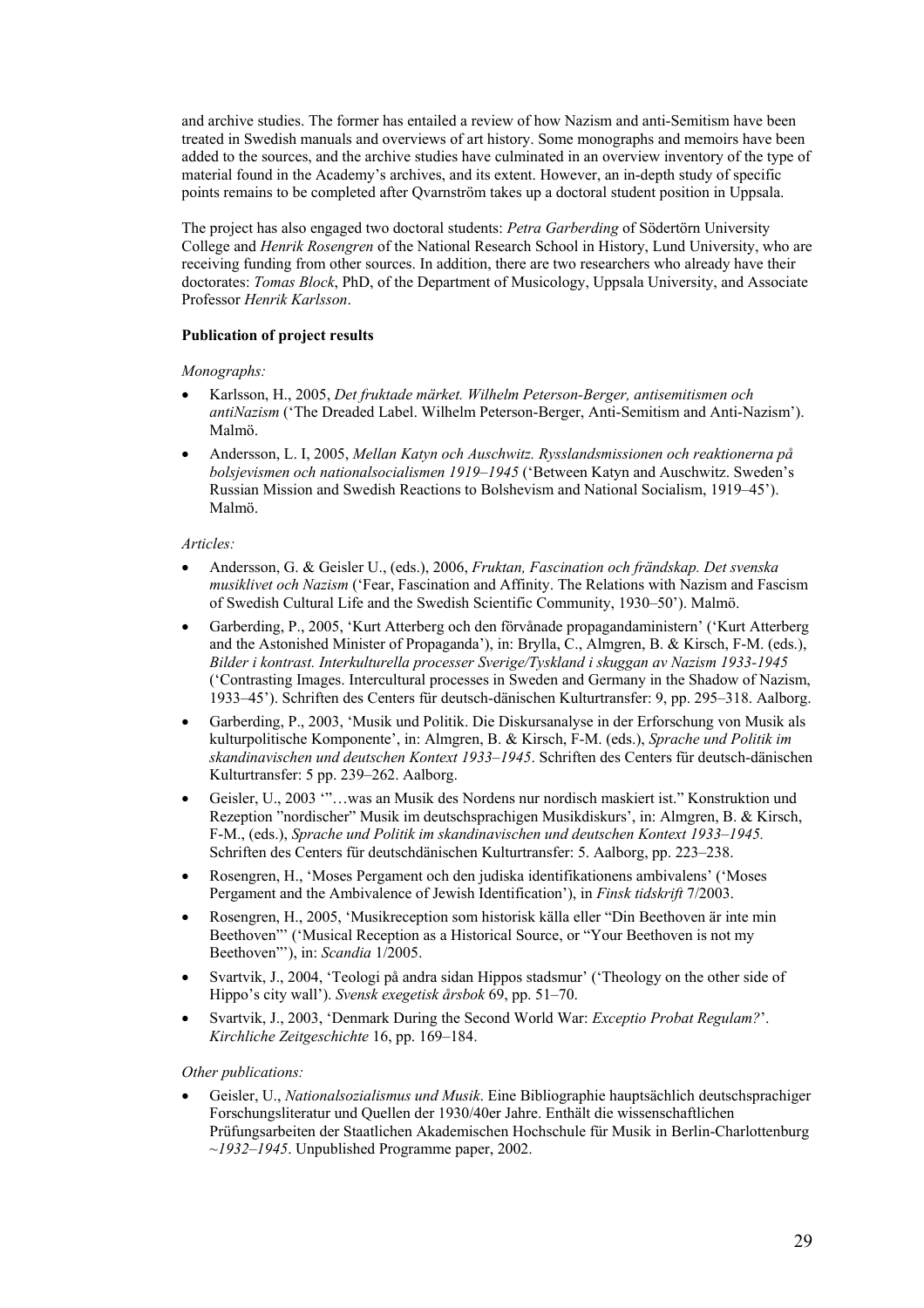- Geisler, U., *Music and Nazism. An Annotated Bibliography 1945–2005*. Unpublished Programme paper, 2005.
- Svartvik, J., 'Hitler's Passion for the Christ in Oberammergau'. *Annual Meeting of the Society of Biblical Literature* in Philadelphia, Pennsylvania, 19 November 2005.
- Svartvik, J., 'Reassessing Established Christological Models in the Presence of a Crucified and Resurrected People'*. French–Swedish colloquium, Paris, 12–15 October 2005*.
- Svartvik, J., 'Forging an Incarnational Theology Two Score Years after Nostra Aetate'*. Pontificia Università Gregoriana, 25–28 September 2005.*
- Svartvik, J., '"Thou Call'dst me Dog before Thou Hadst a Cause": Teologiska perspektiv på *The Merchant of Venice*' ('"Thou Call'dst me Dog before Thou Hadst a Cause". Theological Perspectives on *The Merchant of Venice*') *Stockholm University, 10 September 2005*.
- Svartvik, J., 'Christological and Soteriological Reflections in the Wake of Half a Century of Intense and Improved Jewish-Christian Relations.' Consultation on Jewish–Christian relations initiated and arranged by the International Council of Christians and Jews, Cardinal Joseph Bernardin Center at the Catholic Theological Union in Chicago and the Centre for the Study of Jewish–Christian Relations in Cambridge and in London, 9–10 December 2004. (In: *Current Dialogue,* Geneva.).
- Svartvik, J., 'Respons på Thorsten Wagners *paper* "Christian Teachings about Jews in Denmark: An Exception?"' ('Response to Thorsten Wagner's *paper* "Christian Teachings about Jews in Denmark: An Exception?"') at an *International Conference on Christian Teachings about Jews: National Comparisons in the Shadow of the Holocaust, Pacific Lutheran University, Tacoma, 26–29 September 2002*. Published in: *Kirchliche Zeitgeschichte.* 16. 2003.
- Svartvik, J., 'Mark and Mission: The *Wirkungsgeschichte* of Mk 7:1–23 in Jewish and Christian Tradition.' *Studiorum Novi Testamenti Societas, Durham, UK,* 6–10 August 2002.

#### *Planned publications:*

- Andersson, G. et al., a study of the Royal Swedish Academy of Sciences in the war years. This is a planned cross-disciplinary anthology with contributions from the Department of Art History and Musicology in Lund, and relates to the history of ideas and learning and, in particular, the general problems of research in connection with the issue addressed. (Authors: Greger Andersson, Gunnar Broberg/Jan Eric Olsén and Torsten Weimarck.)
- Bachner, H., 'Den konservativa ambivalensen: Gunnar Heckscher och "judefrågan"' ('Conservative Ambivalence: Gunnar Heckscher and the "Jewish Question"'), in: Andersson, L.M. & Kvist Geverts, K. (eds.), *Judarna som problem* ('The Jews as a Problem', working title). Forthcoming, in *Opuscula Historica Upsaliensia*, 2006.
- Bachner, H., 'Svensk debatt om antisemitism under 1930-talet' ('Swedish debate about anti-Semitism in the 1930s'). Forthcoming monograph, 2007.
- Garberding, P., Musik och politik i skuggan av Nazism: studier i Kurt Atterbergs arkivmaterial ('Music and Politics in the Shadow of Nazism: Studies in Kurt Atterberg's Archive Material'), working title of dissertation planned for 2007.
- Geisler, U., '"Männerchor" und "gemischter Chor" in den Musikanschauungen Felix Sauls in Schweden 1918–1938', in: *Meeskoor ja meestelaul (Männerchor und Männergesang)*. Eesti muusikaloo toimetised. Publications in Estonian Music History 8, Estonian Academy of Music and Theatre, Tallinn 2006.
- Geisler, U., 'Die kulturelle Konstruktion von Gesangsgemeinschaften. Fritz Jöde in Schweden', in: *XIII Internationaler Kongress der Gesellschaft für Musikforschung, Weimar, Conference Report,* 2006.
- Geisler, U., *Das singende Volk. Schwedische Musikpädagogik und Nationalsozialismus*. A monograph, planned for 2007, on the notion of 'the people' under Nazi influence, how it changed and its connections with ideas about musical education in Sweden. The text is based on a cross-disciplinary and transnational perspective.
- Johansson, H., 'Teoretiska aspekter på vetenskapligt samarbete under perioden 1870–1914' ('Theoretical aspects of scientific collaboration during the period 1870–1914'), *Centre for European Studies*, Lund University, *2005*.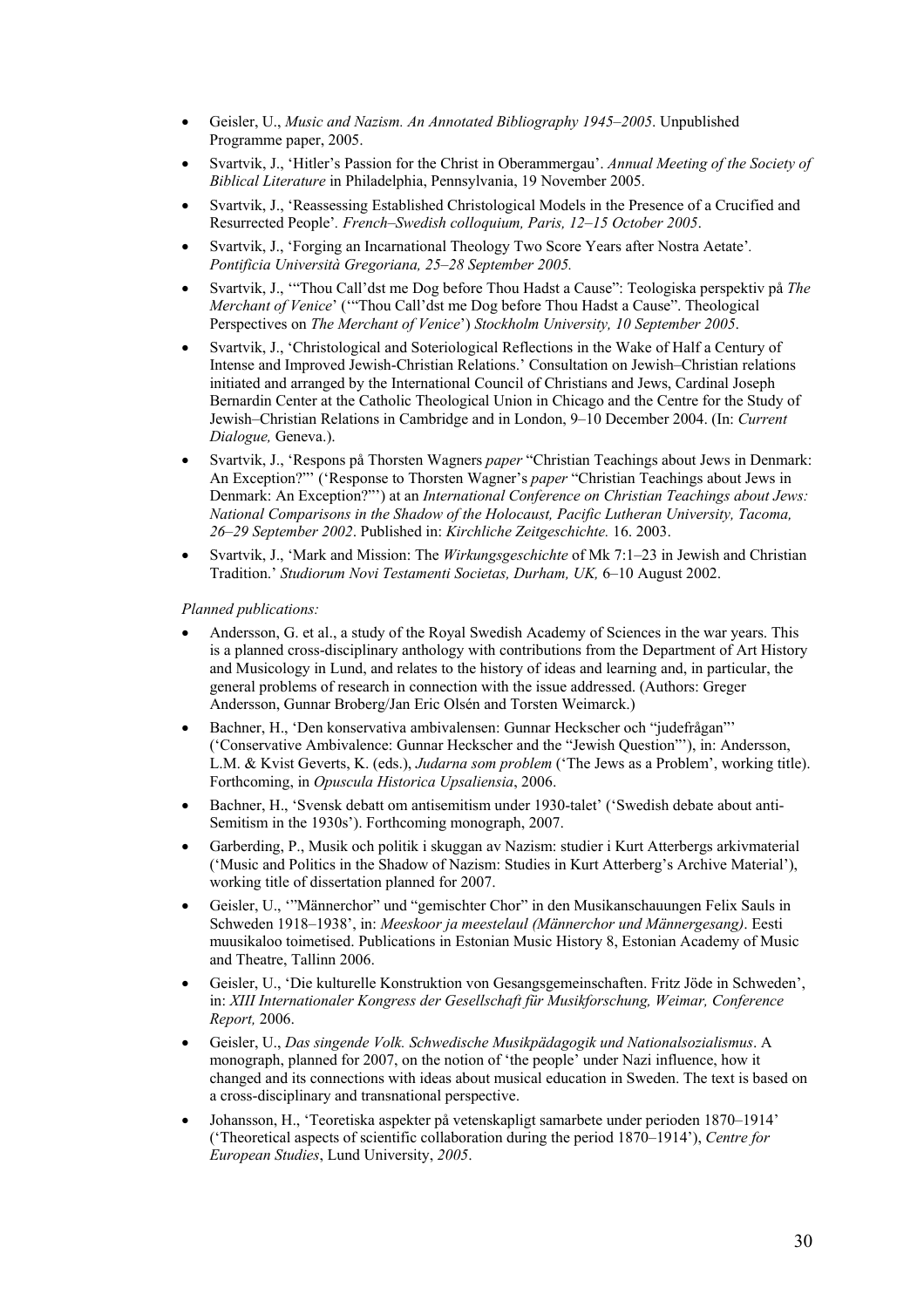- Johansson, H., *Svensk vetenskap i brytningstiden mellan tyskt och anglosaxiskt inflytande*  ('Swedish science in the watershed between German and Anglo-Saxon influence'), working title of dissertation planned for 2007, 300 pp.
- Karlsson, H., Bengtsson, J., *Protektionism och naivitet. Kungl. Musikaliska Akademien och Tyskland 1920*–*50* ('Protectionism and Naivety. The Royal Swedish Academy of Music and Germany, 1920–50'), a report about the activities of the Academy during the period concerned.
- Qvarnström, L., *Nazism, fascism och andra världskriget i den svenska konsthistorieskrivningen* ('Nazism, Fascism and the Second World War in Swedish Art Historiography', preliminary title).
- Rosengren, H., *Ett oväntat möte? Moses Pergament och Fritz Jöde mellan nyhumanism och folkhem* ('An unexpected encounter? Moses Pergament and Fritz Jöde: between neohumanism and the welfare state'). To be published in 2006. National Research School in History, Lund University.
- Rosengren, H., *I stridsvimlet. Moses Pergament och den nationella identifikationens dilemma*  ('In the thick of battle. Moses Pergament and the dilemma of national identification'), working title of dissertation planned for 2007.
- Svartvik, J., 'Vad har Tredje riket och andra världskriget med första århundradets fariséer att göra? En analys av Hugo Odebergs bok *Fariséism och kristendom* med särskild vikt lagd vid dess tillkomst- och tolkningshistoria' ('What do the Third Reich and the Second World War have to do with the Pharisees of the first century AD? An analysis of Hugo Odeberg's book *Pharisaism and Christianity*'), in: Andersson, L.M. & Kvist Geverts, K. (eds.), *Judarna som problem* ('The Jews as a Problem'), working title, *Opuscula Historica Upsaliensia*. To be published in 2006.
- Svartvik, J., "'Thou Call'dst me Dog before Thou Hadst a Cause': Teologiska perspektiv på *Köpmannen i Venedig*", *Shylock* ('Theological Perspectives on *The Merchant of Venice*, Shylock') in Sauter, W. & Feiler, Y. (eds.). Stockholm, to be published in 2006.
- Svartvik, J., *Bibeltolkningens bakgator* ('The Back Streets of Bible Interpretation'), forthcoming monograph. Stockholm: Verbum, 2007.

#### **Popularisation of research**

The members of the project have all, in various contexts, taken part in diverse forums and media, contributing lectures, discussions, interviews and articles in the daily press. They have also all participated in presentations of their research within the scope of the work at the *Living History Forum*. See also their website, www.skma.se.

#### *Rashygien i omvandling. Det eugeniska projektet i Sverige under inre och yttre tryck* **('Eugenics in Flux: Sweden's "Racial Hygiene" Project under Internal and External Pressure, circa 1930– 50').**

Mattias Tydén, PhD, at the Department of History, Stockholm University/Institute for Future Studies, Stockholm.

This research project is about Swedish eugenics, from the 1910s to the 1950s. Topics studied include the objectives researchers and politicians had when they became involved in, or supported, 'race biology' and eugenics, and how these objectives changed over time. The subject is Swedish eugenics, its aspirations and political support for the same, with the emphasis on the 1930s and 1940s and with some attention paid to the period before and after. But the project is also about Swedish eugenicists' self-view in the light of developments in Nazi Germany. Did they continue with their work on an unchanged basis, or did the practical and scientific preconditions for it change? Empirical base material has been collected on a broad front. The central source material consists of the archives of the State Institute for Race Biology, and there is also material from the Government Offices in the National Archives.

Also under way in the project is a joint study with Nordic researchers to compare Swedish, Danish and Norwegian sterilisation policies. Clearly, there is a need to identify and further clarify the content and objectives of eugenics, to attain a picture that is sharper and more subtle than the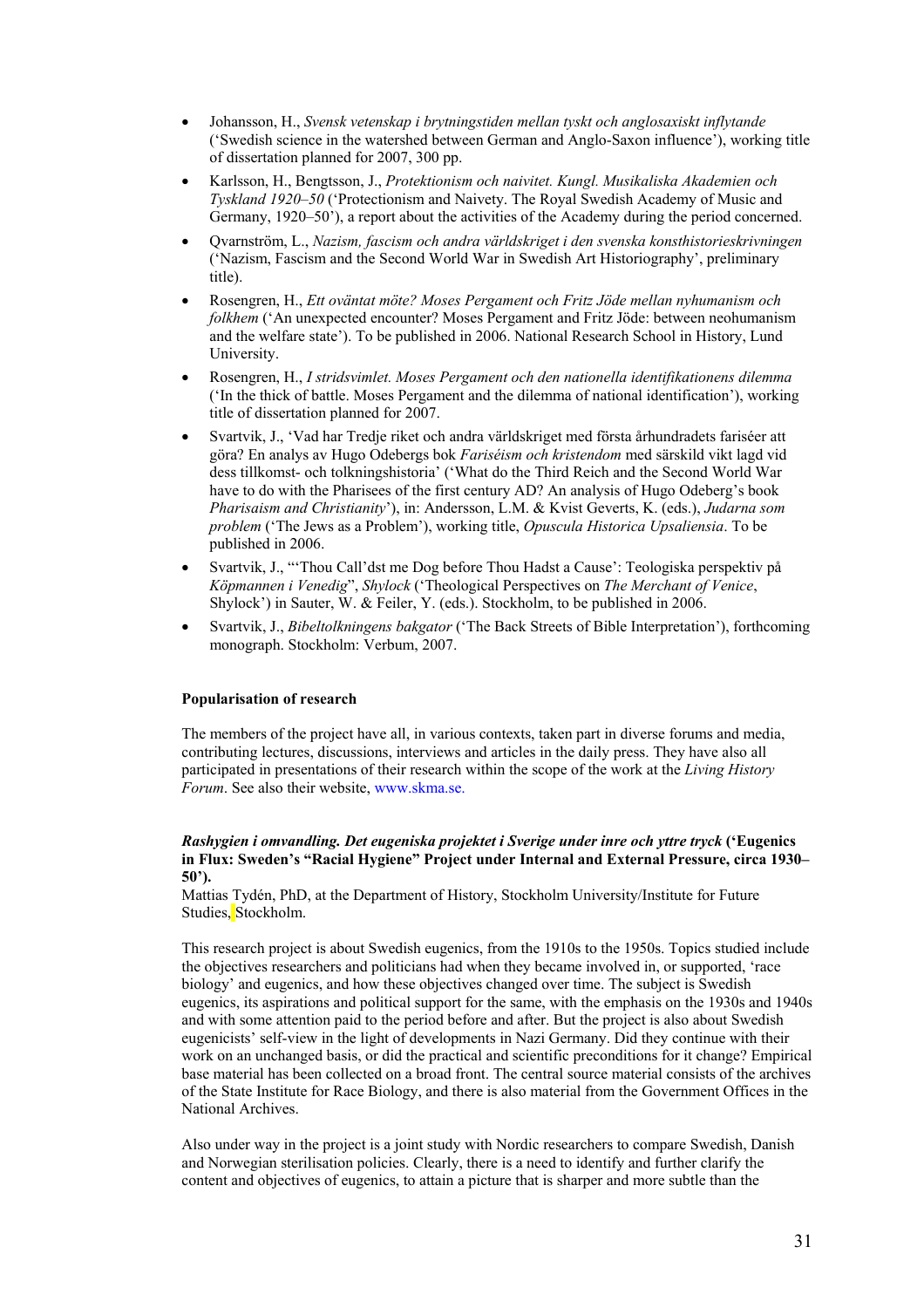stereotyped image. There is much evidence for a possible division of the field into such categories as *anthropological race biology and eugenics*, *psychiatrically oriented eugenics* and *general medical eugenics*. The former two categories relate to threats addressed at the 'human material', in terms of deterioration and degeneration, and an offensive policy to counteract this tendency by means of immigration and sterilisation policy. There are also parallels with current medical genetics and various abortion-related methods. Periodically, the various categories appear to exist simultaneously and in parallel, both in the public debate and in the research community. There are also sharp contrasts between researchers in various camps.

The notion of race continued to be the subject of dispute and debate. No simple connection may be discerned between political affiliation and attitude towards eugenics. Several of the most eminent eugenicists were, for example, also active anti-Nazis. The Race Biology Institute also broke off its contacts with Germany in the mid-1930s, and a scientific shift away from Nazi racial research took place. Further financial efforts from politicians may be regarded as moderate. But it was only in the 1950s that the real distancing from the original terminology took place, owing to its previous connotations. Accordingly, it is also imperative to analyse in historical terms research traditions associated with behavourism, which has long been dominant as a scientific paradigm in social sciences research. It sheds light on the 'culturalist' antithesis of this biologism. When it comes to assessing the status of culturalism, it has been underestimated in importance in Swedish research.

Within the framework of the project, Tydén has also cooperated with Lars M. Andersson, PhD (Department of History, Uppsala University) in editing an anthology of contributions from eminent researchers both within and outside the Programme. These contributions pose the question of how we of the present day — retrospectively — assess Swedish conduct vis-à-vis the Nazi terror regime and during the Second World War. It is a matter of bringing to the fore the various debates that have taken place concerning Sweden's attitude, and about morality and guilt.

#### **Publication of project results**

#### *Planned publication*

Tydén, M. & Andersson, L.M. (eds.), *Rätt eller fel? Om att i efterhand bedöma den svenska neutralitetspolitiken, flyktingpolitiken och relationen till Nazism 1933-1945* ('Right or Wrong? A Retrospective Assessment of Swedish Neutrality, Refugee Policy and Relations with Nazism, 1933– 45'). To be published during 2006.

Tydén, M., 'Historikerna och moralfrågorna. Inledning' ('The Historians and the Moral Issues. Introduction'), in: Tydén, M. & Andersson, L.M. (eds.), *Rätt eller fel? Om att i efterhand bedöma den svenska neutralitetspolitiken, flyktingpolitiken och relationen till Nazism 1933–1945* ('Right or Wrong? A Retrospective Assessment of Swedish Neutrality, Refugee Policy and Relations with Nazism, 1933–45'). To be published during 2006.

Tydén, M., 'Medicinska äktenskapshinder. Om rashygienens etablering i svensk politik under 1910 talet' ('Medical Impediments to Marriage. On the Entrenchment of "Racial Hygiene" in Swedish Politics in the 1910s', in: Hedin, M., Lundberg, U., Rydström, J., Tydén, M., *Samhället som vän eller fiende? Studier i svensk socialpolitik under 1900-talet* ('Society as Friend or Foe? Studies in Swedish Social Policy during the 20th Century'). Publication planned in 2006.

Tydén, M., 'Staten och generna' ('The State and Genes'), in: Torbjörn Lundqvist (ed.), *Den samtida statens styrningsformer* ('Forms of Government of the Contemporary State')*.* Publication planned in 2006.

Tydén, M., 'Nordic Eugenics: Sterilisation and Welfare Policy' (manuscript for planned article)

Tydén, M., *Eugenikens omvandlingar. Ras- och arvshygien i svensk forskning och politik fram till 1960* ('The Transformations of Eugenics. "Racial Hygiene" and "Hereditary Hygiene" in Swedish Research and Politics up to 1960'). Planned monograph.

#### '**Handel och moral. Sveriges ekonomiska relationer till Nazi-Tyskland 1930–1950'** ('Trade and Morality. Sweden's Economic Relations with Nazi Germany, 1930–50').

Associate Professor Birgit Karlsson, Economic History Department, Göteborg University. This research has been conducted since 2002, under her direction, in *four subprojects*.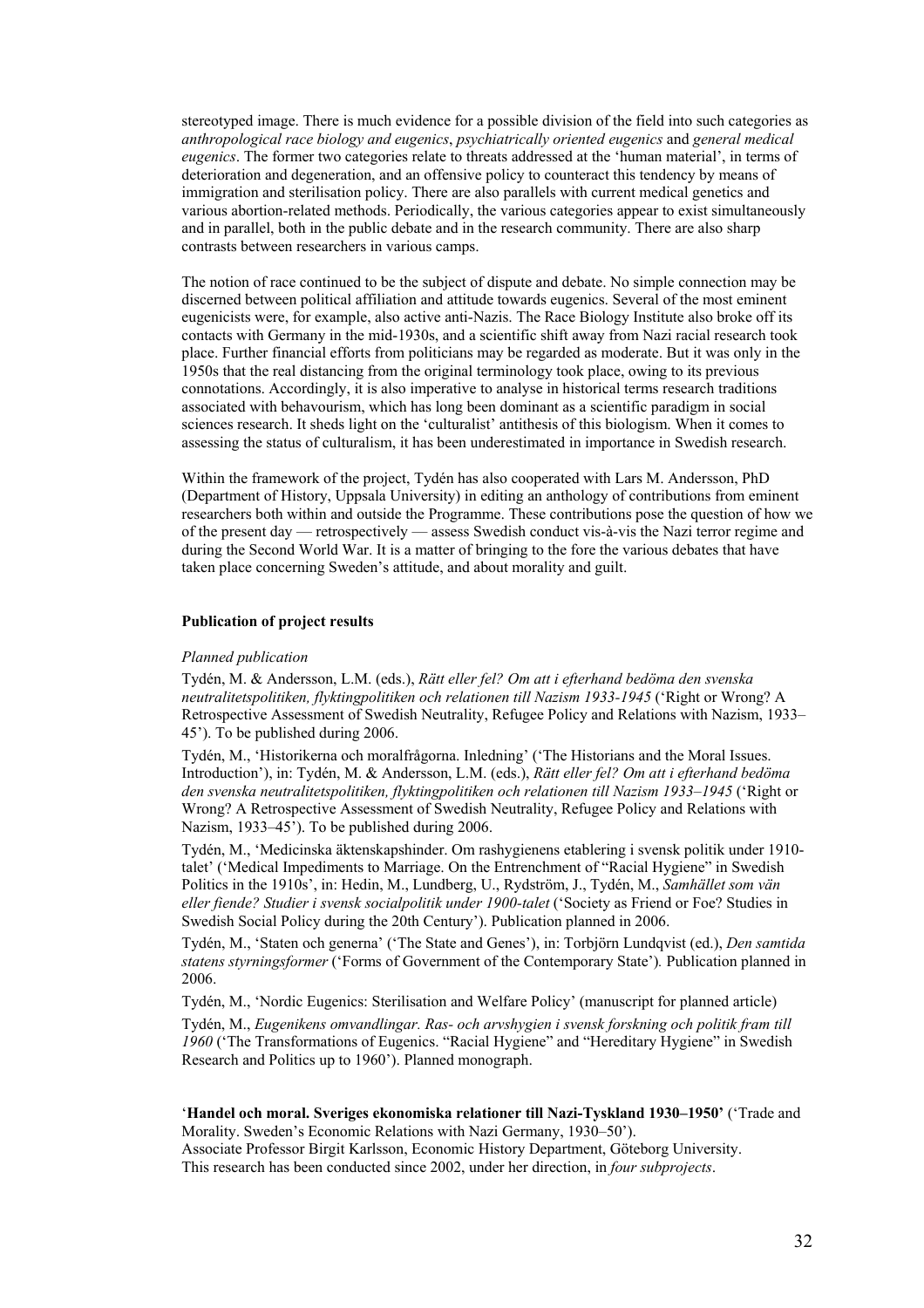*Subproject 1, 'Den svenska skogsindustrins relationer till Nazi-Tyskland'* ('The Swedish Forest Industry's Relations with Nazi Germany')

Birgit Karlsson is conducting research on the forest industry's relations with Nazi Germany, which were fairly limited in the 1930s since Germany was not a major importing nation. The Swedish forest industry had long been oriented towards exporting to the United Kingdom and Germany. In Europe, however, there were numerous efforts to achieve sector cooperation for the purpose of regulating production and prices, to generate greater stability in the economy. The 'Skagerack blockade', as it was called, meant that Swedish forest exports came to be concentrated on Germany and Germanoccupied Europe. Swedish companies had no compunction about selling their products to Germany, since the primary need was seen as corporate survival and keeping the workforce busy. On the German side, there were attempts to use sector cooperation in the 1930s to administer and regulate supply and demand in the forest industry, and to do so within the framework of the German policy aim of *Grosswirtschaftsraum* ('greater economic sphere'), which included Sweden as well. The Swedish Government and the Swedish sector organisations agreed, if reluctantly, to join in this cooperation, which comprised international cartels for the pulp and paper industry and also a newly created 'wood products standing committee'.

*Subproject 2: Ariseringspolitiken i Sverige 1933–1943* ('Sweden's Aryanisation Policy, 1933–43") At the Department of Economic History, Umeå University, Associate Professor *Sven Nordlund* is engaged in research in a subproject dealing with the Nazi '*Aryanisation policy' in Sweden* in 1933– 43.

This is commonly associated with the Nazi attempts to eliminate Jewish influence on and involvement in business, which could take the form of ownership and shareholdings in companies, board membership and Jewish employees in various companies. This part of the Aryanisation was primarily directed at German-controlled companies in Sweden and secondarily at Swedish companies that had commercial ties with Germany. Measures were addressed directly at Swedish– Jewish companies, with attempted boycotts and other discriminatory measures against these companies and business leaders. Even 'pure' Swedish companies that had ties with Swedish–Jewish companies could suffer. But the Aryanisation plans also covered other areas, since the intention was to eliminate Jews from the Swedish world of work, thereby seeking to deprive them of their livelihood and rights in society. The research issue of the project is the extent to which Swedish public agencies, companies and business leaders, the business sector and the various occupational organisations, and also the media, the cultural sphere and public opinion, related to these Nazi pressures to implement the Aryanisation policy in neutral Sweden from 1933 to 1943.

Nevertheless, research findings show that with the odd exception Aryanisation in Sweden was, despite its well-known course in Nazi Germany, silently disregarded. Above all in the 1930s, and to some extent during the war years, attempts were made through diplomatic channels to induce the Germans to understand that Aryanisation was not something the Swedes wished to emulate.

During the first few years of the war, in 1940–42, however, German Aryanisation demands in Sweden became sharper and more brutal. Nonetheless, Sweden took no measures: instead, the demands were met with total silence. This was, however, interpreted as a manifestation of adaptability, fear or, above all, interest in avoiding a deterioration in trade-policy relations between the two countries.

Nor were there any official Swedish reactions to the Aryanisation of German subsidiaries, with its repercussions on Swedish companies that had close ties with them. The image of the Swedish attitude is, however, not only black and white. In many ways, it may be said to be characterised by malleability and passive silence, above all governed by the 'business as usual' principle.

Some Swedes clearly made use of Aryanisation for their own purposes, i.e. appropriated German– Jewish and/or Swedish–Jewish assets by meeting Nazi German demands. The scale of similar cases cannot be established. In this sense, Sweden's and the Swedes' role in Aryanisation was part of the course of events that resulted in the Holocaust. Nevertheless, the fact that it would culminate in the Holocaust was not something known at the time. This investigation also shows, on the one hand, that the Swedish attitude to Aryanisation in Sweden was often characterised by considerations of trade policy or fear of adverse consequences in this area. On the other, there was a silent disregard or passive resistance that sometimes showed itself in connection with the Swedish courts' use of the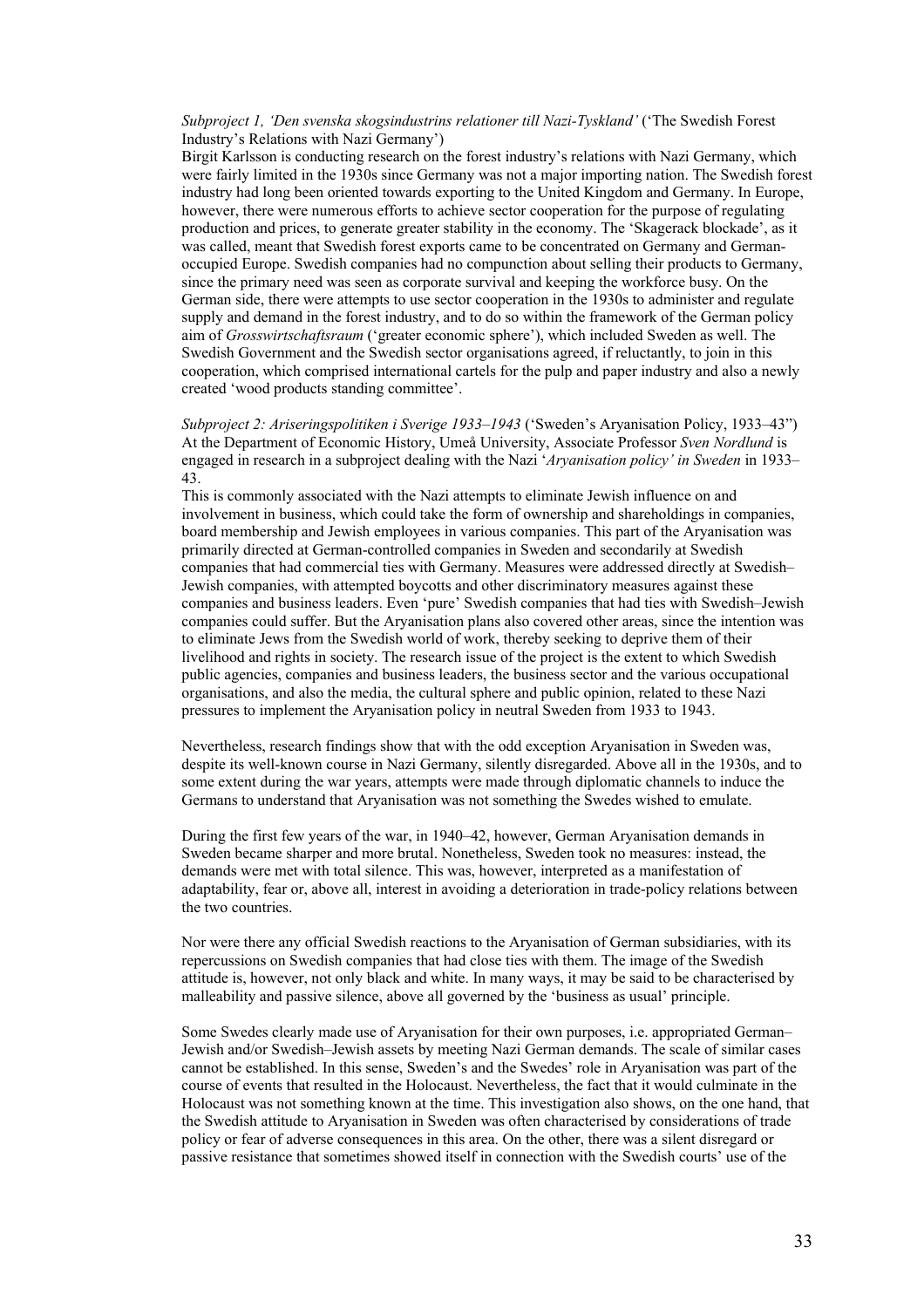'public-order principle' to protect German Jews who succeeded in fleeing to Sweden, escaping Aryanisation, and tried to keep track of their interests or subsidiaries in Sweden.

The Aryanisation policy was not a success. Instead, it created trade-policy problems not only for Swedes but also for Germany, as evinced by Nazi Germany's own reactions to the situation in Sweden. Reports contained complaints of the Swedes' lack of understanding for German racial policy, and in 1941–42 repeated suggestions were made that Berlin should postpone Aryanisation until the war was won. These circumstances appear to confirm a passive resistance against the Aryanisation measures for Sweden's part.

Another interesting finding is the very slight, or rather lack of, interest shown in Sweden from public agencies, the business sector and public opinion alike in terms of the true victims of Aryanisation in Sweden, i.e. Swedish Jews. In cases where such circumstances are mentioned, attempts are made in various ways to tone down or trivialise these aspects. Whether this was due to indifference, anti-Semitism or a general lack of empathy cannot be established.

#### *Subproject 3: 'Trade relations with Norway'*

At the Department of Economic History, Göteborg University, Ingela Karlsson has been working since 2003 on a subproject about trade with Norway during the occupation years. Central issues are whether, and if so to what extent, Swedish exports to Norway and Denmark were restructured according to German needs and wishes, and how far Sweden's trade and economic relations with neighbouring countries benefited Germany.

During the Second World War, trade between Sweden and its Nordic neighbours was relatively extensive, since the markets to the west were no longer accessible. Sweden became dependent on aluminium, molybdenum ore and chemical fertilisers from Norway, and also on machinery, chemicals and pharmaceutical preparations from Denmark. In Norway and Denmark, there was a great need for Swedish exports, including wood products. Norway also needed large-scale Swedish food supplies to feed its people.

The Norwegian and Danish economies were largely drained of resources by Germany during the years of occupation. Industry and the whole business sector functioned on German terms, and production was geared to German needs. Trade with Germany was, moreover, determined on the basis of German subsistence needs. Trade with a third country, i.e. other countries than Germany, was restricted to a few European countries to which Norway and Denmark were, broadly speaking, able to export only goods that the Germans did not need. Their economies and national food supply were, moreover, burdened by the occupying power's consumption. Portions of their domestic production and their imports from abroad were confiscated for the use of the occupation troops.

In general, the Norwegian and Danish business sectors came to follow a joint line vis-à-vis the occupying power. Major German efforts were made, above all in Norway, to incorporate production into the German economy. Norway and Denmark were given a role in the unified German war economy and would also, in the longer term, be integrated as part of Germany's *Grossraumwirtschaft*; and foreign trade was organised with Germany as the hub. Sweden's trade with Denmark, too, took place under German control. Trade with Norway can, more or less, be seen as indirect trade with Germany. Norwegian negotiations were dealt with by German delegations, and agreements were signed by German authorities.

Germany's interest in Norwegian industry coincided with Sweden's interest in sustaining the export of key commodities from Norway. Several Swedish companies had also firmly established ties with and/or financial interests in the Norwegian business sector. Accordingly, Sweden provided substantial financial assistance to the German expansion of the aluminium industry in Norway, and also to the reconstruction of molybdenum and fertiliser production, after these facilities had been bombed by the Allies.

The occupation was a tool in Germany's plans to incorporate Norway and Denmark in *Grossraumwirtschaft* and tie the Norwegian and Danish economies more closely to that of Germany. In practice, this meant that Sweden too, to some extent, came to form part of the new German– Norwegian and German–Danish economic systems. Germany was capable of exerting its influence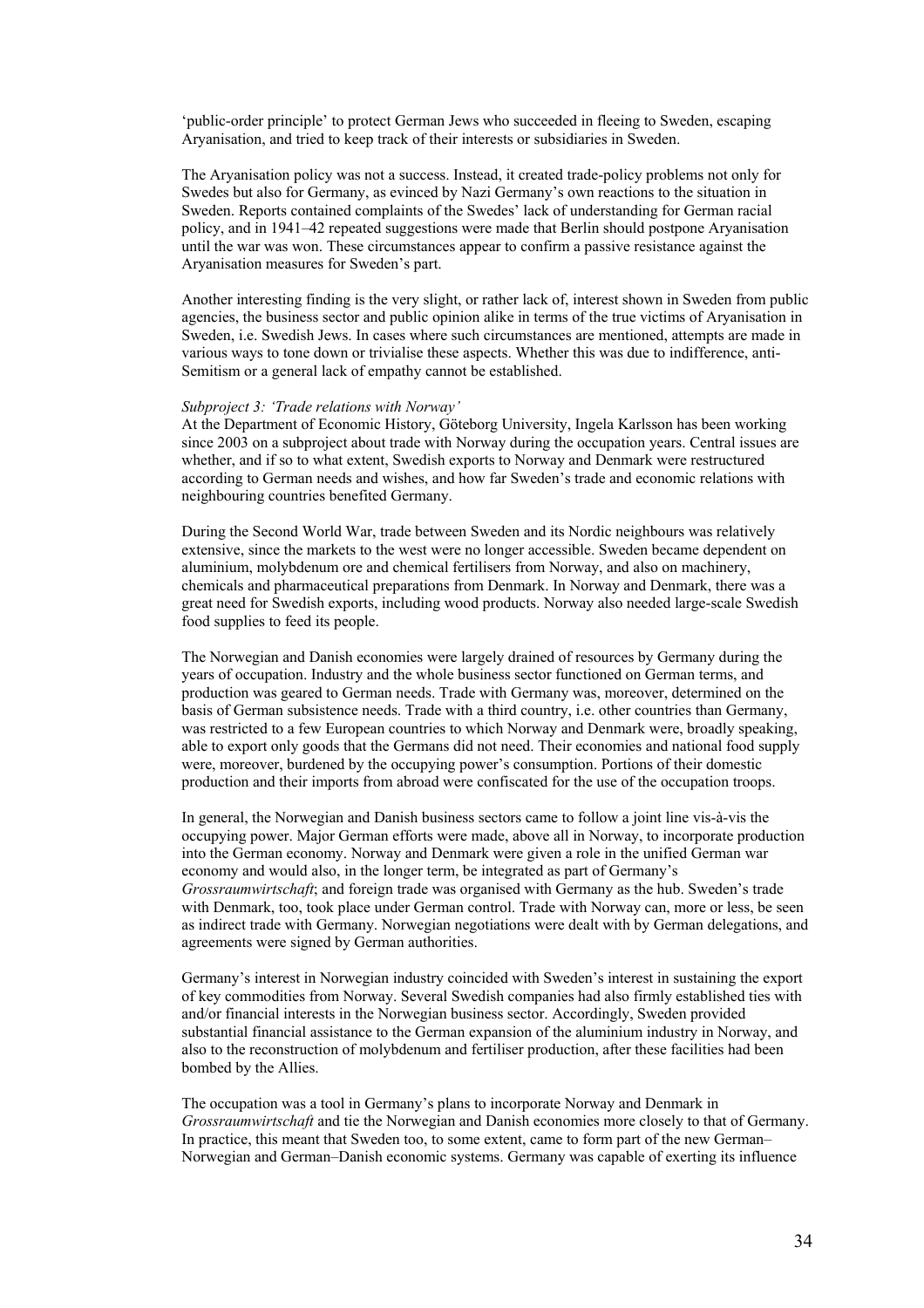over the Norwegian and Danish economies to push Sweden, too, into economic and political concessions.

*Subproject 4: Tyskägda företag i Sverige* ('Germany-owned Companies in Sweden') Professor Emeritus *Martin Fritz* is working on a subproject concerning a number of mines in Central Sweden that were owned by German steelworks in the Ruhr. This research clarifies the export situation, in terms of quality, quantity and prices, and also whether and how far the German owners intervened directly in operations. The survey covers the period from the crisis of the 1930s to the 1950s, thus making it possible to follow the fate of the mines after the collapse of the German war effort. The research concerns the extent to which German-owned mines in Sweden functioned differently from Swedish enterprises. Did they constitute the extended arm of Nazi Germany in Sweden?

Since about 1900, German steelworks had featured in Sweden as owners of various small mines, especially in Central Sweden. During the war, these German-owned companies supplied approximately a million tonnes of iron ore to Germany annually; this corresponded to 10 per cent of total Swedish exports. Nevertheless, distinct integration attempts on the Germans' part are few and far between, and there was no ruthless exploitation of these mines. As mining companies, they were Swedish limited companies under Swedish management, and formed part of the state system of trade negotiations in terms of quantities and prices. Instead, the major German investments in modernising the Swedish mines may be said, instead, to have resulted in major losses: no interest was paid on loans, and no dividends on shares were paid to the owners.

#### **Publication of project results**

#### *Articles:*

- Fritz, M., *Stormaktstryck och småstatsrealism. Svensk-tyska ekonomiska förbindelser under andra världskriget* ('The Great Powers' Pressure and Small Nations' Realism. Swedish–German Ties during the Second World War'). Lecture at the ceremonial meeting of the Royal Society of Arts and Sciences in Gothenburg on 24 January 2004, printed in the Society's Yearbook for 2004 (*KVVS årsbok 2004*)*.*
- Nordlund, S., 2005, '"Alkibiades eller Akilles"? Ariseringen i Sverige och reaktionerna på denna' ('"Alcibiades or Achilles"? Aryanisation and Reactions to it in Sweden')*.* In: *Historisk Tidskrift* 4, pp. 575–608.
- Nordlund, S., 2005, '"Tyskarna själva gör ju ingen hemlighet av detta." Sverige och ariseringeen av tyskägda företag och dotterbolag' ('"The Germans Make no Secret of it." Sweden and the Aryanisation of German Companies and Subsidiaries'). In: *Historisk Tidskrift* 4, 609–643.

#### *Other publications:*

- Fritz, M., Paper: 'Different Levels of German Control The Swedish Experience', presented at an international symposium with 35 delegates on *European Business under German Domination, 1939–1945 at the Copenhagen Business School*, 11–12 May 2002.
- Karlsson, B., Paper: 'Om handeln mellan Sverige och Tyskland 1938–45 Den svenska skogsindustrins problem' ('On Trade between Sweden and Germany, 1938–45 — the Problems of the Swedish Forest Industry'), at a *Research Conference in Lübeck*, 11–12 November 2005*: 'Im Spannungsfeld von Diktatur und Demokratie – Affinitäten, Abgrenzungen und Arrangements in den deutsch-schwedischen Beziehungen* 28 *des 20. Jahrhunderts'*. The delegates were eminent researchers from German and Swedish universities. (An anthology is expected to be published in 2007.)

#### *Planned publications:*

• Fritz, M., 'Egennytta och samhällsnytta' ('Self-interest and the Public Interest'). In: Andersson, L.M. & Tydén, M. (eds.), *Rätt eller fel? Om att i efterhand bedöma den svenska neutralitetspolitiken, flyktingpolitiken och relationen till Nazism 1933-1945* ('Right or Wrong? A Retrospective Assessment of Swedish Neutrality, Refugee Policy and Relations with Nazism, 1933–45'). Stockholm, 2006. (To be published during 2006.)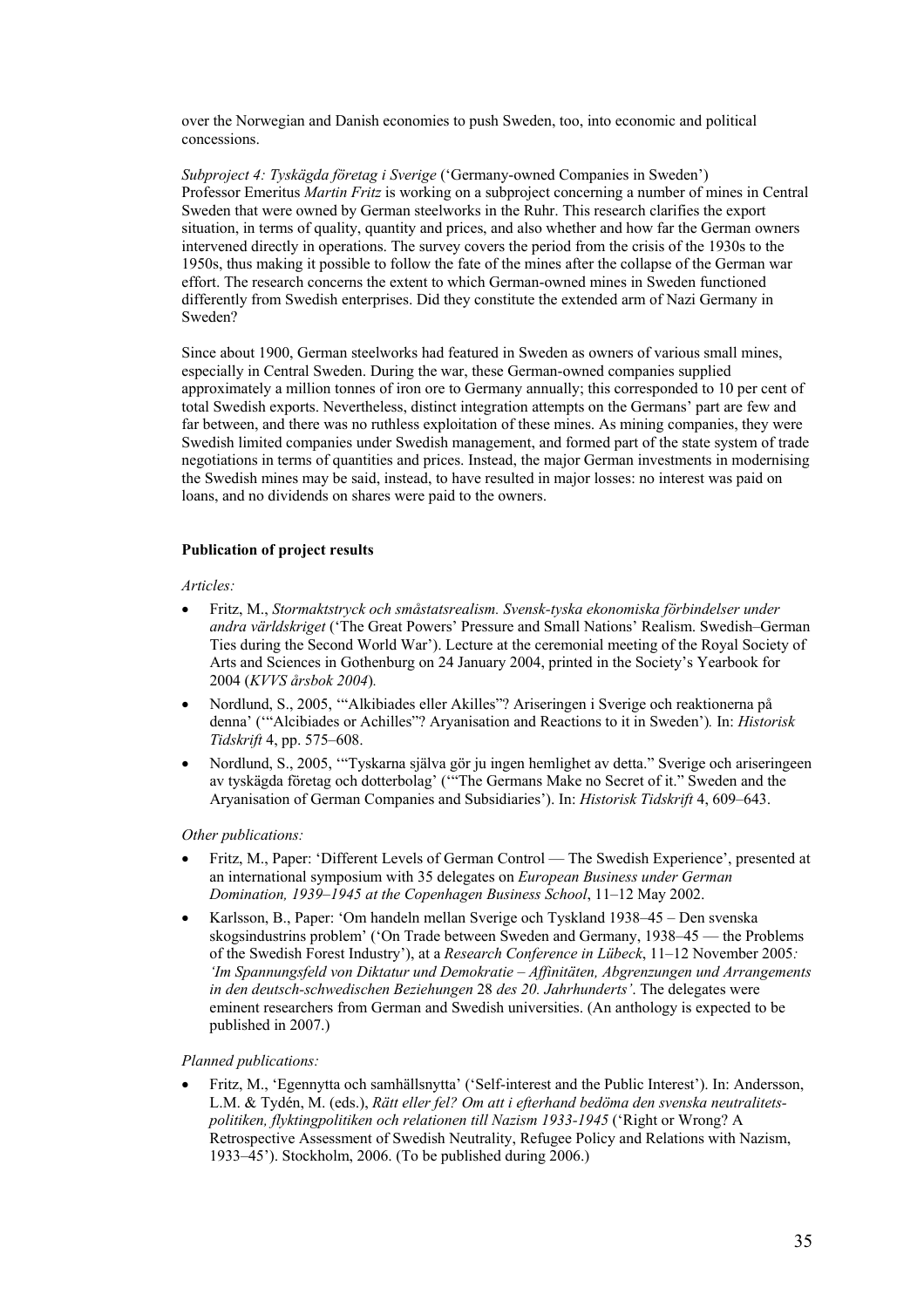- Martin Fritz: 1) an article about the German mines in Sweden, for publication in the Living History Forum's monograph series (expected to be published during 2006); 2) manuscript for another article, 'Svenska eller tyska. Forskningsrapport om tyskgruvorna i Sverige' ('Swedish or German? Research Report on the German Mines in Sweden'), preliminary title (expected to be published during 2006).
- Birgit Karlsson: a manuscript, ready for publication, for a monograph on the Swedish forest industry and Nazi Germany, with an article about the Swedish forest industry and Nazi Germany (intended for publication in the Living History Forum's monograph series).
- Ingela Karlsson: a manuscript, ready for publication as a monograph, is expected to be completed during 2006. She also plans articles, for publication in the Living History Forum's publication series, on Sweden's trade relations, especially with Norway, during the Second World War.
- Sven Nordlund: 1) '"Efter"-Tankar kring ariseringen i Sverige' ('"After"-thoughts about Aryanisation in Sweden'), in: Andersson L.M. & Tyden, M. (eds.), *Rätt eller fel? Om att i efterhand bedöma den svenska neutralitetspolitiken, flyktingpolitiken och relationen till Nazism 1933–1945* ('Right or Wrong? A Retrospective Assessment of Swedish Neutrality, Refugee Policy and Relations with Nazism, 1933–45'), to be published during 2006. 2) An article for publication in the Living History Forum's publication series (to be published during 2006). 3) Further work on Aryanisation is in preparation, for publication in English in the *Journal of Holocaust Studies*.

#### **Popularisation of research results**

Fritz, like the other researchers, has assisted in variously disseminating knowledge about Sweden's relations with Nazism, Nazi Germany and the Holocaust by means of lectures and articles in the Swedish daily press. The Living History Forum has arranged special theme evenings, and these have attracted large audiences.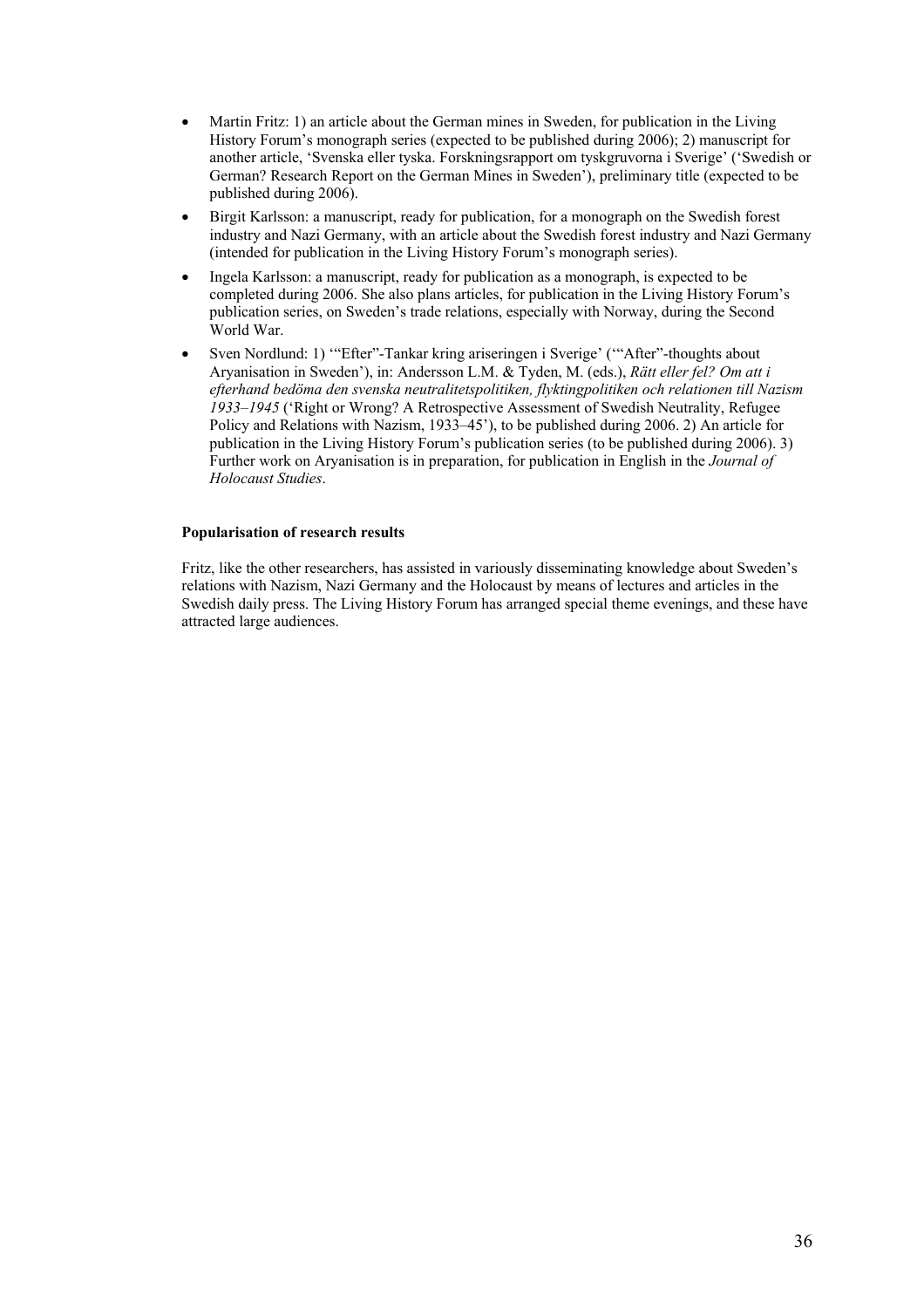### EXCURSUS

### *Account of current Swedish research connected with the Programme*

The Swedish Research Council's assignment of implementing the 'Sweden's Relations with Nazism, Nazi Germany and the Holocaust' Programme not only brought into the limelight an urgent research field that had long waited in the wings. In terms of repercussions, this initiative may be compared to a surge in the system of humanities research — one that has generated research both within the Programme and in connection with the theme areas of the Programme. It has induced many young researchers to take an interest in the field. That it would have been more difficult for parts of this research to come into being, or that they would have been less weighty, cannot be ruled out. Much of the research has, moreover, been funded by bodies other than the Swedish Research Council and, in particular, the universities' faculty funds and the Bank of Sweden Tercentenary Foundation.

This Programme has activated and strengthened existing researcher networks, thereby boosting contacts and collaboration among researchers both within and outside the Programme. This has also been a task in the scientific organisation and coordination of various activities in the Programme. Several of the project researchers in the Programme have, furthermore, helped to run special courses and actively supervised doctoral students. Accordingly, the Programme has yielded scientific added value in the form of greater knowledge and better information about previously concealed portions of Swedish public life. This prompts the inclusion of this excursus — a digression that, in brief, extends the scope of the report by presenting relevant research associated with the Programme whose results that are already available or may be expected to become so within a year or so.

#### *Department of History, Stockholm University*

Professor Klas Åmark is supervising *Mikael Byström*, a doctoral student engaged in writing a thesis about the public debate in Sweden about refugee policy and refugee reception in 1942–47. He is expected to defend his thesis publicly in autumn 2006. The title is *En broder, gäst och parasit. Uppfattningar och föreställningar om flyktingar och utlänningar i svensk offentlig debatt 1942–1947*  ('Brother, Guest and Parasite. Perceptions and Notions of Refugees and Foreigners in Swedish Public Debate, 1942–47')*.* Byström is investigating one dominant view in research, which is that the primary reason why Sweden abandoned its previous restrictive refugee policy around 1942–43 was the change in German's war fortunes. Nevertheless, he shows that the explanation is that the incoming flows of refugees could be regarded as Nordic. The German occupation, as its grip hardened, caused greater flows of refugees from neighbouring countries than before. With the Nordic idea as a perspective, the idea of the Second World War as a turning-point for prewar xenophobia becomes more subtle. True, the war refugees brought about a more beneficent attitude towards other Scandinavians. But fear of foreigners and stereotyped perceptions continued to stick fast to other groups of foreigners, both during and after the war. The anti-Semitic tendency is one example; discussions about the incipient wave of labour immigration is another. (E-mail: mikael.bystrom@historia.su.se.)

Associate Professor *Pär Frohnert* is researching refugee aid organisations, especially the Swedish Labour Movement's assistance for refugees, with funds from Stockholm University and now the Swedish Research Council. His project is entitled *Flyktingkommittéer mellan statsmakt, flyktingar och det civila samhället 1933-1950* ('Refugee Committees among the Government, Refugees and Civil Society, 1933–50')*.* It deals with the refugee aid organisations that were active at the time, most of which were non-governmental organisations (NGOs). These played a central part in terms of both the actual refugee influx and immigration into Sweden and the refugees' reception and support. The organisations' contribution was particularly marked until a more generous refugee policy began to be applied in 1943, when the state assumed a growing responsibility. The aid organisations are, on the one hand, protagonists between the refugees, the Government and civil society in Sweden and, on the other, a support in links with other protagonists abroad. Ends and means alike were governed both by external circumstances — the course of foreign policy and the framework established by, for example, legislation and the unofficial refugee quotas — and by the established views of refugees as such, and the opposite parties both abroad and in Sweden that the organisation represented. Exemplary contrasts were, for example, the Labour Movement's assistance for refugees and a few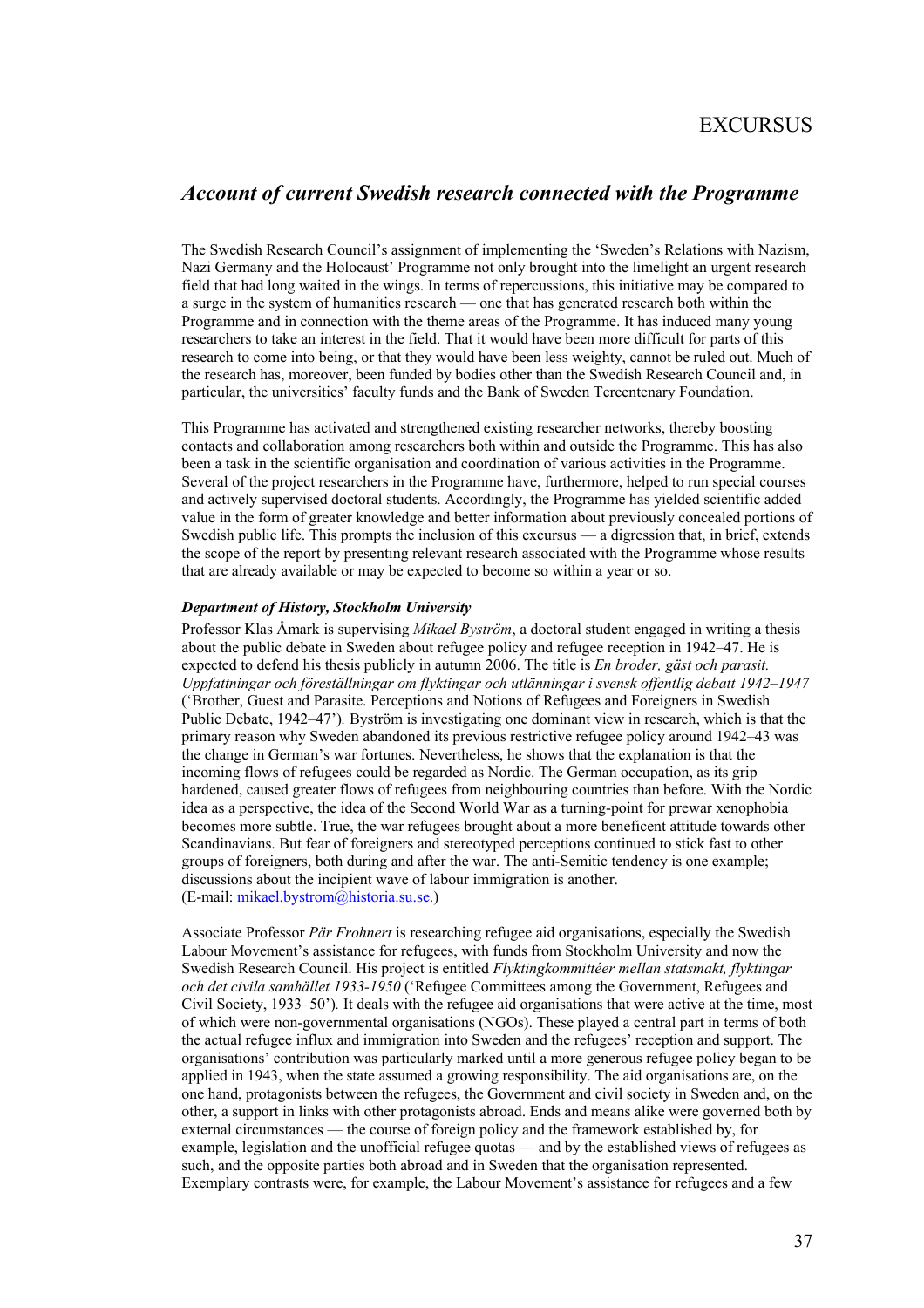Christian aid organisations. The former had close links with the Swedish Trade Union Confederation and the Swedish Social Democratic Party (SAP), and may be likened to an extended arm of the Government. The Confederation and the SAP, like many other NGOs, faced two very daunting tasks: obtaining funds for their activities and working for their 'own' refugees. (E-mail: par.frohnert@historia.su.se.)

Professor *Anu-Mai Köll* is conducting research on Baltic refugees at Södertörn University College, with funding from the Foundation for Baltic and East European Studies (the 'Baltic Foundation') within the project entitled *Agrar förändring och ideologisk formering: Kooperation och medborgarskap i Östersjöområdet 1880–1939* ('Agrarian Change and Ideological Formation: Cooperation and Citizenship in the Baltic Sea Region, 1880–1939'). (E-mail: Anu-Mai.Koll@historia.su.se.)

#### *Department of History, Lund University*

Under the direction of Professor Klas-Göran Karlsson, the project entitled *Förintelsen och den europeiska historiekulturen* ('The Holocaust and European Historical Culture') has been under way for a few years. This research is about how the Holocaust has been understood, contextualised and used in various European countries since the end of the Second World War, with the emphasis on the past decade. The intention is to study the roles played by the Holocaust in modernisation, cultural and ideological development, the emergence of national identities, and international relations. Both general features and variations among countries and social systems are studied. There is a certain geographical emphasis on Central and Eastern Europe, where the Holocaust has assumed great importance in connection with both the change of system and the process of EU enlargement. It is equally crucial to seek to interpret and understand why the Holocaust attracted such negligible interest during the Cold War. Since 2003, the publication *Echoes of the Holocaust. Historical Cultures in Contemporary Europe* has been available.

Sverker Oredsson, the Lund historian, carried out early groundbreaking work in his research on Nazism and is formally associated with this Programme. In 1996 he published his book, *Lunds universitet under andra världskriget: motsättningar, debatter och hjälpinsatser* ('Lund University during the Second World War: Antagonisms, Debates and Relief Measures')*.* In connection with one of the projects (*Fruktan, fascination och frändskap – Det svenska kulturlivets och vetenskapssamhällets relation till nazism och fascism 1930-1950* ['Fear, Fascination and Affinity. The Relations with Nazism and Fascism of Swedish Cultural Life and the Swedish Scientific Community, 1930–50']), Oredsson has also recently produced the book *Svensk rädsla: offentlig fruktan i Sverige under 1900-talets senare hälft* ('Swedish TrepidationPublic Fear in the Second Half of the 20th Century'), in which he clarifies the public fear that existed in Sweden during the period. He bases his work on three dominant fears: fear of Russia, Nazism and political extremism, and foreigners.

#### *Department of Historical Studies, Umeå University*

In 1999 Professor Lena Berggren, a member of the Swedish Research Council's Programme Group, publicly defended her doctoral thesis *Nationell upplysning. Drag i den svenska antisemitismens idéhistoria* ('National Information. Features of the History of Swedish Anti-Semitism'). The thesis deals with anti-Semitism as evinced by Elof Eriksson and in the Manhem Society, with respect to the Swedish interwar period. She was also previously responsible for research in the project entitled *Mellan nationalsocialism och konservatism – Sveriges Nationella Förbund 1930–1990* ('Between National Socialism and Conservatism — the Swedish Nationalist Federation, 1930–1990'). At present, she holds a grant from the Swedish Research Council for another project: *Den svenska fascismen 1920–1950* ('Swedish Fascism, 1920–50'). This project involves the first scientific study of Swedish fascism during the interwar and war period as a whole. Swedish fascism in the interwar years has been scantily explored. Swedish fascism is characterised by a broad spectrum of ideological variants, which makes it an interesting topic of research in terms of ideological analysis as well as in an international perspective.

There are also three doctoral students working independently on thesis topics connected with the Programme on Sweden's relations with Nazism. One is Tora Byström, who is engaged in a project on *Antinazismens olika ansikten: En idéhistorisk studie över Samfundet Nordens Frihet* ('The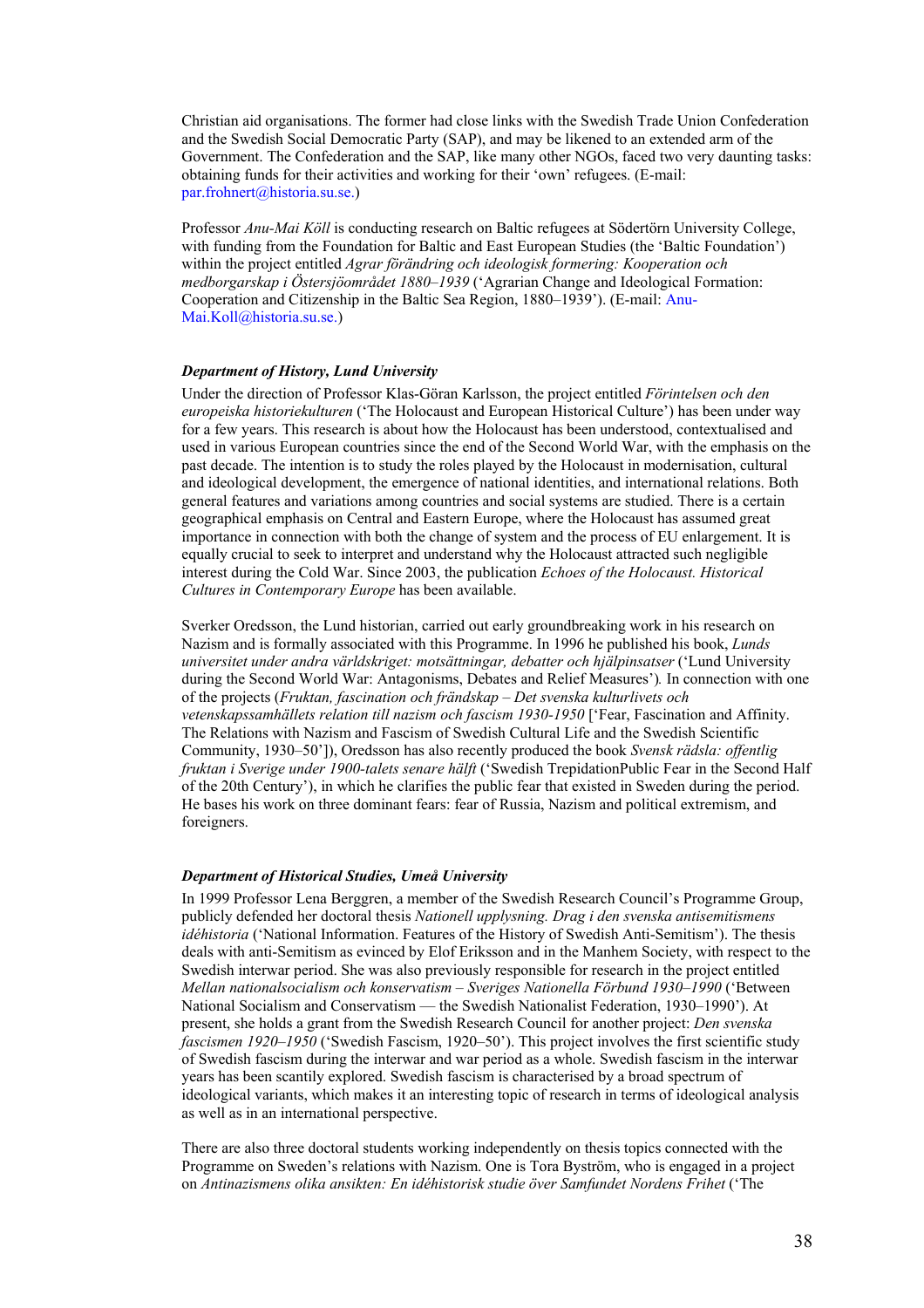Various Faces of Anti-Nazism: A Historical Study of *Samfundet Nordens Frihet*, the "Society for Freedom of the Nordic Countries"')*.* Her research is about anti-Nazism and 'Nordism' during the Second World War, and is a historical study of *Samfundet Nordens Frihet*. It is about who should be allowed to determine the meaning of 'national': domestic Nazis or democratic anti-Nazis, who also saw themselves as representing the nation. The disputed terms aroused contemporary debate and involved *Samfundet Nordens Frihet*. The notion of 'the Nordic countries' and the appellation 'Nordic', then, was ambiguous; they were thought to be possibly associated with 'Nazism' and 'Nazi'. Even Swedes who were strongly committed to 'the Nordic countries' disagreed on the meaning of these terms. Or was it even so, perhaps, that this Nordic commitment was actually an expression of Swedishness, the 'national' spirit of this country? (E-mail: Tora.Bystrom@histstud.umu.se.)

Another researcher is *Anna Lindkvist*, who is researching on *Nationalföreningen mot emigrationen* ('the National Association against Emigration'). The subject of her thesis is broader: *Familjen, Jorden och Nationen* ('The Family, Earth and the Nation'). The project leader is Associate Professor Ann-Katrin Hatje at the Department of Historical Studies, Umeå University. (E-mail: Anna.Lindkvist@histstud.umu.se.)

*Patrik Tornéus*, a third doctoral student, is working on a thesis in comparative literature, entitled *Vägen Framåt, Per Engdahl och den fascistiska rösten: En studie av kulturens funktioner för den svenska fascismen 1932–1946* ('The Way Forward, Per Engdahl and the Fascist Voice: a Study of the Functions of Culture in Swedish Fascism, 1932–46'). The purpose is, with the journal *Vägen Framåt* and Engdahl's own lyrics as the points of departure, to investigate possible reasons why questions relating to culture and literature have had such a salient role in the history of Swedish fascism.

(E-mail: Patrik.Torneus@littvet.umu.se.)

#### *Department of History, Uppsala University*

Professor Harald Runblom heads the research under way in another programme, entitled *Studier kring Förintelsen och folkmord* ('Studies Relating to the Holocaust and Genocide'). This research comprises studies of specific genocides and the treatment of Jewish immigrants in Sweden. There are also studies of Oriental Jews' immigration, women's experiences of the Holocaust, the genocide in the Balkans, Jewish small-business owners, etc. Runblom is working on a book about Sweden and the Holocaust, which is an expansion of his contribution to the British research overview (eds. *Ekman och Åmark, 2003)*, with contributions from the Living History Forum. (E-mail: Harald.Runblom@multietn.uu.se.)

One doctoral student, Karin Kvist Geverts, has as her thesis topic *Svensk flyktingpolitik under andra världskriget. En studie av svenska myndigheters attityder och agerande gentemot judiska flyktingar*  ('Swedish Refugee Policy during the Second World War. A Study of Swedish Government Agencies' Attitudes and Action vis-à-vis Jewish Refugees'). This research is about how Swedish refugee policy was shaped during the Second World War through the case management of the National Board of Health and Welfare's Aliens Bureau, which was responsible for refugee policy during the war. Several questions are addressed. Which perceptions and attitudes underlay both the Board's and the Jewish Community's refugee policy, and does the defined policy tally with actual conduct? How should we explain the attitudes, policy and practice of the National Board of Health and Welfare's Aliens Bureau towards Jewish refugees in the period 1938–44? A practice emerged whereby the Bureau divided refugees into political and Jewish categories. The study of residence permits granted shows clear discrimination against Jewish refugees. (E-mail: karin.kvist@multietn.uu.se.)

Another doctoral student is Laura Palosuo, whose thesis subject is *Förintelsen och genus. Kvinnliga och manliga erfarenheter i Budapest c:a 1938-1945* ('The Holocaust and Gender. Women's and Men's Experience in Budapest, circa 1938–45'). Here, the focus is on the Jewish gender-based power structure, and how the Holocaust in Hungary came to change the relationship between the sexes. There are contributions from Palosuo in a current publication, *Collaboration and Resistance during the Holocaust. Belarus, Estonia, Latvia, Lithuania,* in: David Gaunt, Paul Levine & Laura Palosuo (eds.). Berne and Frankfurt am Main, 2004. (E-mail: laura.palosuo@multietn.uu.se.)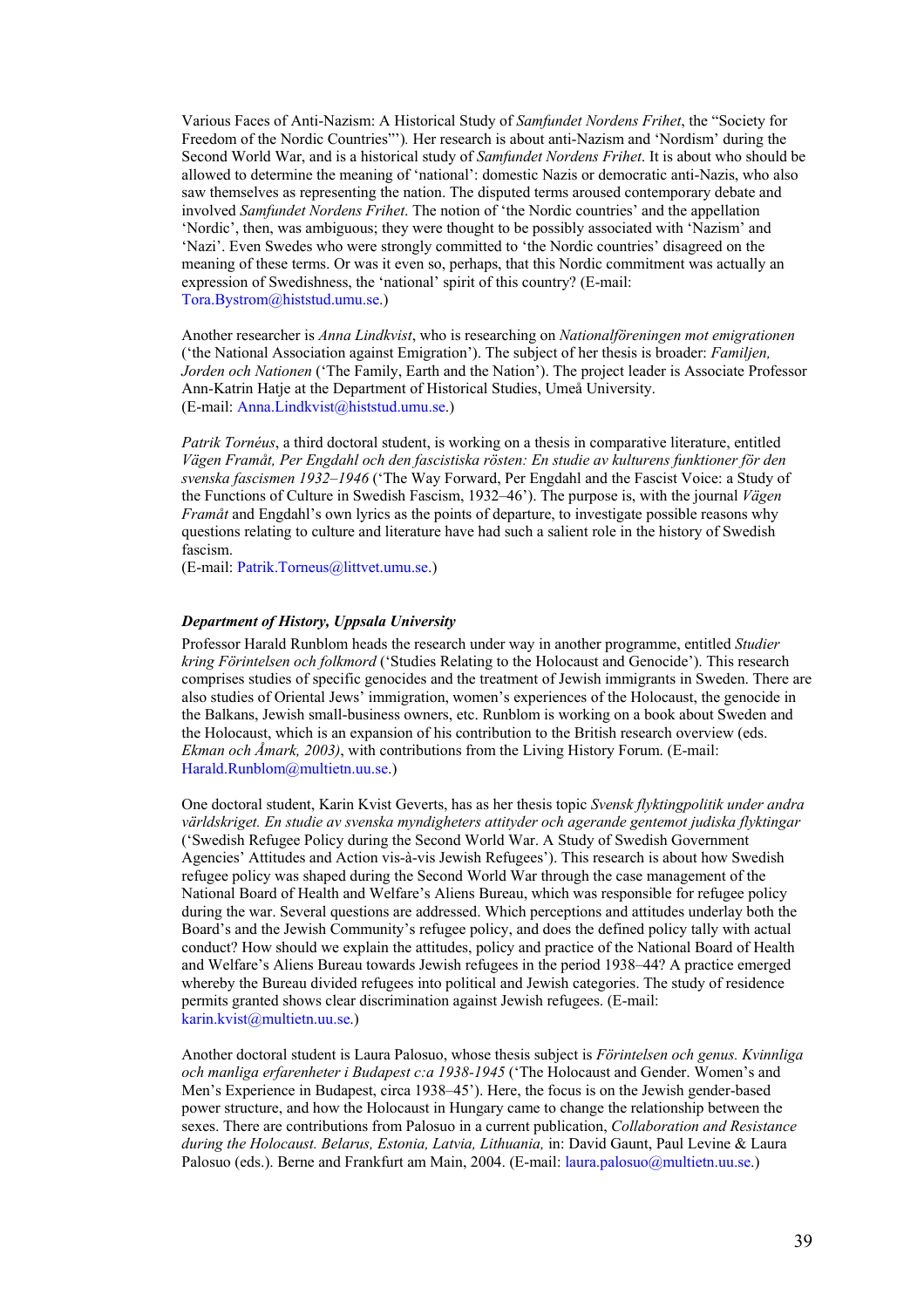Another doctoral student is Andreas Åkerlund, who writes about Swedish lecturers in the Third Reich (his Master's degree dissertation dealt with Åke Ohlmarks and his career in Hitler's Germany); see also his article 'Nationalsocialismen och naturvetenskaperna. *Kaiser-Wilhelm-Gesellschaft* och dess roll i Tredje riket' ('National Socialism and the Natural Sciences. *Kaiser-Wilhelm-Gesellschaft* and its role in the Third Reich'), in: *Historisk Tidskrift.* 2005:1. (E-mail: andreas.akerlund@hist.uu.se.)

Per Hammarström, another doctoral student, is working on Estonian Jews' immigration into Central Norrland and reactions to the same. (E-mail: per.hammarstrom@hist.uu.se.)

In 2003, Carl Henrik Carlsson, PhD, defended a thesis entitled *Medborgarskap och diskriminering. Östjudar och andra invandrare i Sverige 1860–1920* ('Citizenship and Discrimination. Oriental Jews and Other Immigrants to Sweden, 1860–1920'). His subject was the Jewish immigrants who obtained Swedish citizenship between 1860 and 1920. In Sweden before 1900, there were negative attitudes towards many ethnic minorities. This thesis shows that Oriental Jews, i.e. Jews from the Czarist Empire, were strongly discriminated against in citizenship applications. On the other hand, other groups — such as Western Jews, Catholics, Italians and Slavs — incurred no discrimination. (E-mail: carl-henrik.carlsson@hist.uu.se.)

Paul Levine, PhD, is writing a biography of Raoul Wallenberg and publishing articles about Sweden and the Holocaust. (E-mail: Paul.Levine@multietn.uu.se.)

Another member of this group is Associate Professor Lars M. Andersson, who is preparing extensive publication in collaboration with the Programme on Sweden's relations with Nazism. Formerly, he belonged to the cross-disciplinary research team at Lund University that is working jointly under the direction of Professor Greger Andersson. (E-mail: Lars.M.Andersson@hist.uu.se.)

In Uppsala there are two more researchers, Anders Gerdmar and Håkan Bengtsson of the Department of Theology, investigating Swedish and German theological reflection during the Nazi era in the project entitled *Judarna och frälsningen: teologiska karikatyrer av judar och judendom i nytestamentlig forskning* ('The Jews and Salvation: Theological Caricatures of Jews and Judaism in Research on the New Testament'). (E-mail: anders.gerdmar@teol.uu.se and hakan.bengtsson@teol.uu.se.)

Gerdmar assumes that it has long been known that Swedish and other Nordic theologists at the time of the Third Reich had Nazi sympathies and maintained dynamic ties with German theologists, notably by making frequent trips to various events. Examples of this are Hugo Odeberg, the Lund Professor in the exegetics of the New Testament, who took a clear stand for the German regime. But how did racist ideology that was dominant in Germany influence Swedish theology and church life?

According to Nazi German racial policy, theological legitimacy was required in a culture where church leaders and theologists were among the creators of society's norms. As part of this policy, the *Institute for Research into and Elimination of Jewish Influence in the German Church Life was* started in Germany. Its annual conferences were attended by a number of Nordic theologists and churchmen — including Odeberg — but also participants from Finland and Norway. Part of this research covers the Institute, its conferences and its principal areas of interest. The focus is on interest, motivated by racial ideology, in both 'Nordic' issues and Nordic participants. Gerdmark sheds light on this matter in a forthcoming book.<sup>26</sup>

Håkan Bengtsson's research, too, deals with Hugo Odeberg and posthumous reputation as an authority on Judaism and a possible Nazi in his own time. His activities in the pro-Nazi academic National Association of Sweden–Germany are documented. For many people this stands out as a

(http://www.dn.se/DNet/jsp/polopoly.jsp?d=1194&a=216883&previousRenderType=2 ).

<sup>&</sup>lt;sup>26</sup> See http://www-conference.slu.se/historiker2005/program/Histanv-forintelsen2/P9Gerdmar.pdf and an essay by Gerdmar in *Dagens Nyheter* on 21 December 2003, *Ett nytt evangelium* ('A New Gospel'), further illustrating the research focus:

Gerdmar works with Håkan Bengtsson, and together they provided insights into their research at the 2005 History Workshop: see http://www-conference.slu.se/historiker2005/program/Histanvforintelsen2/P9Bengtsson.pdf.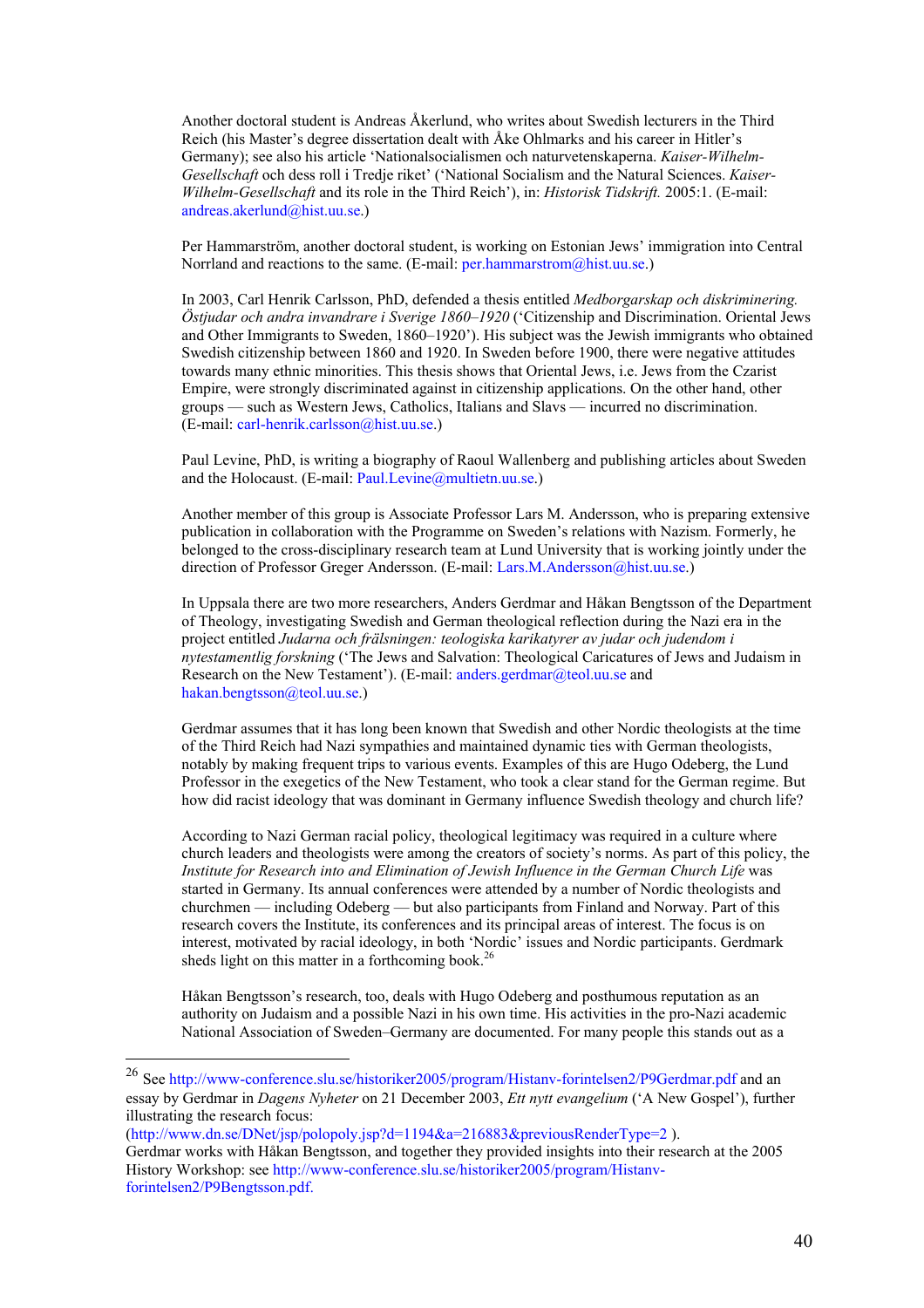paradox, and in his research Bengtsson therefore focuses on the following set of questions: Should not a profound interest in Judaism exclude Nazi involvement, and vice versa? And how do we of the present day assess (and judge) involvement in a movement like German Nazism that is rightly disqualified, historically, politically and in humanitarian terms? Can we understand it, without making anachronistic or unfair assessments?

#### *Department of Journalism, Media and Communication (JMK), Stockholm University*

At this department there are two doctoral students under the supervision of Leth och Pollack. One is Eva Kingsepp, who is researching in the area of TV and computer games, and has chosen as the subject of her thesis *Nazism för nöjes skull? Representation, reception och reproduktion av Tredje Riket inom dagens populärkultur* ('Nazism for Pleasure? Representation, Reception and Reproduction of the Third Reich in Present-Day Popular Culture'). (E-mail: kingsepp@jmk.su.se.)

The second, Merja Takala, is carrying out research on *De önskade och de oönskade i nationsbygget. Nationell identitet och de Andra i svensk press på 1930-talet* ('Desired and Undesired People in Nation-Building. National Identity and the Others in the Swedish Press of the 1930s'). (E-mail: takala@jmk.su.se.)

#### *Södertörn University College, Stockholm*

Birgitta Almgren, a professor of German, has been involved since 1998 in international networks and research projects concerning intercultural processes linking Sweden and Germany in the shadow of Nazism. She recently published *Drömmen om Norden. Nazistisk infiltration i Sverige 1933–1945*  ('The Nordic Dream. Nazi Infiltration in Sweden, 1933–45') Stockholm, 2005. She shows how Sweden was a strategic objective of the Nazis' cultural policy, and the book is about Nazi influence at the Swedish universities in the 1940s. How, in fact, could teachers, researchers and people educated in the humanities place themselves at the service of Nazism? (E-mail: birgitta.almgren@sh.se.)

*Charlotta Brylla*, PhD, a linguistic researcher, is engaged in research on *Nazism och språket*  ('Nazism and Language'). In cooperation with others, she has published the anthology *Bilder i kontrast: interkulturella processer Sverige/Tyskland i skuggan av Nazism 1933–1945* ('Contrasting Images. Intercultural processes in Sweden and Germany in the Shadow of Nazism, 1933–45'), eds.: Charlotta Brylla, Birgitta Almgren & Frank-Michael Kirsch. Aalborg (Institut für Sprache und internationale Kulturstudien, Univ. Schriften des Zentrums für deutsch-dänischen Kulturtransfer an der Universität Aalborg: 9), 2005. (E-mail: charlotta.brylla@sh.se).

One of the book's editors, Franz-Michael Kirsch, is a principal for the project entitled *Bilder im Kontrast.* 

*Interkulturelle Prozesse Schweden-Deutschland in Schatten des Nazismus 1933–1945*, which has been financed by the Foundation for Baltic and East European Studies (the 'Baltic Foundation'). (E-mail: franz-michael.kirsch@sh.se.)

#### *Department of History, Växjö University*

Professor Lars Olsson has published an article about Polish immigrant women, 'A Labour Reserve in Commercial Agriculture in Sweden, in 1945. Polish Women Survivors from Ravensbrück', that is included in the anthology *Beyond Camps and Forced Labour. Current International Research on Survivors of Nazi Persecution*. Secolo, 2005, eds.: Johannes Dieter Steinert and Inge Weber. (E-mail: lars.olsson@vxu.se.)

At Växjö University in 2005, Malin Thor successfully defended her PhD thesis *Hechaluz – en rörelse i tid och rum. Tysk-judiska ungdomars exil i Sverige 1933–1943* ('*Hechaluz* — A Movement in Time and Space. German-Jewish Youth in Exile in Sweden, 1933–1943')*.* Her research is about one of the few refugee quotas (the *chaluz* quota) applied in Sweden in the 1930s, introduced to help Europe's persecuted Jews. This quota was administered in accordance with the regulations of the National Board of Health and Welfare. The immigrants were trained in farm work for 18 months, whereupon they proceeded to Palestine. Malin Thor also investigates the members' self-image and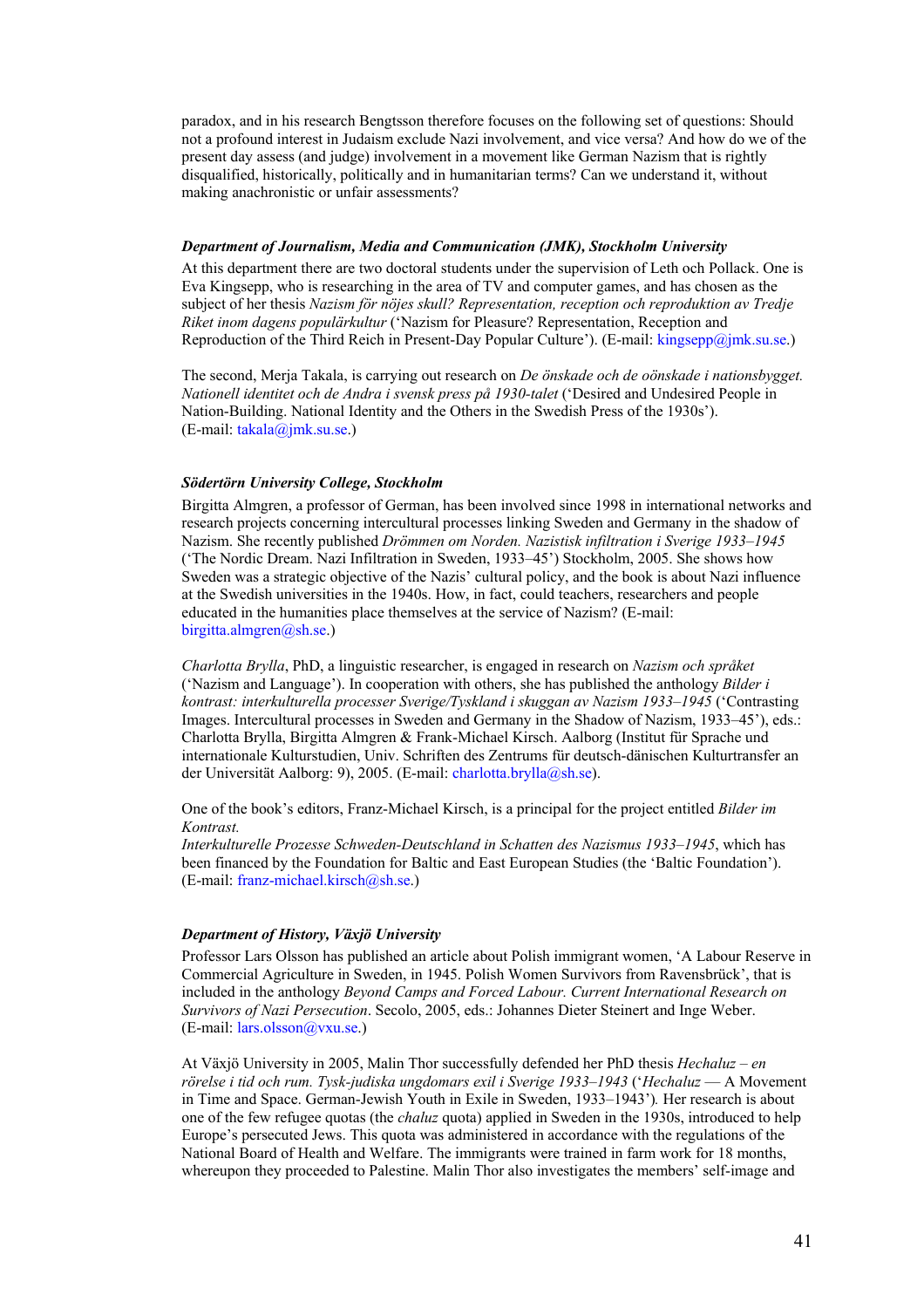how they perceived their own activities and lives in exile in Sweden. The thesis clarifies not only Swedish refugee policy in the 1930s, but also the Hechaluz youth group and the importance of the Zionist movement in rescuing Jews from Nazi-occupied Europe. (E-mail: Malin.Thor@vxu.se.)

Other research is represented by Martin Estvall, a doctoral student, whose thesis project is a comparative analysis of the Swedish social partners' attitude towards German Nazism, and the refugee policy pursued by Sweden, in 1932–39. By shifting the focus of investigation away from the coalition government's and pro-Nazi groups' behaviour, he finds himself in a position to question the notion of consensus in Swedish attitudes to the Nazi challenge. His investigation relates to the period before the outbreak of war — an era unaffected by consideration of the World War that Nazism was to bring about. The central source material is the journals of two organisations, the Swedish Seamen's Union and the Swedish Shipowners' Association. (E-mail: Martin.Estvall@vxu.se).

Wirginia Bogatic is a doctoral student in History. The subject of her thesis work is *Att återvända eller stanna i Sverige? Flyktingskap och tvångsarbete bland polska kvinnliga överlevande koncentrationslägerfångar 1945* ('To Return or Stay in Sweden? Refugee Status and Forced Labour among Female Polish Surviving Prisoners in Concentration Camps in 1945'). (E-mail: Wirginia.Bogatic@vxu.se).

In 2004, Attila Lajos successfully defended his PhD thesis entitled *Hjälten och Offren. Raoul Wallenberg och judarna i Budapest* ('Heroes and Victims. Raoul Wallenberg and the Jews in Budapest'). In it, he clarifies what Raoul Wallenberg actually did in Budapest, and the background to the heroic figure that Wallenberg subsequently became. To some extent, the question of how far the Jews were powerless to act, mere victims of unfavourable power structures created during the Second World War, is also dealt with. He is currently researching the Second World War and Swedish rescue actions during this period. (E-mail: Attila.Lajos@vxu.se).

#### *Linköping University, Campus Norrköping*

At the Department of Ethnic Studies, doctoral student Christina Johansson is conducting research. The subject of her thesis is *Svenska migrationspolitiska diskurser under 1900-talets andra hälft*  ('Swedish Discourses on Migration Policy in the Second Half of the 20th Century')*.* It deals with the shift from refugee immigration to the labour immigration of the postwar period, and also the refugee immigration that has predominated since the 1980s. Johansson's research question is: 'What ethnic and cultural notions of the *Foreigner* have dominated the central actors in Swedish refugee and migration policy, over a long period?' State actors — the Government, ministries, Sida (the Swedish International Development Cooperation Agency), the National Labour Market Board (AMS) and the Swedish Migration Board – exerted great influence over the formation of policy. Non-state actors with influence are, for example, the Swedish Association of Local Authorities, the trade-union movement, and various churches and NGOs. State actors contributed to a structure of ethnicity. But what varies over time is which groups are identified. The periods studied are the late 1960s, the era of regulation of labour immigration from non-Nordic countries, the late 1980s, with the regulation of refugee immigration; and the mid-1990s, when a Swedish praxis for repatriation was introduced. (Email: christina.johansson@ituf.liu.se).

Professor Emeritus Stig Ekman, a member of the Swedish Research Council's Programme Group, is engaged in research on *Officerskåren och Nazism* ('The Officer Corps and Nazism'). He works in Uppsala.

#### *Department of History, Helsinki University*

Here, Annette Forsén, PhD, is engaged in interesting research on *German Associations in Finland and Sweden in the period 1918–45.* (E-mail: aforsen@mappi.helsinki.fi).

#### *Anticipated publications associated with the Programme*

• Mattias Tydén & Lars M Andersson (eds.), *Rätt eller fel? Om att i efterhand bedöma den svenska neutralitetspolitiken, flyktingpolitiken och relationen till Nazism 1933–1945* ('Right or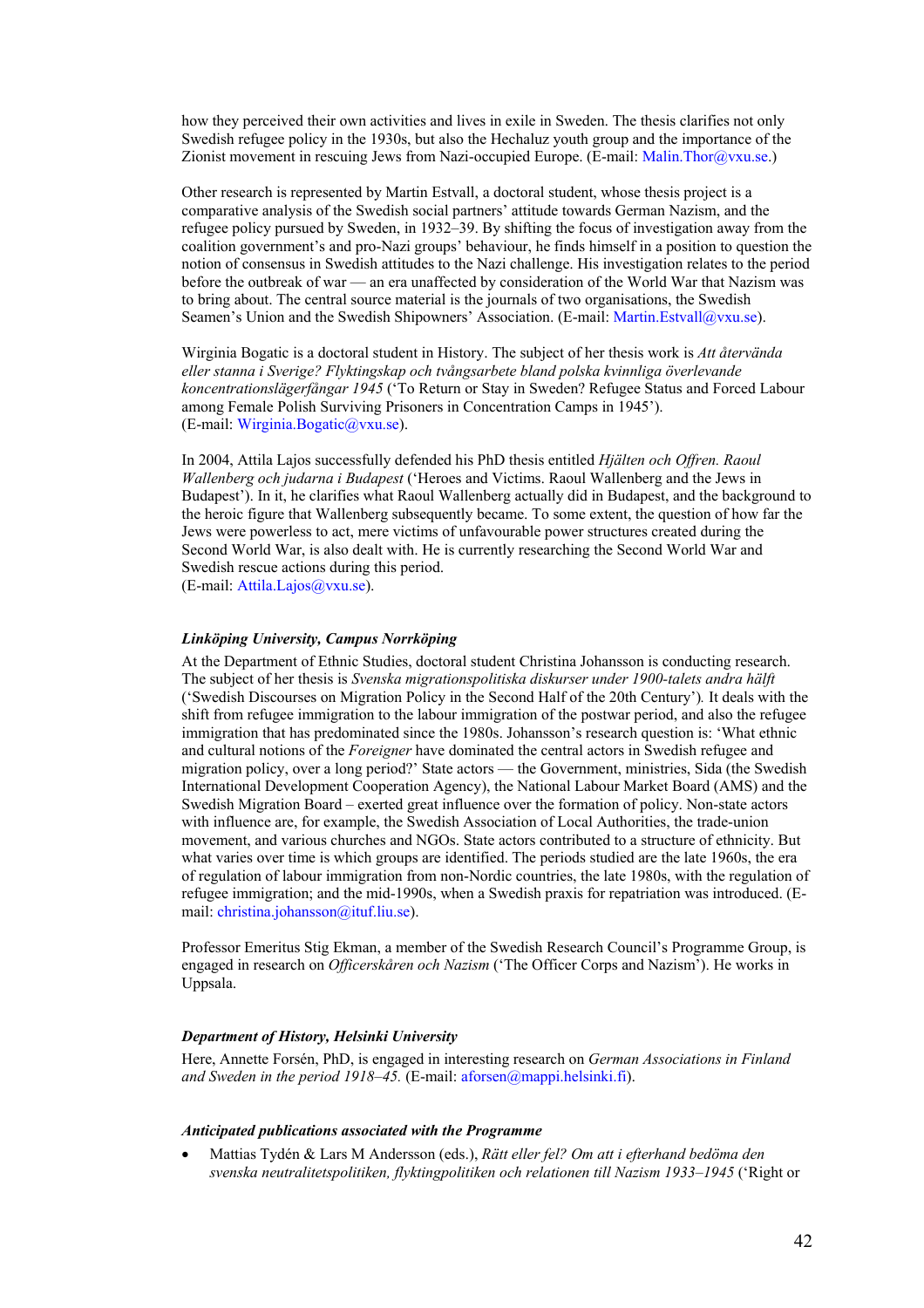Wrong? A Retrospective Assessment of Swedish Neutrality, Refugee Policy and Relations with Nazism, 1933–45<sup>3</sup>). To be published during 2006. This anthology includes contributions dealing with Swedish conduct in the years 1933–45. Questions under discussion are whether one can and should evaluate Swedish conduct morally and, if so, on what grounds? Half the co-authors are engaged in the Programme.

- Karin Kvist Geverts & Lars M Andersson, (eds.), *Svensk antisemitism* ('Swedish Anti-Semitism', preliminary title). Contributors include Henrik Bachner, Jesper Svartvik, Carl Henrik Carlsson, Per Hammarström, Stéphane Bruchfeld, Henrik Widmark, Lars M Andersson and Henrik Edgren.
- Karin Kvist Geverts & Lars M Andersson (eds.), *Svensk flyktingpolitik 1930–1945* ('Swedish Refugee Policy, 1930–45', preliminary title). Contributors include Karin Kvist Geverts, Mikael Byström, Laura Palosou, Pär Frohnert, Ilona Treitel, Pontus Rudberg, Lena Andersson, Tobias Berggren and Lars M. Andersson. The anthology presents new research on delimited aspects of Swedish refugee policy.